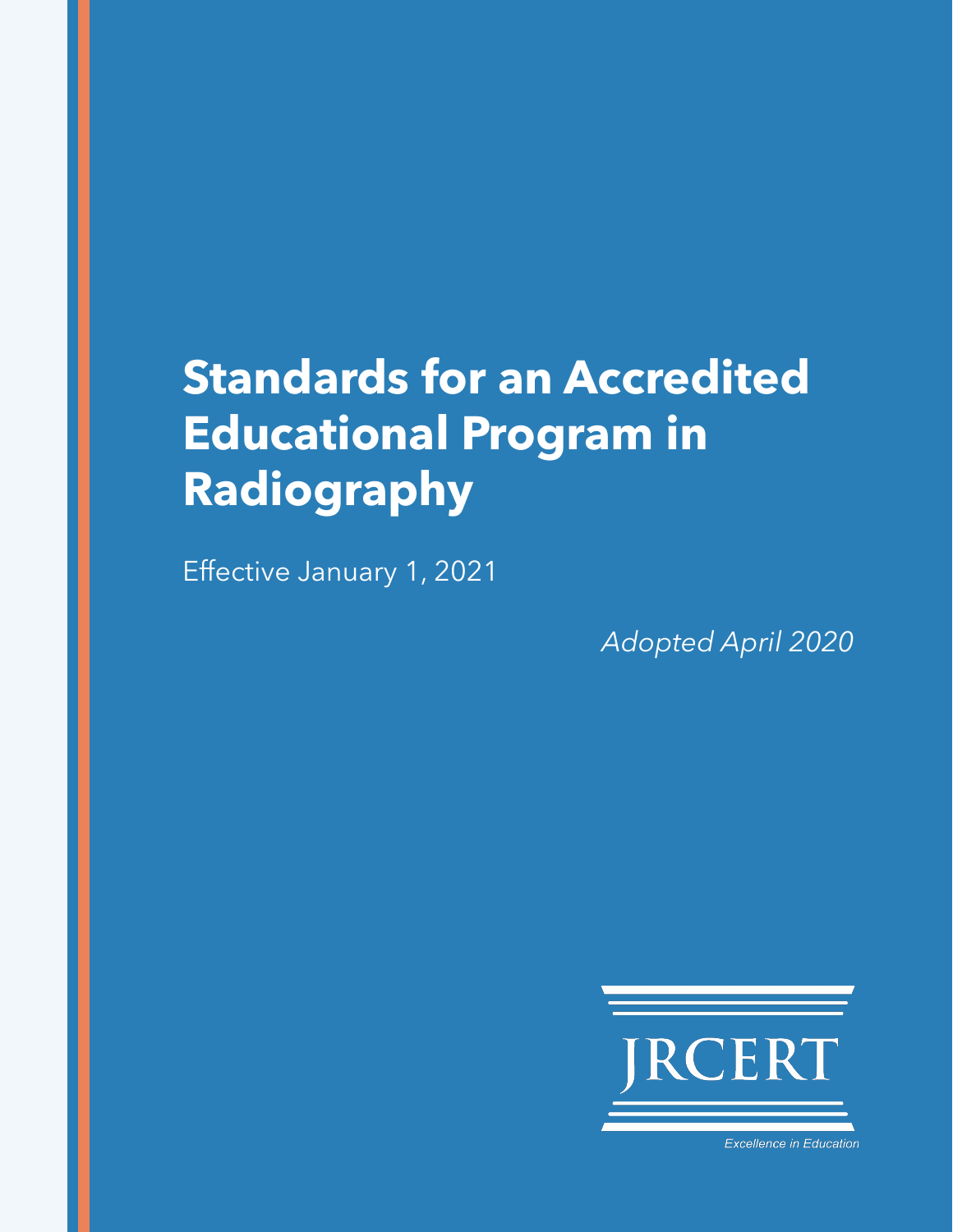## **Introductory Statement**

The Joint Review Committee on Education in Radiologic Technology (JRCERT) **Standards for an Accredited Educational Program in Radiography** are designed to promote academic excellence, patient safety, and quality healthcare. The **Standards** require a program to articulate its purposes; to demonstrate that it has adequate human, physical, and financial resources effectively organized for the accomplishment of its purposes; to document its effectiveness in accomplishing these purposes; and to provide assurance that it can continue to meet accreditation standards.

The JRCERT is recognized by both the United States Department of Education (USDE) and the Council for Higher Education Accreditation (CHEA). The JRCERT **Standards** incorporate many of the regulations required by the USDE for accrediting organizations to assure the quality of education offered by higher education programs. Accountability for performance and transparency are also reflected in the **Standards** as they are key factors for CHEA recognition.

The JRCERT accreditation process offers a means of providing assurance to the public that a program meets specific quality standards. The process not only helps to maintain program quality but stimulates program improvement through outcomes assessment.

There are six (6) standards. Each standard is titled and includes a narrative statement supported by specific objectives. Each objective, in turn, includes the following clarifying elements:

- **Explanation** provides clarification on the intent and key details of the objective.
- **Required Program Response**  requires the program to provide a brief narrative and/or documentation that demonstrates compliance with the objective.
- **Possible Site Visitor Evaluation Methods** identifies additional materials that may be examined and personnel who may be interviewed by the site visitors at the time of the on-site evaluation in determining compliance with the particular objective. Review of supplemental materials and/or interviews is at the discretion of the site visit team.

Regarding each standard, the program must:

- Identify strengths related to each standard
- Identify opportunities for improvement related to each standard
- Describe the program's plan for addressing each opportunity for improvement
- Describe any progress already achieved in addressing each opportunity for improvement
- Provide any additional comments in relation to each standard

**The self-study report, as well as the results of the on-site evaluation conducted by the site visit team, will determine the program's compliance with the Standards by the JRCERT Board of Directors.**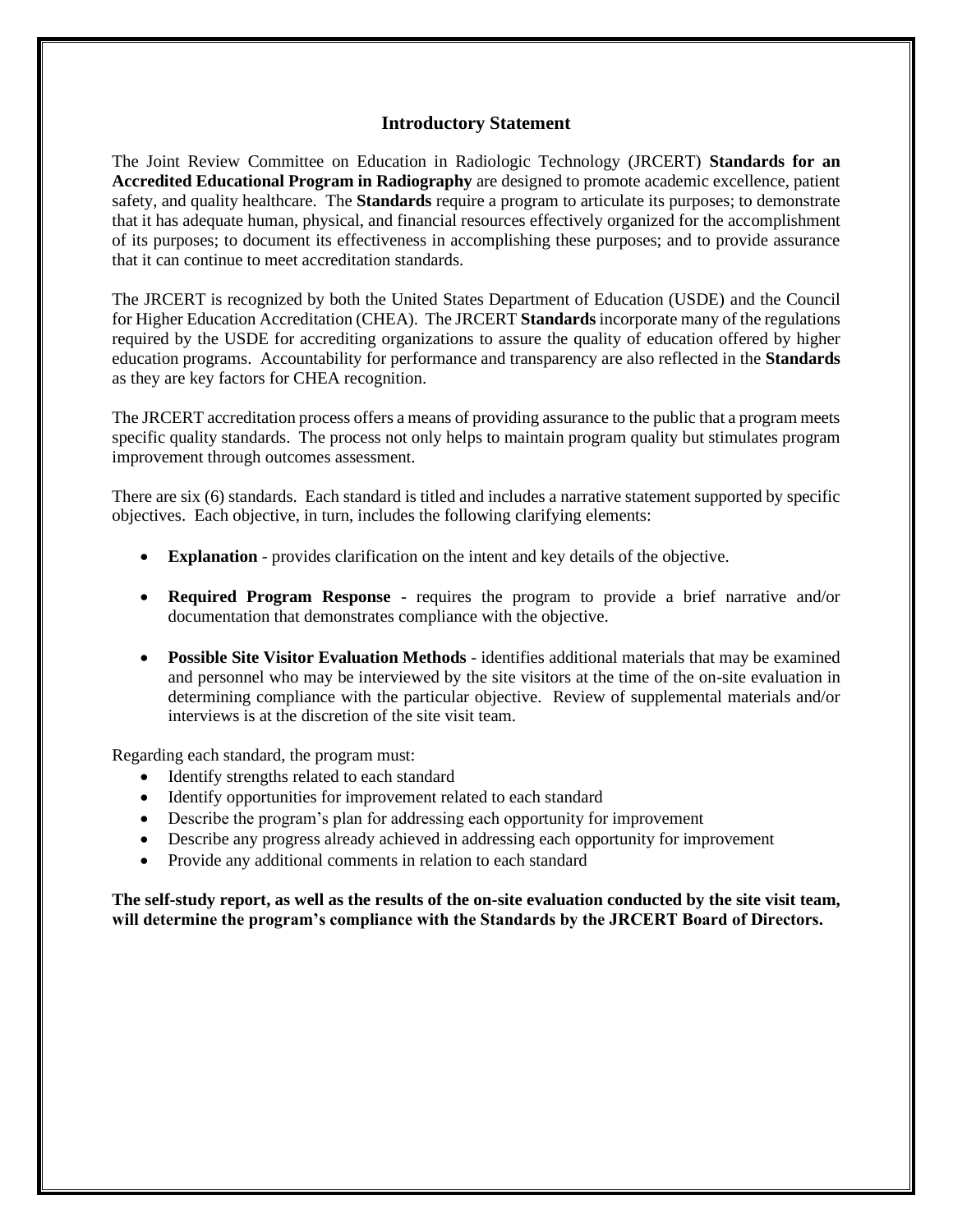# **Standards for an Accredited Educational Program in Radiography**

# **Table of Contents**

| The sponsoring institution and program promote accountability and fair practices in relation to students,<br>faculty, and the public. Policies and procedures of the sponsoring institution and program must support<br>the rights of students and faculty, be well-defined, written, and readily available.                                                                            |
|-----------------------------------------------------------------------------------------------------------------------------------------------------------------------------------------------------------------------------------------------------------------------------------------------------------------------------------------------------------------------------------------|
| The sponsoring institution demonstrates a sound financial commitment to the program by assuring<br>sufficient academic, fiscal, personnel, and physical resources to achieve the program's mission.                                                                                                                                                                                     |
| The sponsoring institution provides the program adequate and qualified faculty that enable the program to<br>meet its mission and promote student learning.                                                                                                                                                                                                                             |
| The program's curriculum and academic practices prepare students for professional practice.                                                                                                                                                                                                                                                                                             |
| The sponsoring institution and program have policies and procedures that promote the health, safety, and<br>optimal use of radiation for students, patients, and the public.                                                                                                                                                                                                            |
| <b>Standard Six: Programmatic Effectiveness and Assessment: Using Data for Sustained</b><br>The extent of a program's effectiveness is linked to the ability to meet its mission, goals, and student<br>learning outcomes. A systematic, ongoing assessment process provides credible evidence that enables<br>analysis and critical discussions to foster ongoing program improvement. |
|                                                                                                                                                                                                                                                                                                                                                                                         |
|                                                                                                                                                                                                                                                                                                                                                                                         |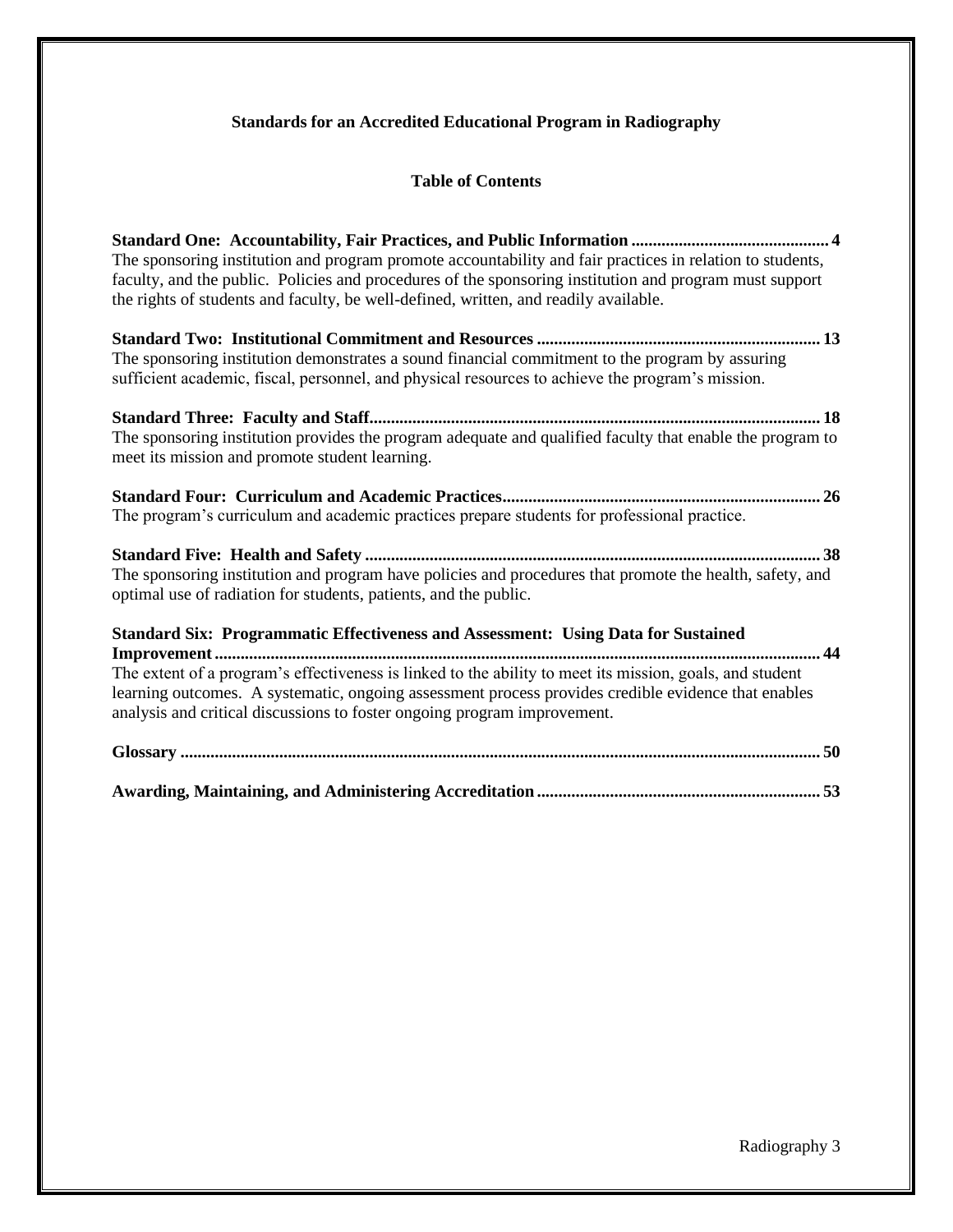#### **Standard One: Accountability, Fair Practices, and Public Information**

**The sponsoring institution and program promote accountability and fair practices in relation to students, faculty, and the public. Policies and procedures of the sponsoring institution and program must support the rights of students and faculty, be well-defined, written, and readily available.** 

#### **Objectives:**

- 1.1 The sponsoring institution and program provide students, faculty, and the public with policies, procedures, and relevant information. Policies and procedures must be fair, equitably applied, and readily available.
- 1.2 The sponsoring institution and program have faculty recruitment and employment practices that are nondiscriminatory.
- 1.3 The sponsoring institution and program have student recruitment and admission practices that are nondiscriminatory and consistent with published policies.
- 1.4 The program assures the confidentiality of student educational records.
- 1.5 The program assures that students and faculty are made aware of the JRCERT **Standards for an Accredited Educational Program in Radiography** and the avenue to pursue allegations of noncompliance with the **Standards**.
- 1.6 The program publishes program effectiveness data (credentialing examination pass rate, job placement rate, and program completion rate) on an annual basis.
- 1.7 The sponsoring institution and program comply with the requirements to achieve and maintain JRCERT accreditation.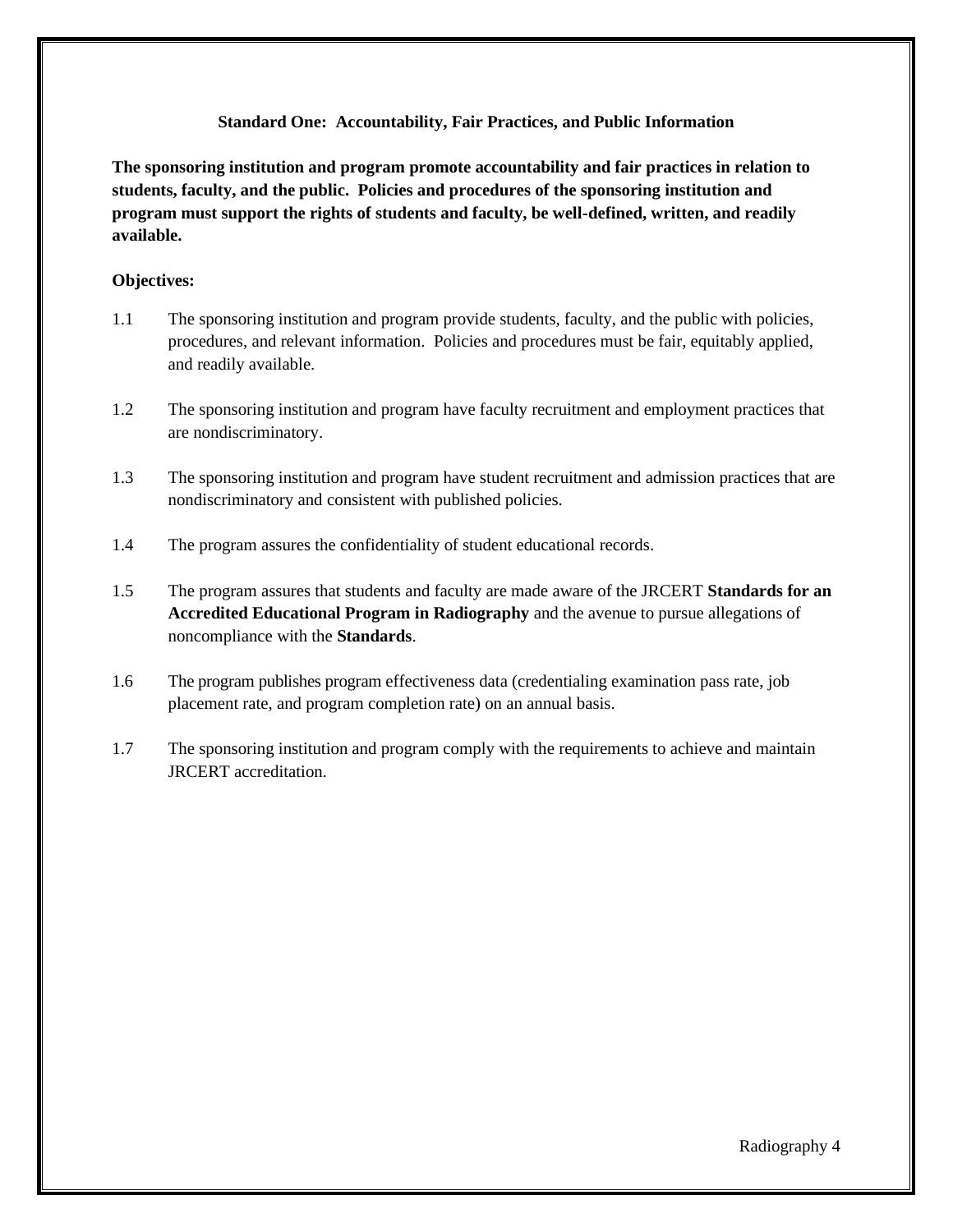**1.1 The sponsoring institution and program provide students, faculty, and the public with policies, procedures, and relevant information. Policies and procedures must be fair, equitably applied, and readily available.** 

## *Explanation:*

Institutional and program policies and procedures must be fair, equitably applied, and promote professionalism. Policies, procedures, and relevant information must be current, accurate, published, and made readily available to students, faculty, staff, and the public on the institution's or program's website to assure transparency and accountability of the educational program. For example, requiring the public to contact the institution or program to request program information is not fully transparent. Policy changes must be made known to students, faculty, and the public in a timely fashion. It is recommended that revision dates be identified on program publications.

At a minimum, the sponsoring institution and/or program must publish policies, procedures, and/or relevant information related to the following:

- $\Box$  admission and transfer of credit policies;
- $\Box$  tuition, fees, and refunds;
- $\Box$  graduation requirements;
- $\Box$  grading system;
- $\Box$  program mission statement, goals, and student learning outcomes;
- □ accreditation status;
- $\Box$  articulation agreement(s);
- □ academic calendar;
- $\Box$  clinical obligations;
- $\Box$  grievance policy and/or procedures.

Any policy changes to the above must be made known to students, faculty, and the public in a timely fashion.

In addition, programs must develop a contingency plan that addresses any type of catastrophic event that could affect student learning and program operations. Although the contingency plan does not need to be made readily available to the public, program faculty must be made aware of the contingency plan.

# *Required Program Response:*

- Describe how institutional and program policies, procedures, and relevant information are made known to students, faculty, staff, and the public.
- Describe how policies and procedures are fair, equitably applied, and promote professionalism.
- Describe the nature of any formal grievance(s) and/or complaints(s) and their resolution.
- Provide publications that include the aforementioned policies, procedures, and relevant information, including the hyperlink for each.
- Provide a copy of the resolution of any formal grievance(s).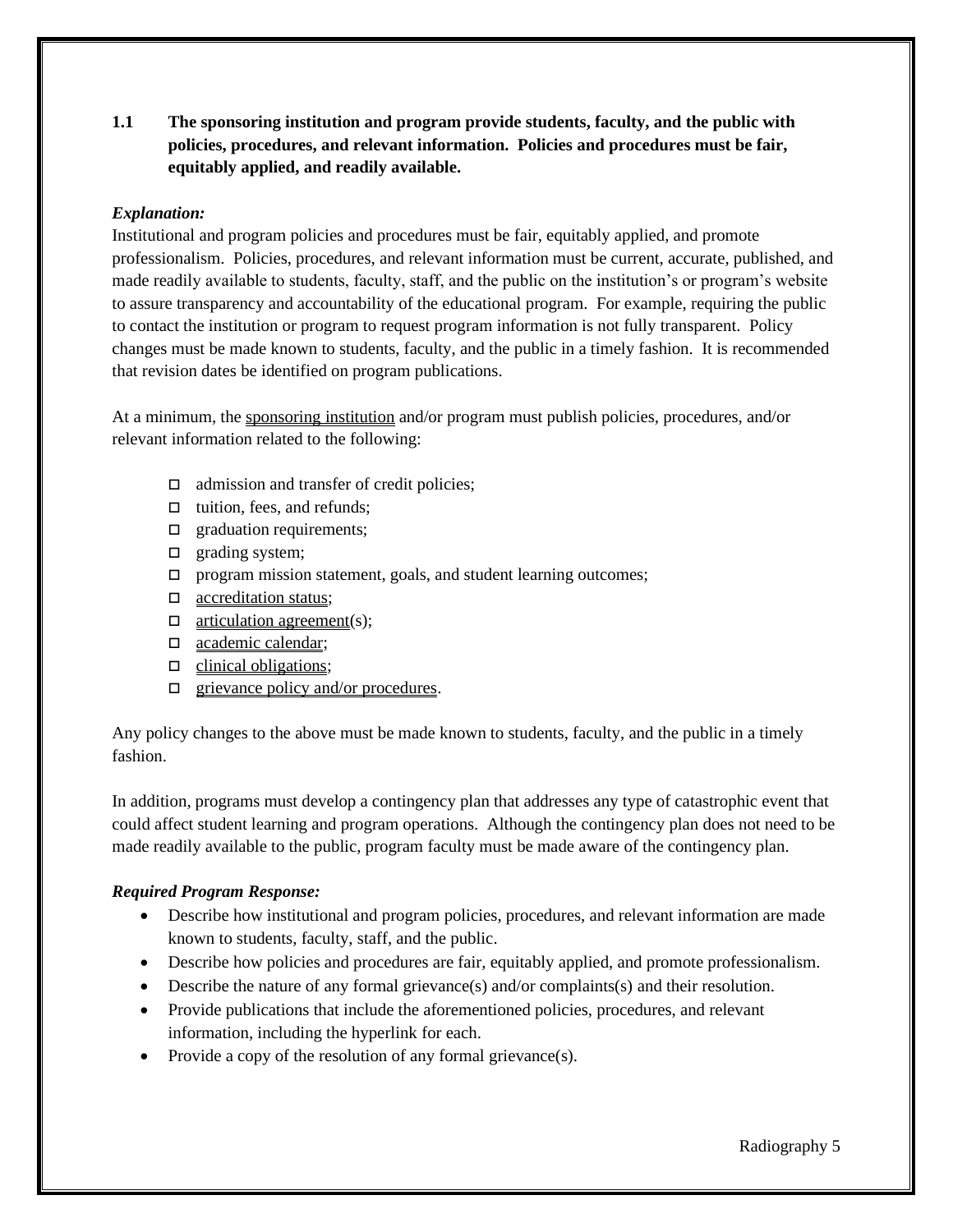#### *Possible Site Visitor Evaluation Methods:*

- Review of institutional and program website
- Review of institutional and program materials
- Review of student handbook
- Review of student records
- Review of formal grievance(s) record(s), if applicable
- Interviews with institutional administration
- Interviews with faculty
- Interviews with staff
- Interviews with students

Radiography 6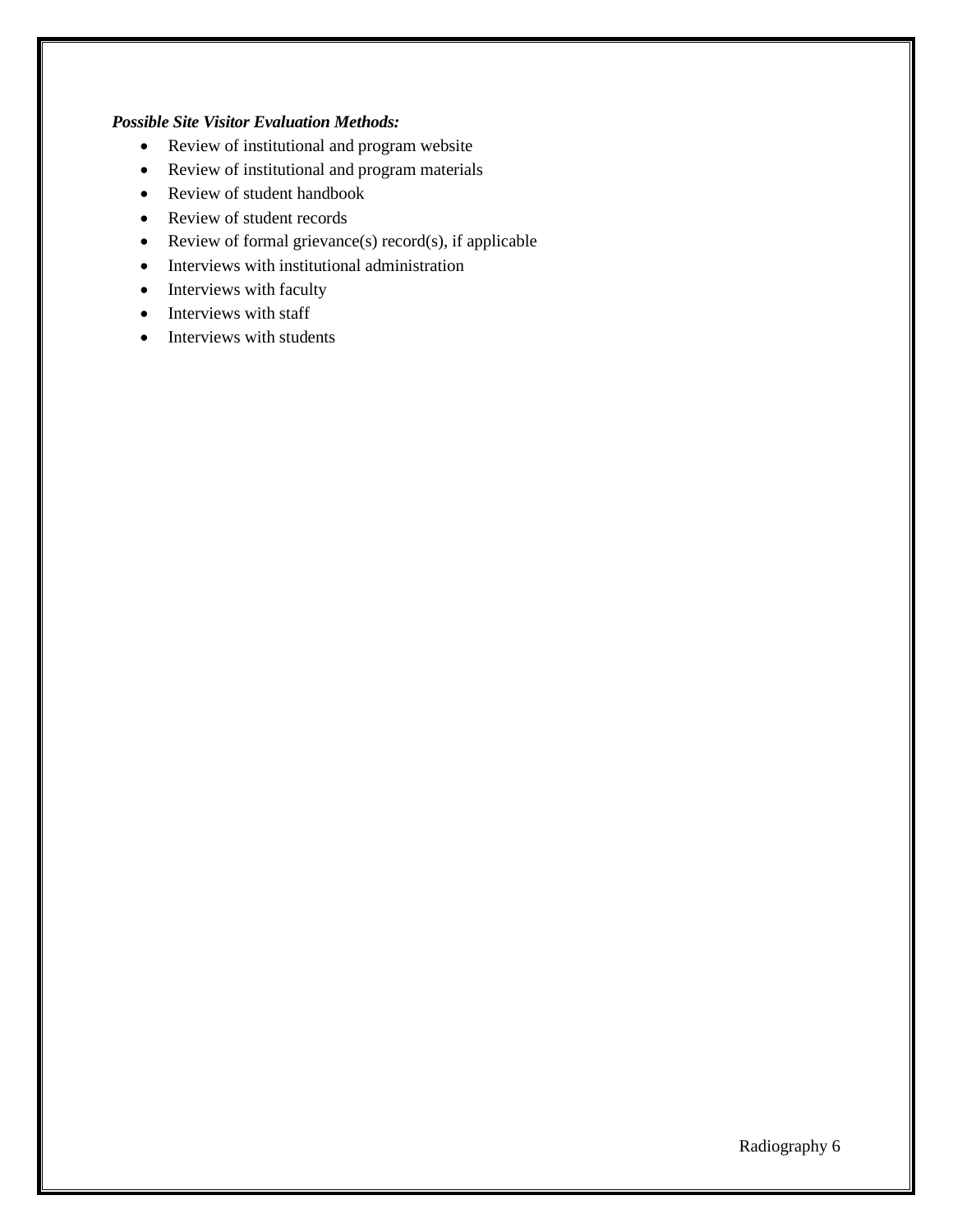# **1.2 The sponsoring institution and program have faculty recruitment and employment practices that are nondiscriminatory.**

## *Explanation:*

Nondiscriminatory recruitment and employment practices assure fairness and integrity. Equal opportunity for employment must be offered to each applicant with respect to any legally protected status such as race, color, gender, age, disability, national origin, or any other protected class. Employment practices must be equitably applied.

# *Required Program Response:*

- Describe how nondiscriminatory recruitment and employment practices are assured.
- Provide copies of employment policies and procedures that assure nondiscriminatory practices.

- Review of employee/faculty handbook
- Review of employee/faculty application form
- Review of institutional catalog
- Interviews with faculty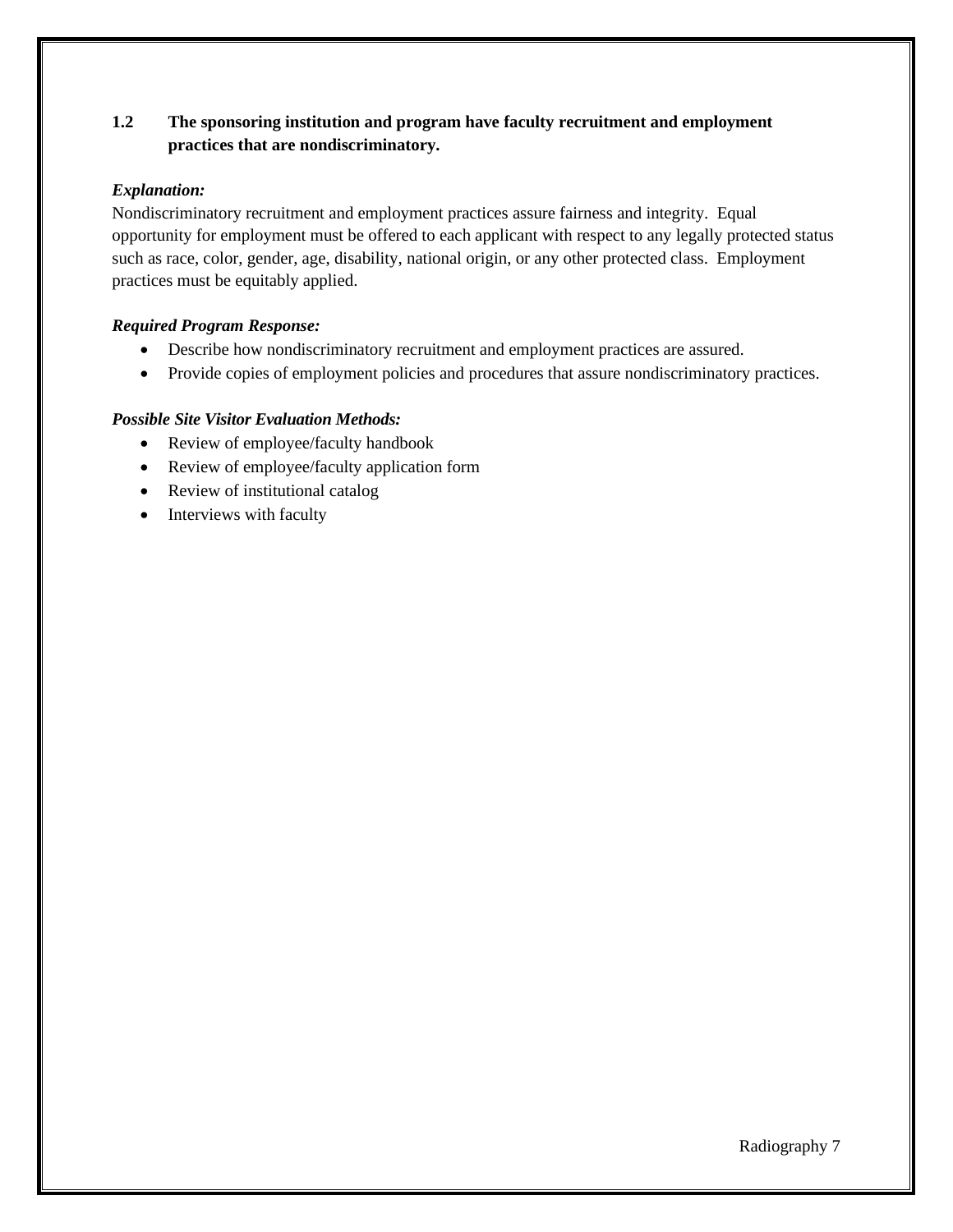# **1.3 The sponsoring institution and program have student recruitment and admission practices that are nondiscriminatory and consistent with published policies.**

#### *Explanation:*

Nondiscriminatory recruitment practices assure applicants have equal opportunity for admission. Defined admission practices facilitate objective student selection. In considering applicants for admission, the program must follow published policies and procedures. Statistical information such as race, color, religion, gender, age, disability, national origin, or any other protected class may be collected; however, the student must voluntarily provide this information. Use of this information in the student selection process is discriminatory.

#### *Required Program Response:*

- Describe how institutional and program admission policies are implemented.
- Describe how admission practices are nondiscriminatory.
- Provide institutional and program admission policies.

- Review of published program materials
- Review of student records
- Interviews with faculty
- Interviews with admissions personnel, as appropriate
- Interviews with students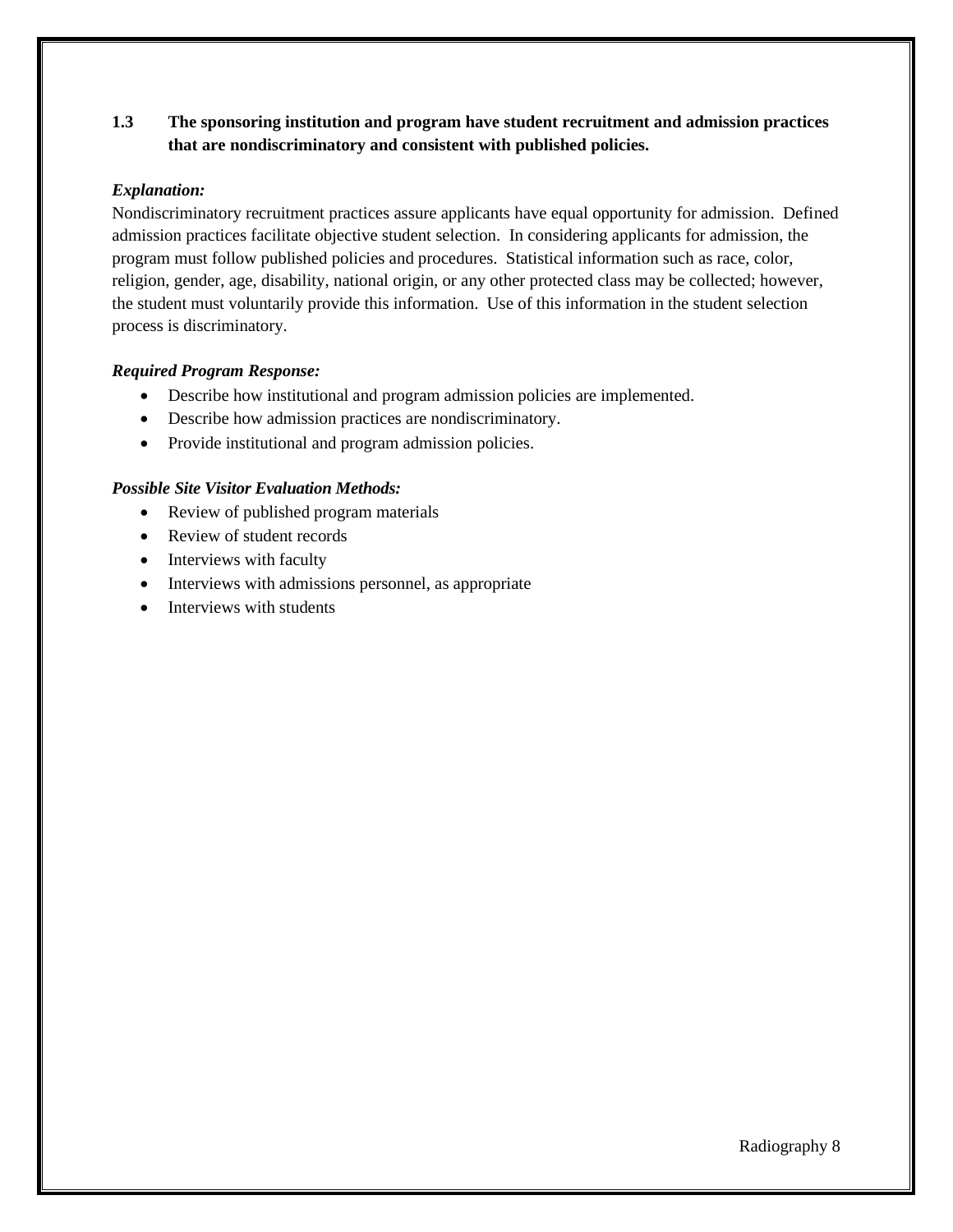## **1.4 The program assures the confidentiality of student educational records.**

## *Explanation:*

Maintaining the confidentiality of educational records protects students' right to privacy. Educational records must be maintained in accordance with the Family Educational Rights and Privacy Act (FERPA). If educational records contain students' social security numbers, this information must be maintained in a secure and confidential manner. Space should be made available for the secure storage of files and records.

## *Required Program Response:*

Describe how the program maintains the confidentiality of students' educational records.

- Review of institution's/program's published policies/procedures
- Review of student academic and clinical records, including radiation monitoring reports
- Tour of program offices
- Tour of clinical setting(s)
- Interviews with faculty
- Interviews with clerical staff, if applicable
- Interviews with clinical preceptor(s)
- Interviews with clinical staff
- Interviews with students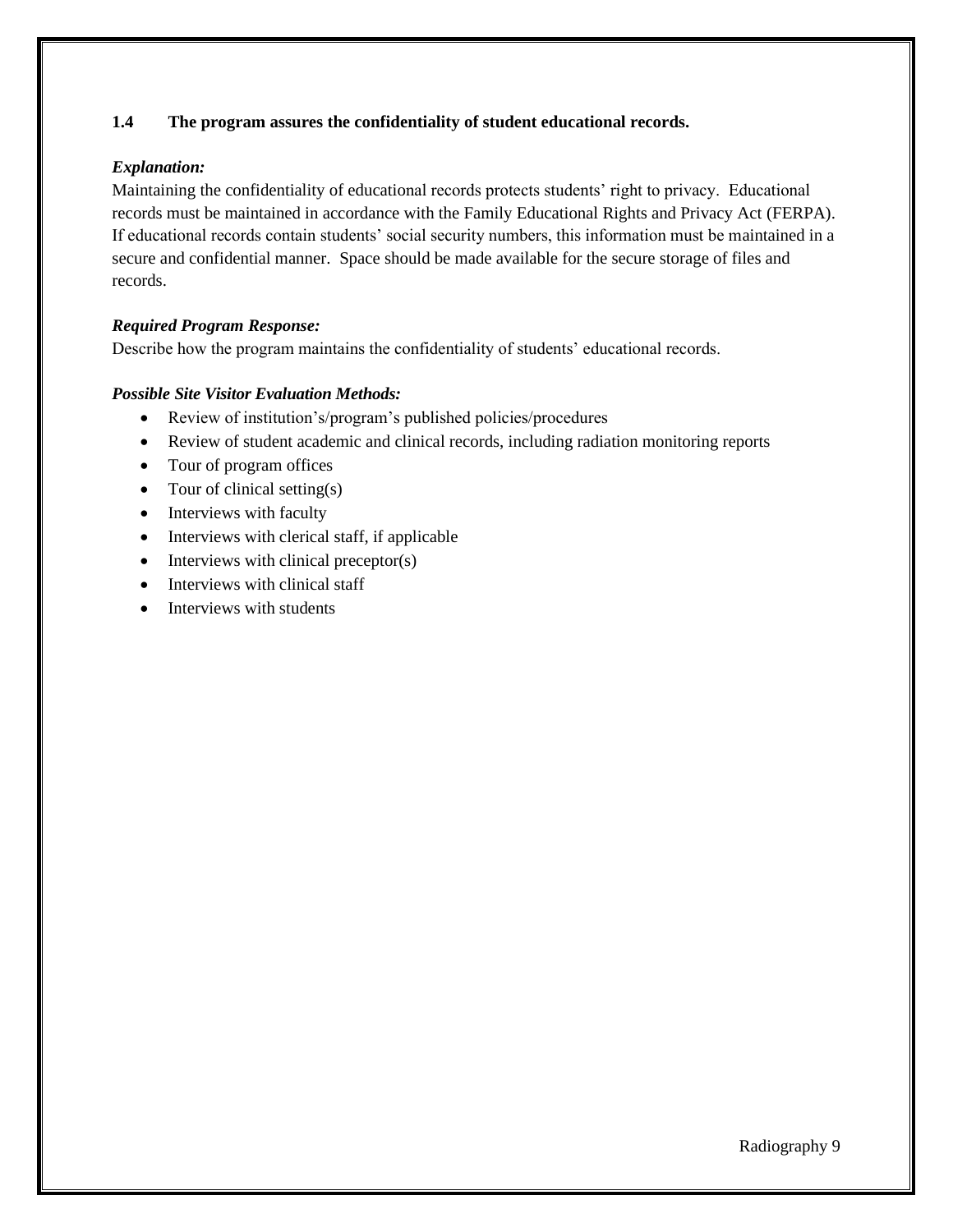**1.5** The program assures that students and faculty are made aware of the JRCERT **Standards for an Accredited Educational Program in Radiography** and the avenue to pursue allegations of noncompliance with the **Standards**.

## *Explanation:*

The program must assure students and faculty are cognizant of the **Standards** and must provide contact information for the JRCERT.

Any individual associated with the program has the right to submit allegations against a JRCERTaccredited program if there is reason to believe that the program has acted contrary to JRCERT accreditation standards and/or JRCERT policies. Additionally, an individual has the right to submit allegations against the program if the student believes that conditions at the program appear to jeopardize the quality of instruction or the general welfare of its students.

Contacting the JRCERT must not be a step in the formal institutional or program grievance policy/procedure. The individual must first attempt to resolve the complaint directly with institutional/program officials by following the grievance policy/procedures provided by the institution/program. If the individual is unable to resolve the complaint with institutional/program officials or believes that the concerns have not been properly addressed, the individual may submit allegations of noncompliance directly to the JRCERT.

## *Required Program Response:*

- Describe how students and faculty are made aware of the **Standards**.
- Provide documentation that the **Standards** and JRCERT contact information are made known to students and faculty.

- Review of program publications
- Review of program website
- Interviews with faculty
- Interviews with students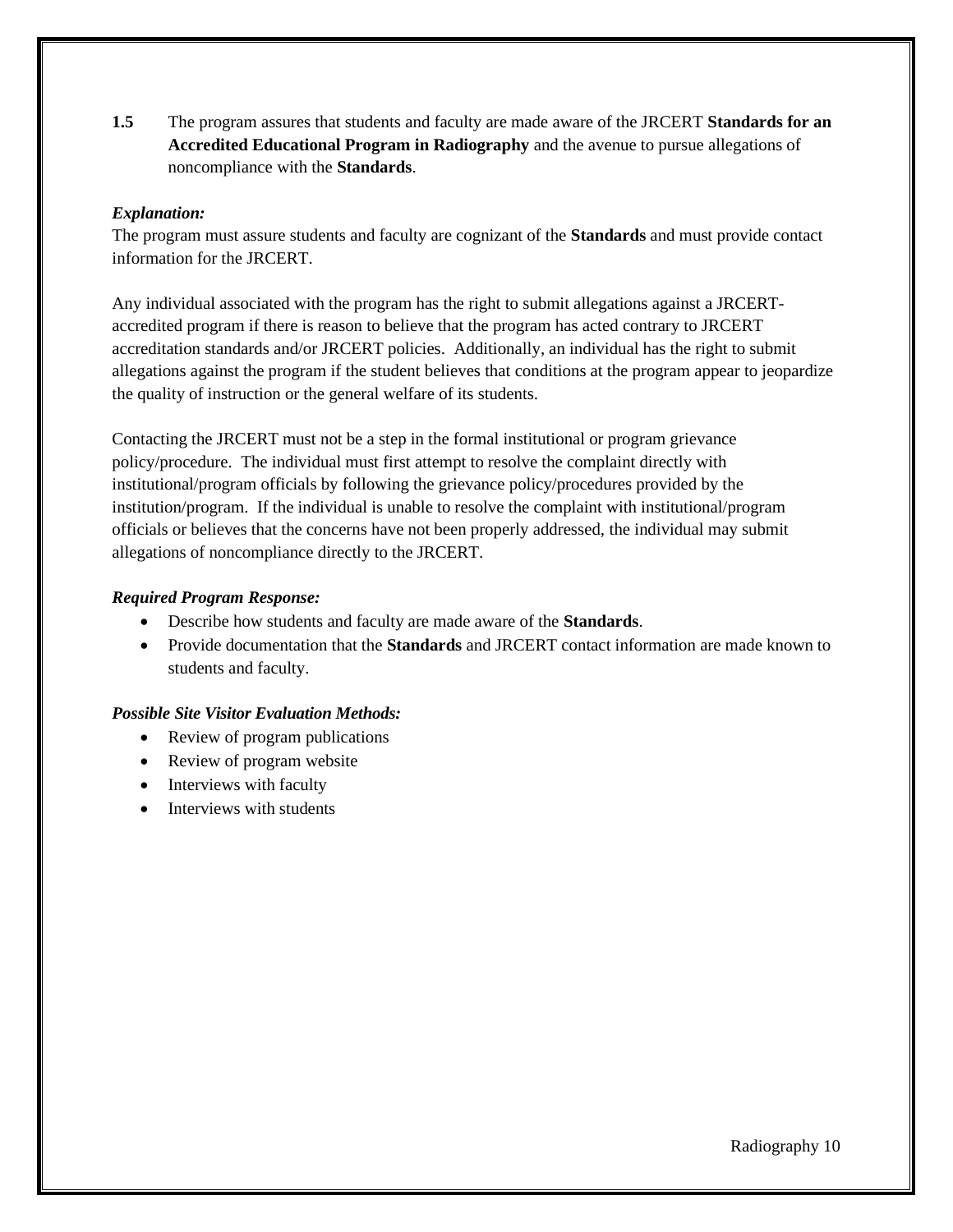# **1.6 The program publishes program effectiveness data (credentialing examination pass rate, job placement rate, and program completion rate) on an annual basis.**

## *Explanation:*

Program accountability is enhanced, in part, by making its program effectiveness data available to the program's communities of interest, including the public. In an effort to increase accountability and transparency, the program must publish, at a minimum, its most recent five-year average credentialing examination pass rate data, five-year average job placement rate data, and annual program completion rate data on its website to allow the public access to this information. If the program cannot document five years of program effectiveness data, it must publish its available effectiveness data.

The program effectiveness data must clearly identify the sample size associated with each measure (i.e., number of first-time test takers, number of graduates actively seeking employment, and number of graduates).

Program effectiveness data is published on the JRCERT website. Programs must publish a hyperlink to the JRCERT website to allow students and the public access to this information.

## *Required Program Response:*

- Provide the hyperlink for the program's effectiveness data webpage.
- Provide samples of publications that document the availability of program effectiveness data via the JRCERT URL address from the program's website.

- Review of program website
- Review of program publications
- Interviews with faculty
- Interviews with students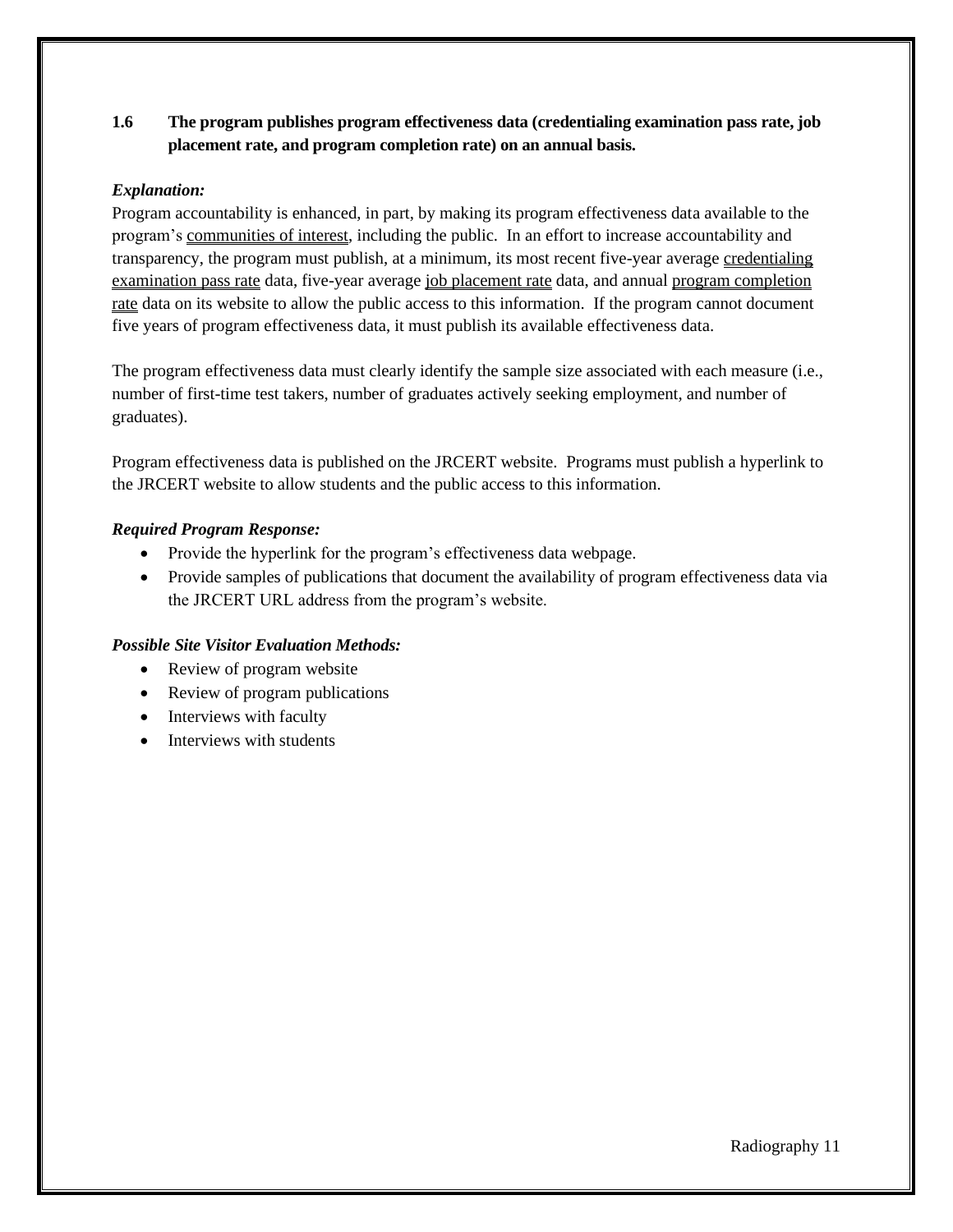# **1.7 The sponsoring institution and program comply with requirements to achieve and maintain JRCERT accreditation.**

#### *Explanation:*

Programs must comply with all JRCERT policies and procedures to maintain accreditation. JRCERT policies are located at [www.jrcert.org.](http://www.jrcert.org/) In addition, substantive changes must be reviewed and approved by the JRCERT prior to implementation, with the exception of a change of ownership.

JRCERT accreditation requires that the sponsoring institution has the primary responsibility for the educational program and grants the terminal award. Sponsoring institutions may include educational programs established in colleges, universities, vocational/technical schools, hospitals, or military facilities. The JRCERT does not recognize a healthcare system as the program sponsor. A healthcare system consists of multiple institutions operating under a common governing body or parent corporation. A specific facility within the healthcare system must be identified as the sponsor. The JRCERT requires each program to have a separate accreditation award and does not recognize branch campuses. The JRCERT recognizes a consortium as an appropriate sponsor of an educational program.

The JRCERT requires programs to maintain a current and accurate database. The program must maintain documentation of all program official qualifications, including updated curricula vitae and current ARRT certification and registration, or equivalent documentation. This documentation is not required to be entered into the Accreditation Management System (AMS). Newly appointed institutional administrators, program officials, and clinical preceptors must be updated through the AMS within thirty (30) days of appointment.

# *No Required Program Response*

#### *Possible Site Visitor Evaluation Method:* Review of a representative sample of program official qualifications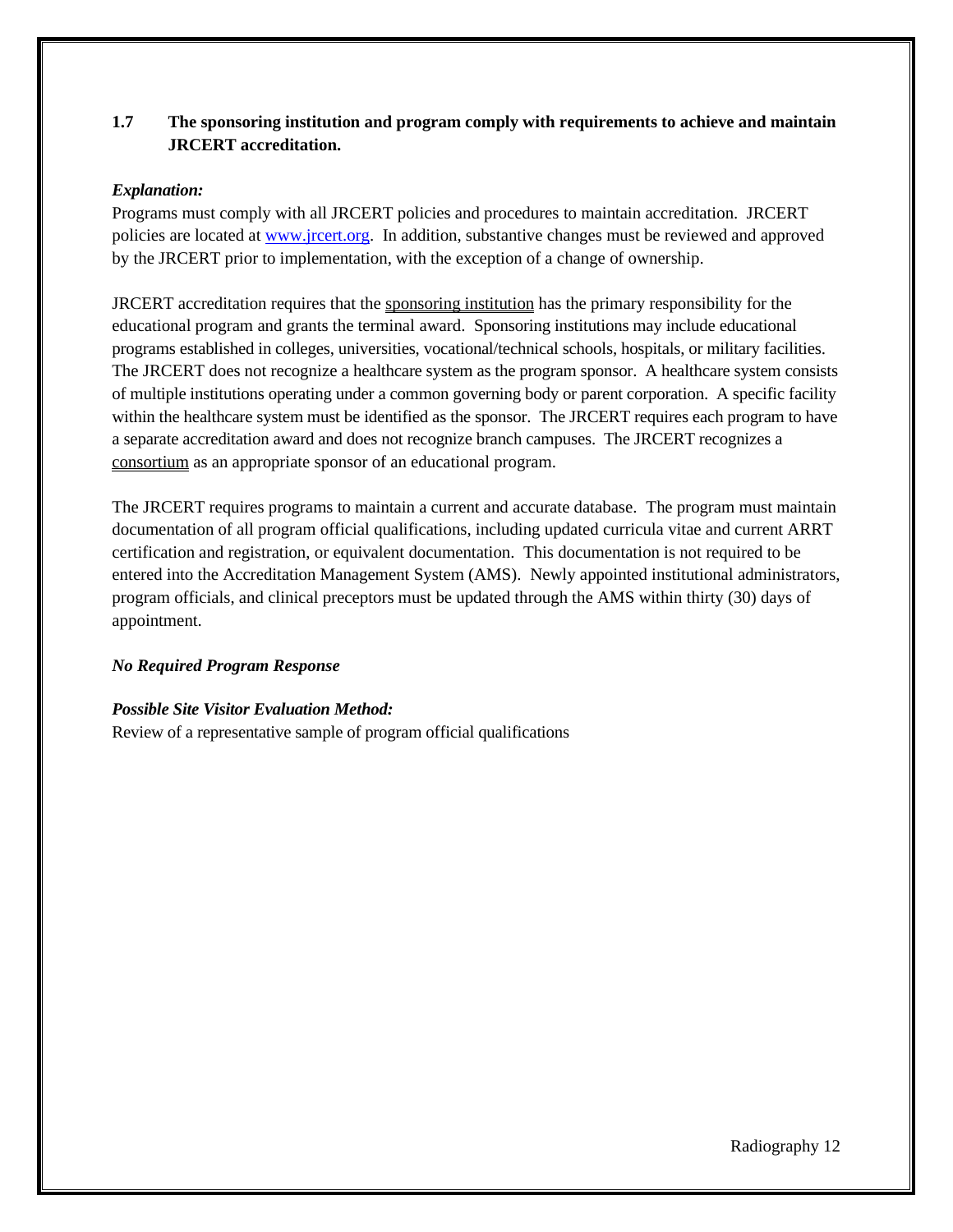#### **Standard Two: Institutional Commitment and Resources**

**The sponsoring institution demonstrates a sound financial commitment to the program by assuring sufficient academic, fiscal, personnel, and physical resources to achieve the program's mission.**

#### **Objectives:**

- 2.1 The sponsoring institution provides appropriate administrative support and demonstrates a sound financial commitment to the program.
- 2.2 The sponsoring institution provides the program with the physical resources needed to support the achievement of the program's mission.
- 2.3 The sponsoring institution provides student resources.
- 2.4 The sponsoring institution and program maintain compliance with United States Department of Education (USDE) Title IV financial aid policies and procedures, if the JRCERT serves as gatekeeper.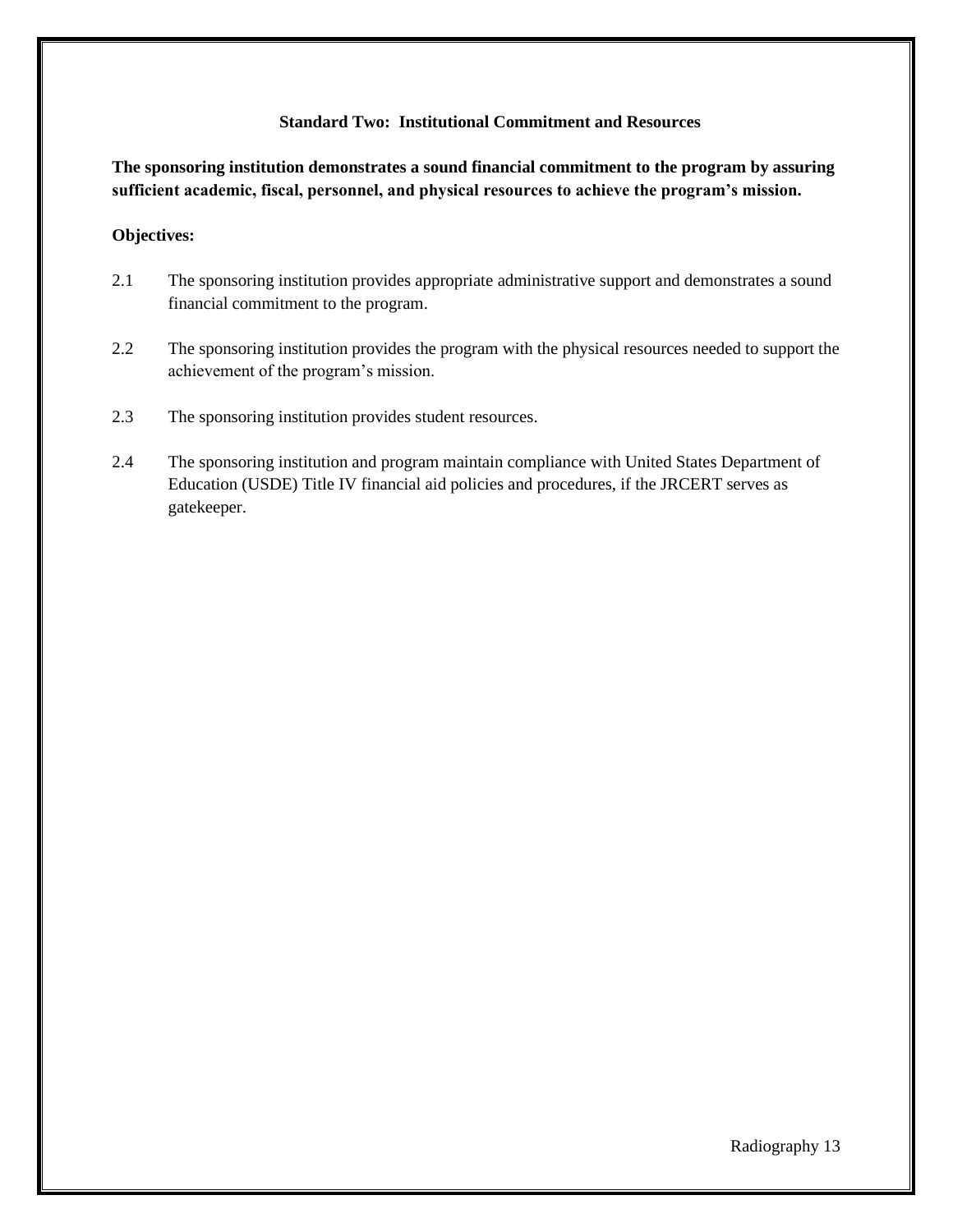# **2.1 The sponsoring institution provides appropriate administrative support and demonstrates a sound financial commitment to the program.**

## *Explanation:*

The program must have sufficient institutional support and ongoing funding to operate effectively. The program's relative position in the organizational structure helps facilitate appropriate resources and enables the program to meet its mission.

The sponsoring institution should provide the program with administrative/clerical services as needed to assist in the achievement of its mission.

## *Required Program Response:*

- Describe the sponsoring institution's level of commitment to the program.
- Describe the program's position within the sponsoring institution's organizational structure and how this supports the program's mission.
- Describe the adequacy of financial resources.
- Describe the availability and functions of administrative/clerical services, if applicable.
- Provide institutional and program organizational charts.

- Review of organizational charts of institution and program
- Review of published program materials
- Review of meeting minutes
- Interviews with institutional administration
- Interviews with faculty
- Interviews with clerical staff, if applicable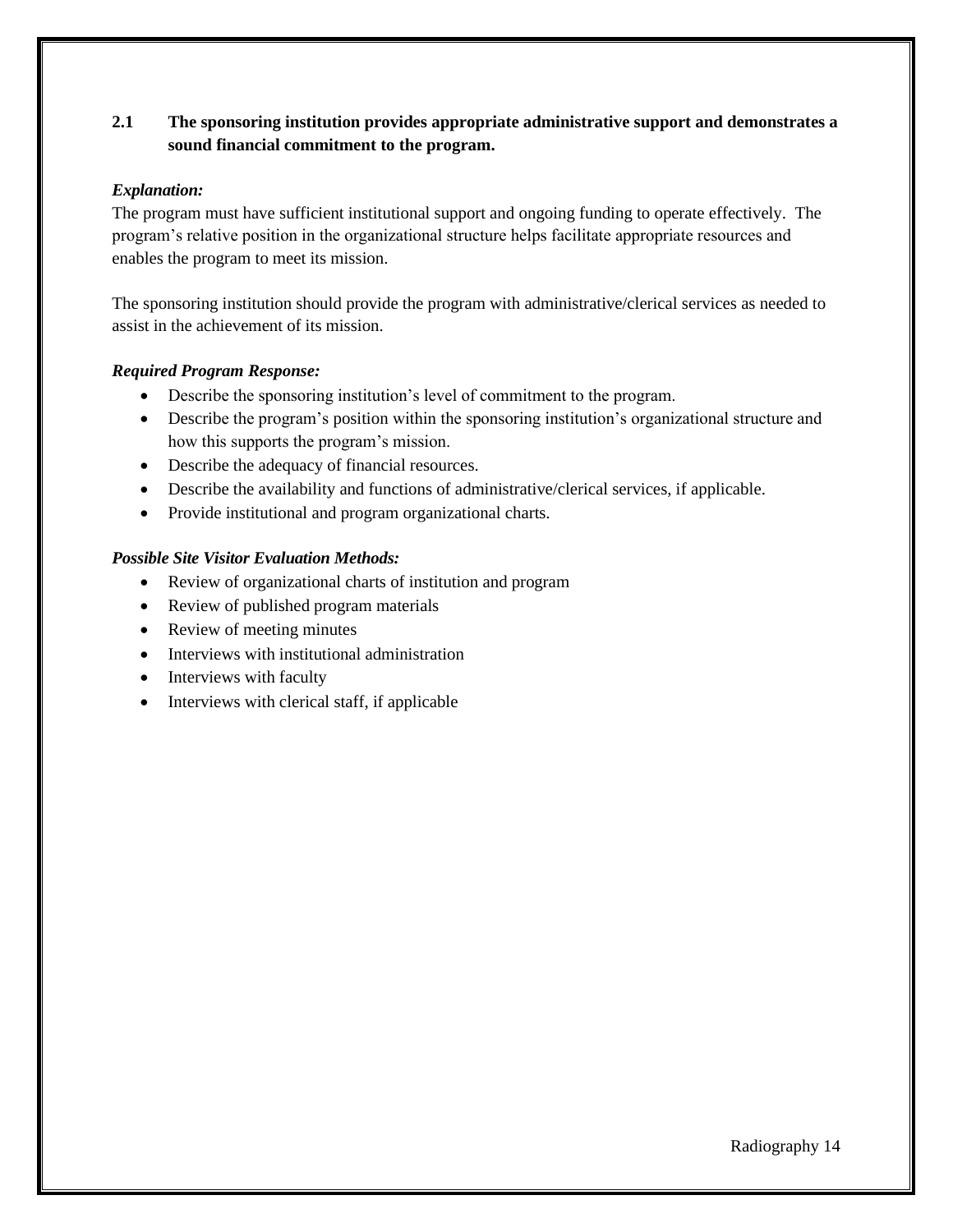# **2.2 The sponsoring institution provides the program with the physical resources needed to support the achievement of the program's mission.**

## *Explanation:*

Physical resources include learning environments necessary to conduct teaching and facilitate learning. The sponsoring institution must provide faculty with adequate office and classroom space needed to fulfill their responsibilities. Faculty office space should be conducive to course development and scholarly activities. Space must be made available for private student advisement and program meetings. Classrooms must be appropriately designed to meet the needs of the program's curriculum delivery methods.

Resources include, but are not limited to, access to computers, reliable and secure Internet service, instructional materials (computer hardware and/or software, technology-equipped classrooms, simulation devices, and other instructional aides), and library resources.

Laboratories must be conducive to student learning and sufficient in size. The sponsoring institution must provide the program with access to a fully energized laboratory. An energized laboratory on campus is recommended. The program may utilize laboratory space that is also used for patient care. In the event patient flow disallows use of the laboratory space, the program must assure that laboratory courses are made up in a timely manner. A mobile unit and/or simulation software cannot take the place of a stationary/fixed energized laboratory.

The JRCERT does not endorse any specific physical resources.

#### *Required Program Response:*

Describe how the program's physical resources, such as offices, classrooms, and laboratories, facilitate the achievement of the program's mission.

- Tour of the classroom, laboratories, and faculty offices
- Review of learning resources
- Interviews with faculty
- Interviews with students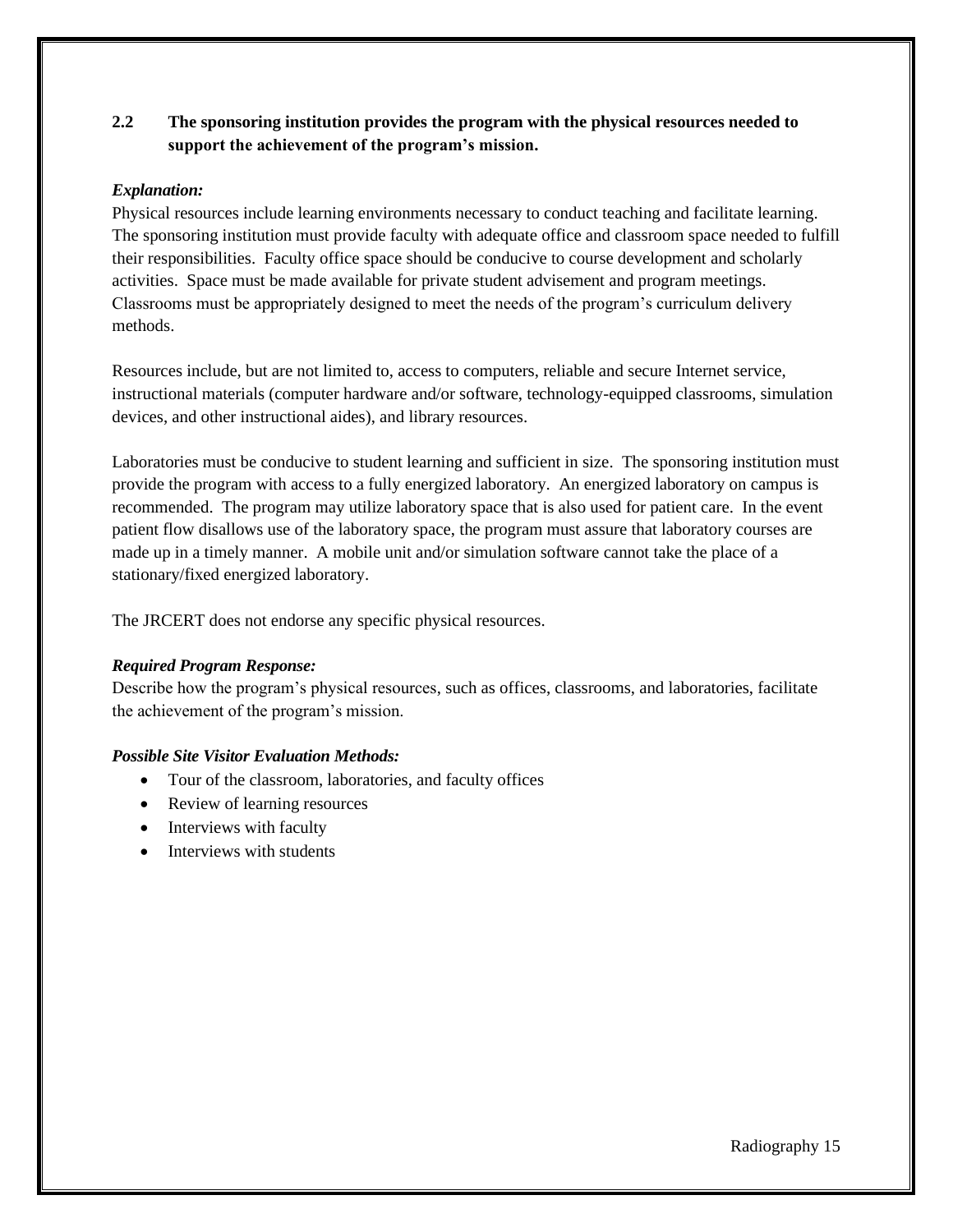# **2.3 The sponsoring institution provides student resources.**

## *Explanation:*

Student resources refer to the variety of services and programs offered to promote academic success. The institution and/or program must provide access to information for personal counseling, requesting accommodations for disabilities, and financial aid.

The JRCERT does not endorse any specific student resources.

## *Required Program Response:*

- Describe how students are provided with access to information on personal counseling, disability services, and financial aid.
- Describe how the program utilizes other student resources to promote student success.

- Tour of facilities
- Review of published program materials
- Review of surveys
- Interviews with faculty
- Interviews with students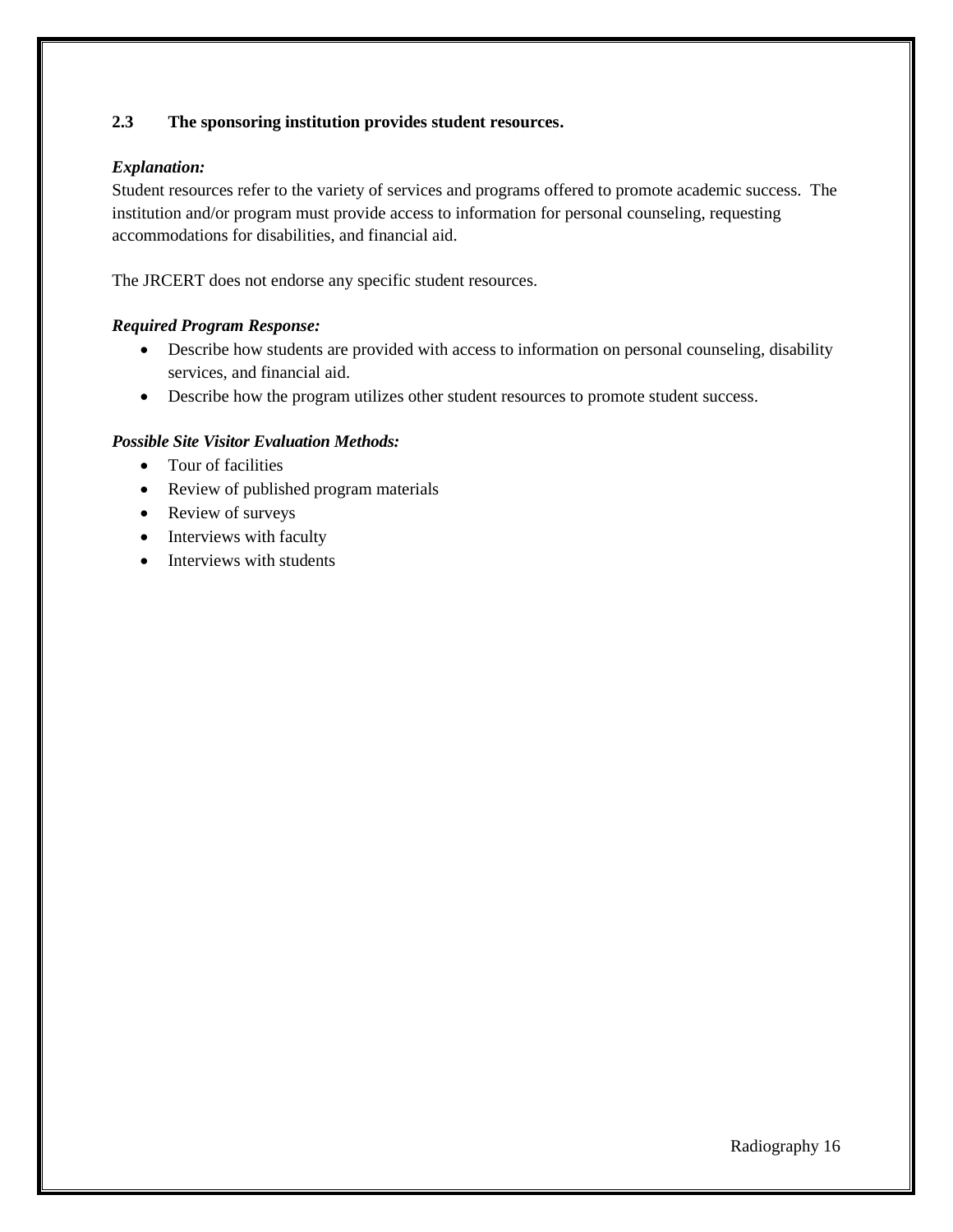# **2.4 The sponsoring institution and program maintain compliance with United States Department of Education (USDE) Title IV financial aid policies and procedures, if the JRCERT serves as gatekeeper.**

## *Explanation:*

If the program has elected to participate in Title IV financial aid and the JRCERT is identified as the gatekeeper, the program must:

- maintain financial documents including audit and budget processes confirming appropriate allocation and use of financial resources;
- have a monitoring process for student loan default rates;
- have an appropriate accounting system providing documentation for management of Title IV financial aid and expenditures; and
- inform students of responsibility for timely repayment of Title IV financial aid.

The program must comply with all USDE requirements to participate in Title IV financial aid.

## *Required Program Response:*

- Describe how the program informs students of their responsibility for timely repayment of financial aid.
- Provide evidence that Title IV financial aid is managed and distributed according to the USDE regulations to include:
	- o recent student loan default data and
	- o results of financial or compliance audits.

- Review of records
- Interviews with administrative personnel
- Interviews with faculty
- Interviews with students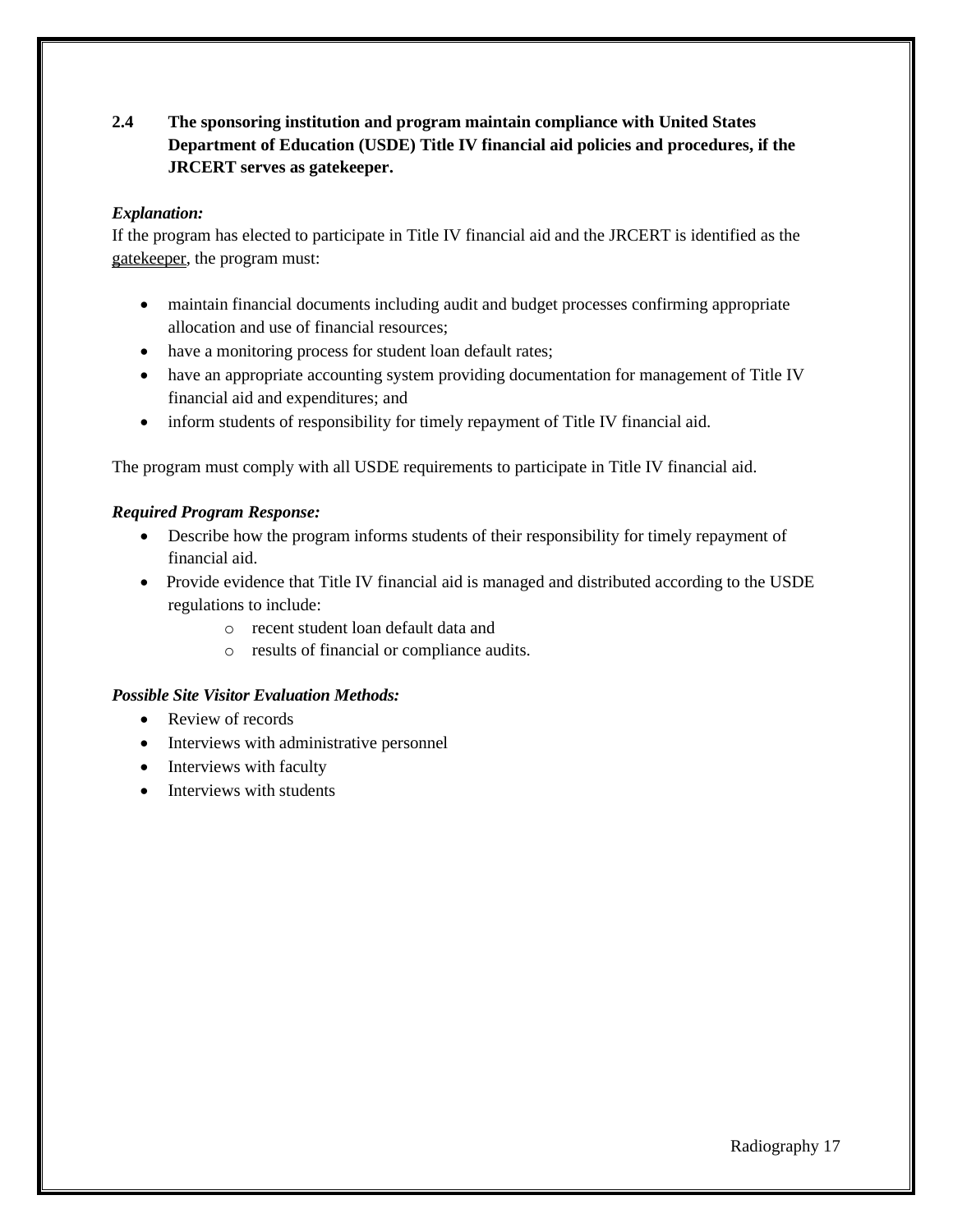#### **Standard Three: Faculty and Staff**

**The sponsoring institution provides the program adequate and qualified faculty that enable the program to meet its mission and promote student learning.**

#### **Objectives:**

- 3.1 The sponsoring institution provides an adequate number of faculty to meet all educational, accreditation, and administrative requirements.
- 3.2 The sponsoring institution and program assure that all faculty and staff possess the academic and professional qualifications appropriate for their assignments.
- 3.3 The sponsoring institution and program assure the responsibilities of faculty and clinical staff are delineated and performed.
- 3.4 The sponsoring institution and program assure program faculty performance is evaluated and results are shared regularly to assure responsibilities are performed.
- 3.5 The sponsoring institution and/or program provide faculty with opportunities for continued professional development.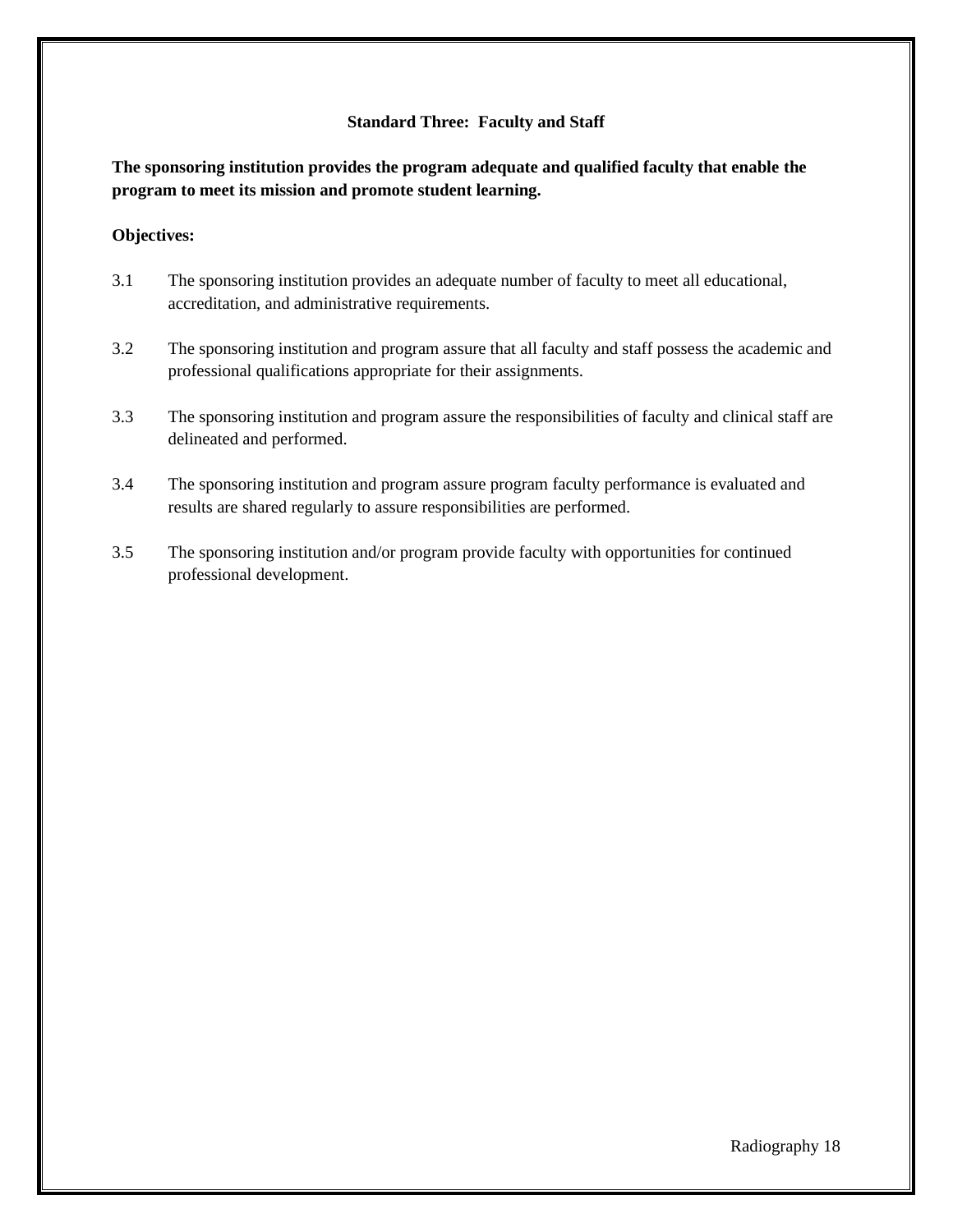#### **3.1 The sponsoring institution provides an adequate number of faculty to meet all educational, accreditation, and administrative requirements.**

## *Explanation:*

An adequate number of faculty promotes sound educational practices. Full- and part-time status is determined by, and consistent with, the sponsoring institution's definition. Institutional policies and practices for faculty workload and release time must be consistent with faculty in other comparable health sciences programs in the same institution. Faculty workload and release time practices must include allocating time and/or reducing teaching load for educational, accreditation, and administrative requirements expected of the program director and clinical coordinator.

A full-time program director is required. A full-time equivalent clinical coordinator is required if the program has more than fifteen (15) students enrolled in the clinical component of the program (e.g., the total number of students simultaneously enrolled in all clinical courses during a term). The clinical coordinator position may be shared by no more than four (4) appointees. If a clinical coordinator is required, the program director may not be identified as the clinical coordinator. The clinical coordinator may not be identified as the program director.

A minimum of one clinical preceptor must be designated at each recognized clinical setting. The same clinical preceptor may be identified at more than one site as long as a ratio of one full-time equivalent clinical preceptor for every ten (10) students is maintained. The program director and clinical coordinator may perform clinical instruction; however, they may not be identified as clinical preceptors.

#### *Required Program Response:*

- Describe faculty workload and release time in relation to institutional policies/practices and comparable health sciences programs within the sponsoring institution.
- Describe the adequacy of the number of faculty and clinical preceptors to meet identified accreditation requirements and program needs.
- Provide institutional policies for faculty workload and release time.

- Review institutional policies for faculty workload and release time
- Review of faculty position descriptions, if applicable
- Review of clinical settings
- Interviews with faculty
- Interviews with clinical preceptor(s)
- Interviews with students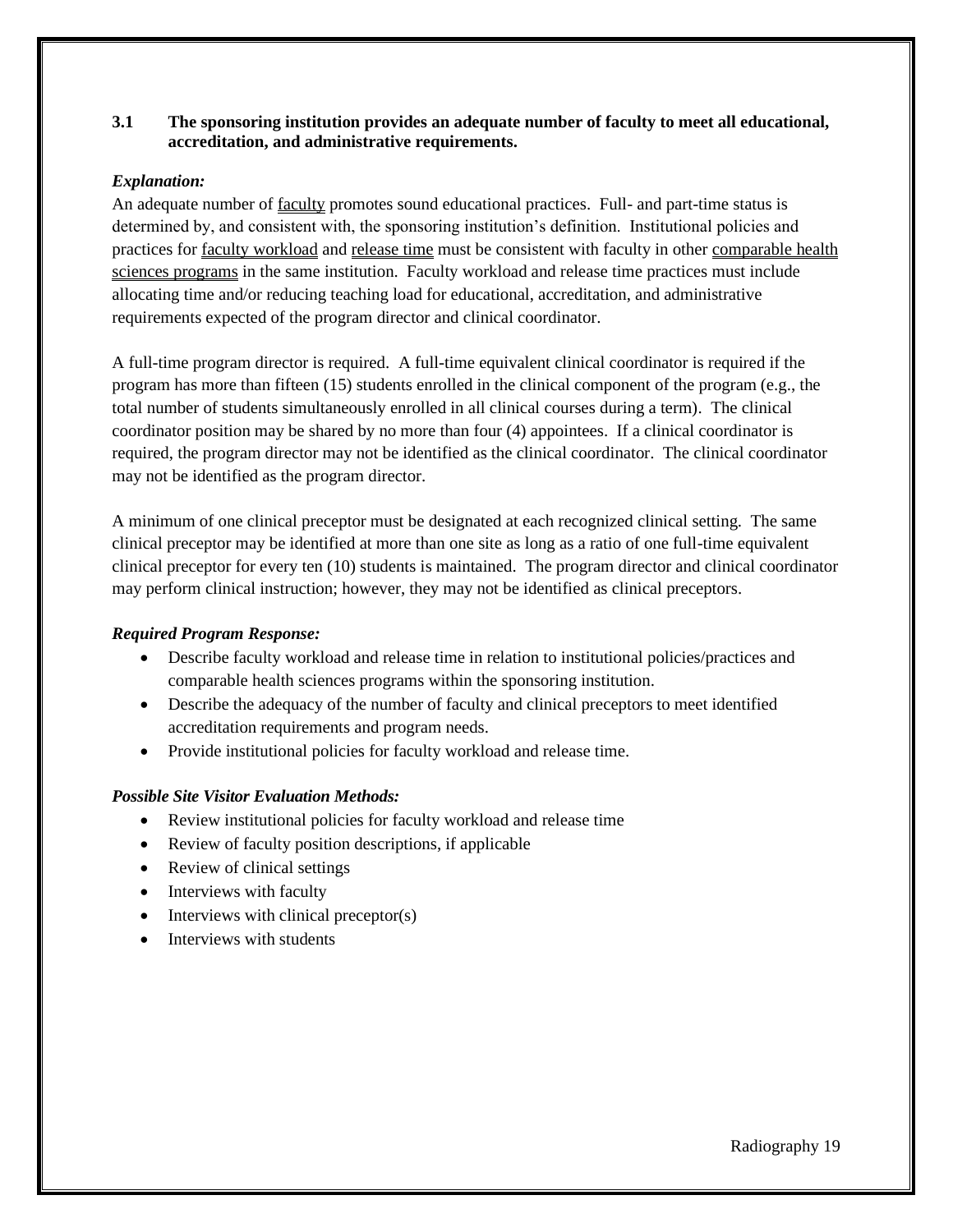**3.2 The sponsoring institution and program assure that all faculty and staff possess the academic and professional qualifications appropriate for their assignments.** 

| <b>Position</b>                   | <b>Qualifications</b>                                                                                                                                                                                                                                                                                                                                                                                                                                                                                                                                         |  |  |
|-----------------------------------|---------------------------------------------------------------------------------------------------------------------------------------------------------------------------------------------------------------------------------------------------------------------------------------------------------------------------------------------------------------------------------------------------------------------------------------------------------------------------------------------------------------------------------------------------------------|--|--|
| Program Director                  | Holds, at a minimum, a master's degree;<br>For master's degree programs, a doctoral degree is preferred;<br>Proficient in curriculum design, evaluation, instruction, program<br>administration, and academic advising;<br>Documents three years' clinical experience in the professional<br>discipline;<br>Documents two years' experience as an instructor in a JRCERT-<br>accredited program;<br>Holds current American Registry of Radiologic Technologists                                                                                               |  |  |
|                                   | $(ARRT)$ certification and registration, or equivalent <sup>1</sup> , in radiography.                                                                                                                                                                                                                                                                                                                                                                                                                                                                         |  |  |
| <b>Clinical Coordinator</b>       | Holds, at a minimum, a bachelor's degree;<br>For master's degree programs, holds, at a minimum, a master's<br>degree;<br>Proficient in curriculum development, supervision, instruction,<br>evaluation, and academic advising;<br>Documents two years' clinical experience in the professional<br>discipline;<br>Documents one year's experience as an instructor in a JRCERT-<br>accredited program;<br>Holds current American Registry of Radiologic Technologists<br>$(ARRT)$ certification and registration, or equivalent <sup>1</sup> , in radiography. |  |  |
|                                   |                                                                                                                                                                                                                                                                                                                                                                                                                                                                                                                                                               |  |  |
| <b>Full-time Didactic Faculty</b> | Holds, at a minimum, a bachelor's degree;<br>Is qualified to teach the subject;<br>Proficient in course development, instruction, evaluation, and<br>academic advising;<br>Documents two years' clinical experience in the professional<br>discipline;<br>Holds current American Registry of Radiologic Technologists                                                                                                                                                                                                                                         |  |  |
|                                   | (ARRT) certification and registration, or equivalent <sup>1</sup> , in radiography.                                                                                                                                                                                                                                                                                                                                                                                                                                                                           |  |  |
| <b>Adjunct Faculty</b>            | Holds academic and/or professional credentials appropriate to the<br>subject content area taught;<br>Is knowledgeable of course development, instruction, evaluation,<br>and academic advising.                                                                                                                                                                                                                                                                                                                                                               |  |  |
|                                   | Is proficient in supervision, instruction, and evaluation;                                                                                                                                                                                                                                                                                                                                                                                                                                                                                                    |  |  |
| <b>Clinical Preceptor</b>         | Documents two years' clinical experience in the professional<br>discipline;<br>Holds current American Registry of Radiologic Technologists<br>(ARRT) certification and registration, or equivalent <sup>2</sup> , in radiography.                                                                                                                                                                                                                                                                                                                             |  |  |
|                                   |                                                                                                                                                                                                                                                                                                                                                                                                                                                                                                                                                               |  |  |
| <b>Clinical Staff</b>             | Holds current American Registry of Radiologic Technologists<br>(ARRT) certification and registration, or equivalent <sup>2</sup> , in radiography.                                                                                                                                                                                                                                                                                                                                                                                                            |  |  |

<sup>&</sup>lt;sup>1</sup> Equivalent: an unrestricted state license for the state in which the program is located.

\_\_\_\_\_\_\_\_\_\_\_\_\_\_\_\_\_\_\_\_\_\_\_\_\_\_\_\_\_\_\_\_\_\_\_\_\_\_\_\_\_\_\_\_\_\_\_

<sup>&</sup>lt;sup>2</sup> Equivalent: an unrestricted state license for the state in which the clinical setting is located.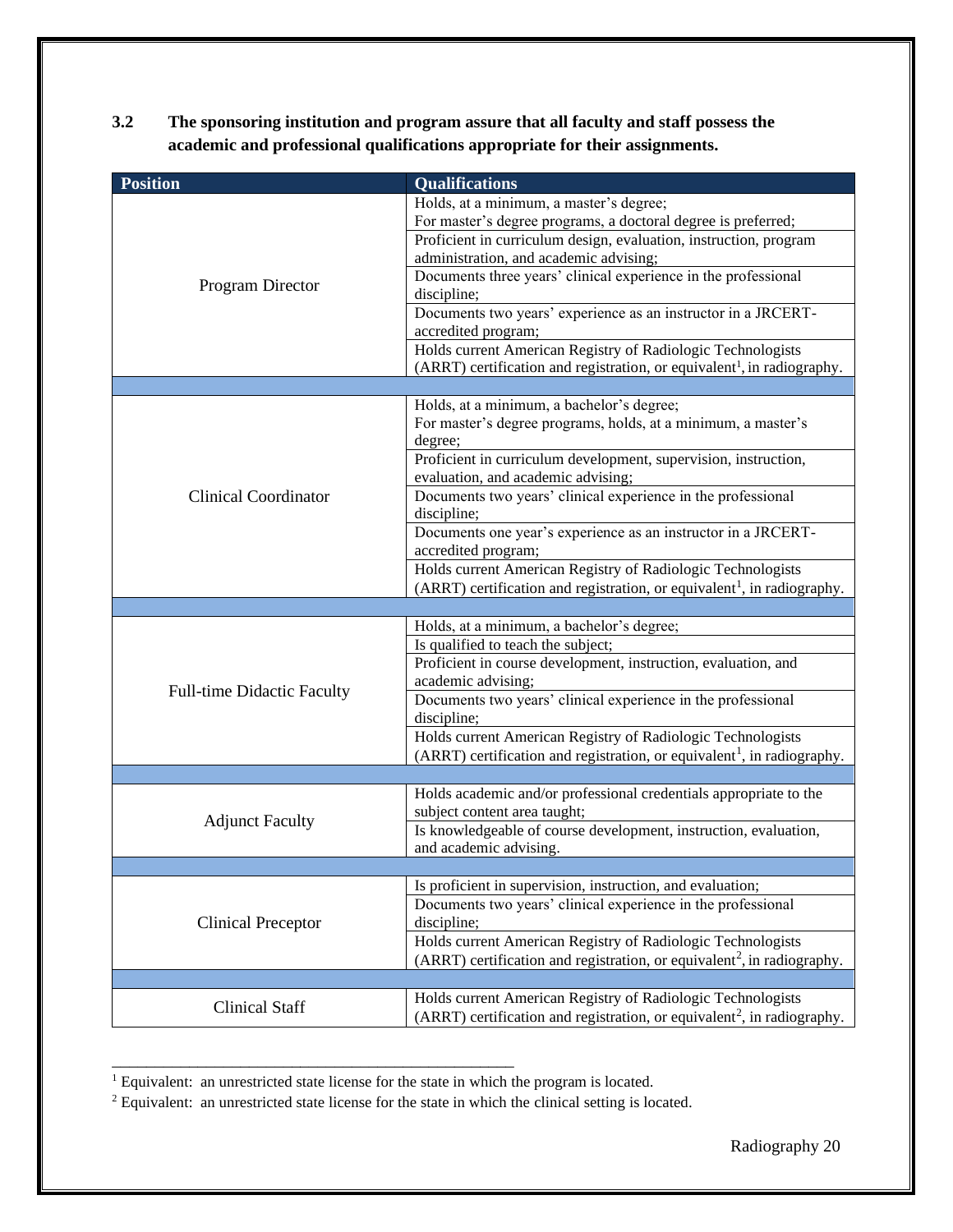#### *Explanation:*

Faculty and clinical staff must possess academic and professional qualifications appropriate for their assignment. Clinical preceptors and clinical staff supervising students' performance in the clinical component of the program must document American Registry of Radiologic Technologists (ARRT) certification and registration (or equivalent) or other appropriate credentials. Health care professionals with credentials other than ARRT certification and registration (or equivalent) may supervise students in specialty areas (e.g., Registered Nurse supervising students performing patient care skills, phlebotomist supervising students performing venipuncture, etc.).

#### *No Required Program Response.*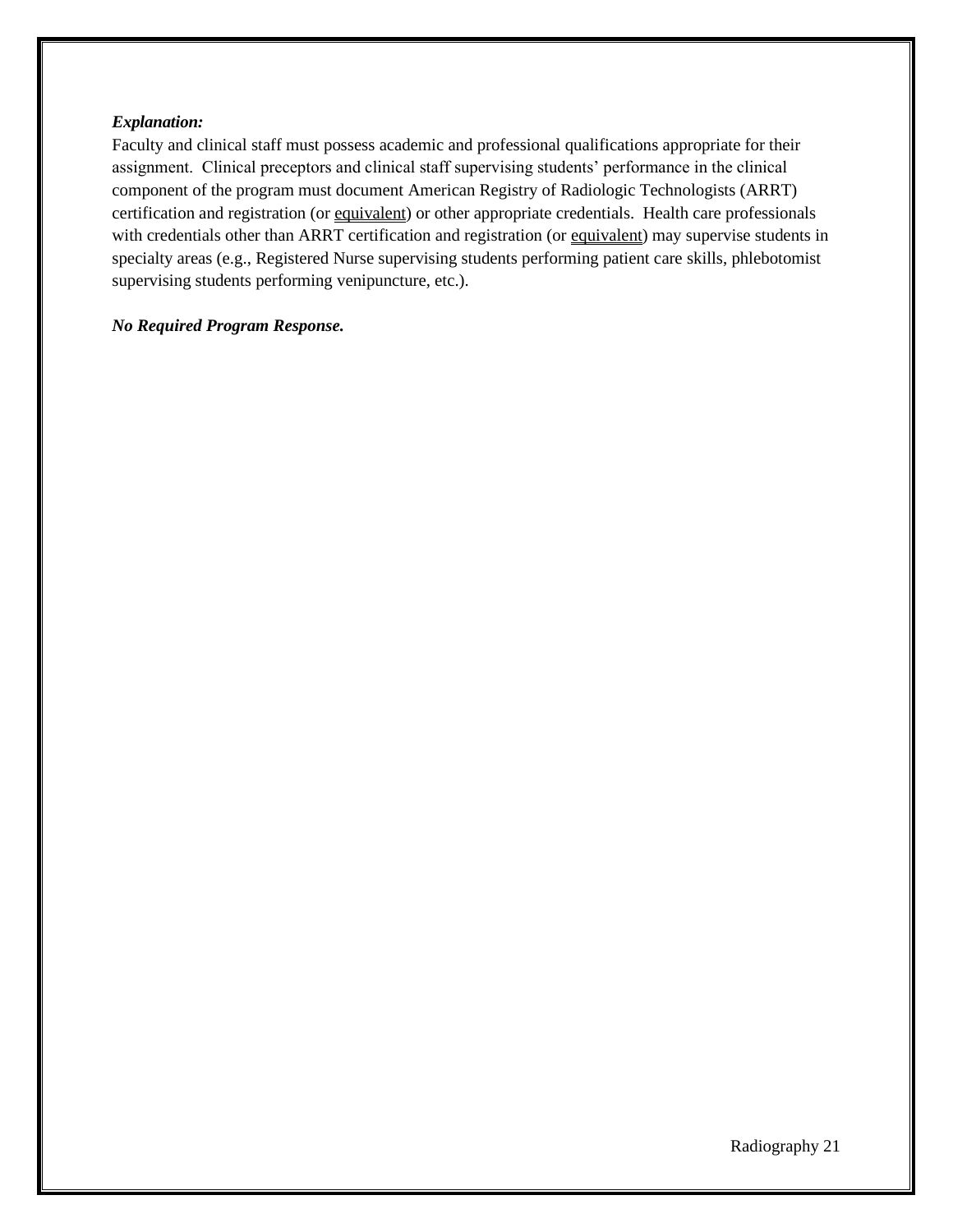| 3.3 | The sponsoring institution and program assure the responsibilities of faculty and clinical |
|-----|--------------------------------------------------------------------------------------------|
|     | staff are delineated and performed.                                                        |

| <b>Position</b>                   | Responsibilities must, at a minimum, include:                                                                  |
|-----------------------------------|----------------------------------------------------------------------------------------------------------------|
|                                   | Assuring effective program operations;                                                                         |
|                                   | Overseeing ongoing program accreditation and                                                                   |
|                                   | assessment processes;                                                                                          |
|                                   | Participating in budget planning;                                                                              |
| Program Director                  | Participating in didactic and/or clinical instruction, as                                                      |
|                                   | appropriate;                                                                                                   |
|                                   | Maintaining current knowledge of the professional                                                              |
|                                   | discipline and educational methodologies through                                                               |
|                                   | continuing professional development;                                                                           |
|                                   | Assuming the leadership role in the continued                                                                  |
|                                   | development of the program.                                                                                    |
|                                   |                                                                                                                |
|                                   | Correlating and coordinating clinical education with                                                           |
|                                   | didactic education and evaluating its effectiveness;                                                           |
|                                   | Participating in didactic and/or clinical instruction;                                                         |
|                                   | Supporting the program director to assure effective                                                            |
|                                   | program operations;                                                                                            |
| <b>Clinical Coordinator</b>       | Participating in the accreditation and assessment                                                              |
|                                   | processes;                                                                                                     |
|                                   | Maintaining current knowledge of the professional                                                              |
|                                   | discipline and educational methodologies through                                                               |
|                                   | continuing professional development;                                                                           |
|                                   | Maintaining current knowledge of program policies,                                                             |
|                                   | procedures, and student progress.                                                                              |
|                                   |                                                                                                                |
|                                   | Preparing and maintaining course outlines and                                                                  |
|                                   | objectives, instructing, and evaluating student progress;<br>Participating in the accreditation and assessment |
|                                   | process;                                                                                                       |
|                                   | Supporting the program director to assure effective                                                            |
|                                   | program operations;                                                                                            |
| <b>Full-Time Didactic Faculty</b> | Participating in periodic review and revision of course                                                        |
|                                   | materials;                                                                                                     |
|                                   | Maintaining current knowledge of professional                                                                  |
|                                   | discipline;                                                                                                    |
|                                   | Maintaining appropriate expertise and competence                                                               |
|                                   | through continuing professional development.                                                                   |
|                                   |                                                                                                                |
|                                   | Preparing and maintaining course outlines and                                                                  |
| <b>Adjunct Faculty</b>            | objectives, instructing and evaluating students, and                                                           |
|                                   | reporting progress;                                                                                            |
|                                   | Participating in the assessment process, as appropriate;                                                       |
|                                   | Participating in periodic review and revision of course                                                        |
|                                   | materials;                                                                                                     |
|                                   | Maintaining current knowledge of the professional                                                              |
|                                   | discipline, as appropriate;                                                                                    |
|                                   | Maintaining appropriate expertise and competence                                                               |
|                                   | through continuing professional development.                                                                   |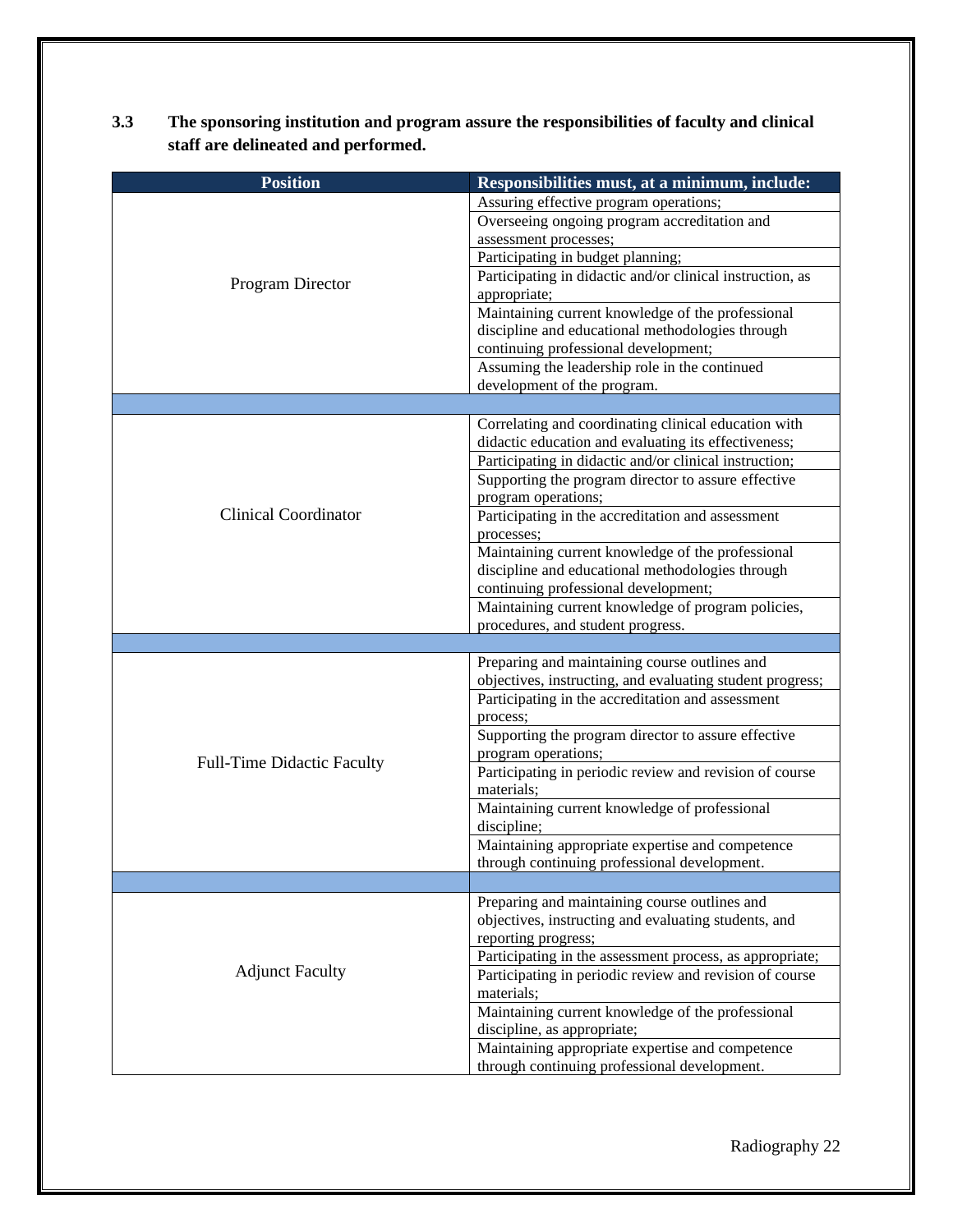| <b>Position</b>    | Responsibilities must, at a minimum, include:            |
|--------------------|----------------------------------------------------------|
| Clinical Preceptor | Maintaining knowledge of program mission and goals;      |
|                    | Understanding the clinical objectives and clinical       |
|                    | evaluation system and evaluating students' clinical      |
|                    | competence;                                              |
|                    | Providing students with clinical instruction and         |
|                    | supervision;                                             |
|                    | Participating in the assessment process, as appropriate; |
|                    | Maintaining current knowledge of program policies,       |
|                    | procedures, and student progress and monitoring and      |
|                    | enforcing program policies and procedures.               |
|                    |                                                          |
|                    | Understanding the clinical competency system;            |
| Clinical Staff     | Understanding requirements for student supervision;      |
|                    | Evaluating students' clinical competence, as             |
|                    | appropriate;                                             |
|                    | Supporting the educational process;                      |
|                    | Maintaining current knowledge of program clinical        |
|                    | policies, procedures, and student progress.              |

## *Explanation:*

Faculty and clinical staff responsibilities must be clearly delineated and support the program's mission. The program director and clinical coordinator may have other responsibilities as defined by the sponsoring institution; however, these added responsibilities must not compromise the ability, or the time allocated, to perform the responsibilities identified in this objective. For all circumstances when a program director's and/or clinical coordinator's appointment is less than 12 months and students are enrolled in didactic and/or clinical courses, the program director and/or clinical coordinator must assure that all program responsibilities are fulfilled.

# *Required Program Response:*

- Describe how faculty and clinical staff responsibilities are delineated.
- Describe how the delegation of responsibilities occurs to assure continuous coverage of program responsibilities, if appropriate.
- Provide documentation that faculty and clinical staff positions are clearly delineated.
- Provide assurance that faculty responsibilities are fulfilled throughout the year.

- Review of position descriptions
- Review of handbooks
- Interviews with institutional administration
- Interviews with faculty
- Interviews with clinical preceptors
- Interviews with clinical staff
- Interviews with students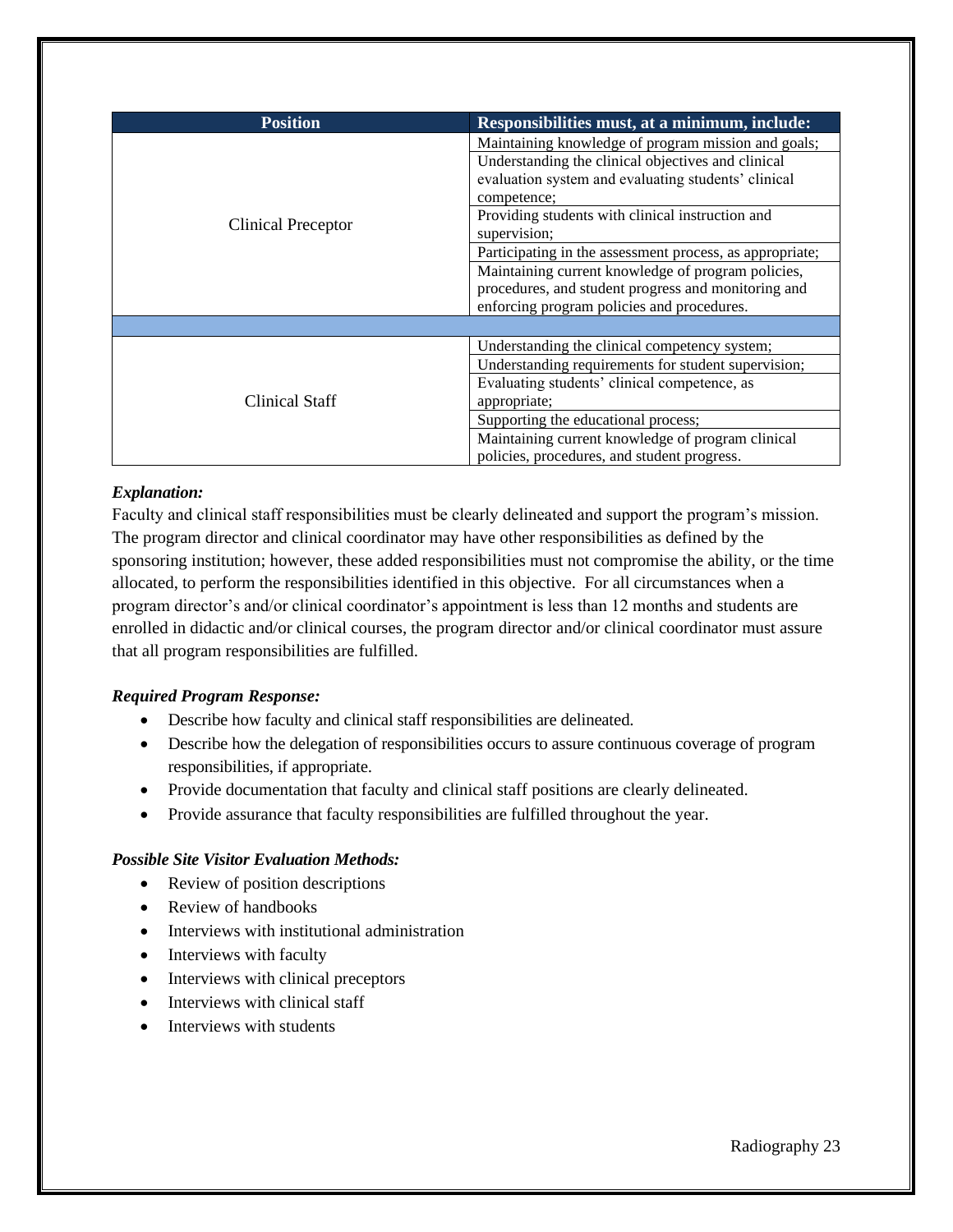# **3.4 The sponsoring institution and program assure program faculty performance is evaluated and results are shared regularly to assure responsibilities are performed.**

#### *Explanation:*

Evaluating program faculty, including but not limited to program directors and clinical coordinators, assures that responsibilities are performed, promotes proper teaching methodology, and increases program effectiveness. The performance of program faculty must be evaluated and shared minimally once per year. Any evaluation results that identify concerns must be discussed with the respective individual(s) as soon as possible.

It is the prerogative of the program to evaluate the performance of clinical preceptors who are employees of clinical settings. If the program elects to evaluate the clinical preceptors, a description of the evaluation process should be provided to the clinical preceptors, along with the mechanism to incorporate feedback into professional growth and development.

## *Required Program Response:*

- Describe the evaluation process.
- Describe how evaluation results are shared with program faculty.
- Describe how evaluation results are shared with clinical preceptors, if applicable.
- Provide samples of evaluations of program faculty.
- Provide samples of evaluations of clinical preceptors, if applicable.

- Review of program evaluation materials
- Review of faculty evaluation(s)
- Review of clinical preceptor evaluation(s), if applicable
- Interviews with institutional administration
- Interviews with faculty
- $\bullet$  Interviews with clinical preceptor(s), if applicable
- Interviews with students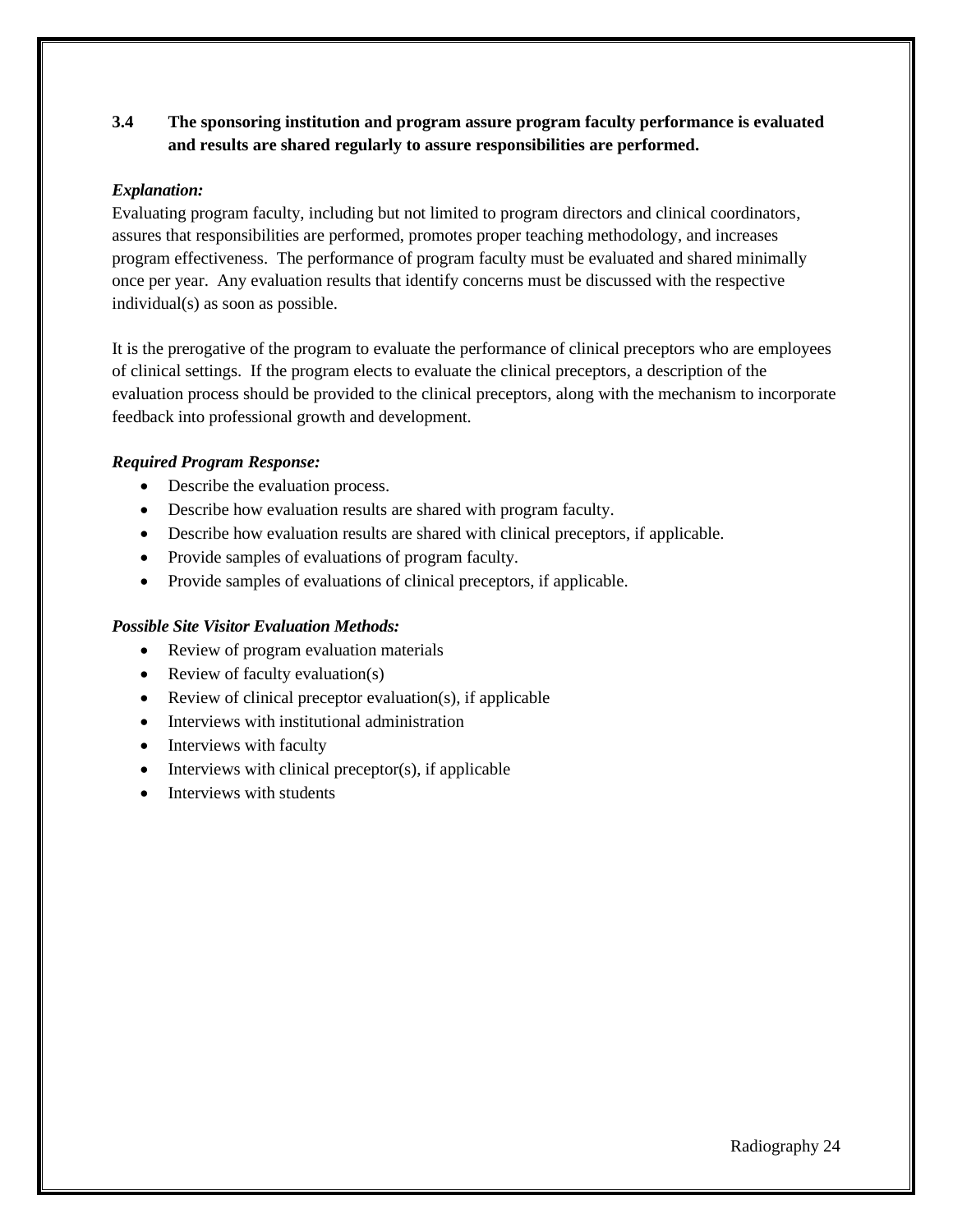# **3.5 The sponsoring institution and/or program provide faculty with opportunities for continued professional development.**

## *Explanation:*

Opportunities that enhance and advance educational, technical, and professional knowledge must be available to program faculty. Faculty should take advantage of the available resources provided on an institutional campus. Program faculty should not be expected to use personal leave time in order to attend professional development activities external to the sponsoring institution.

# *Required Program Response:*

- Describe how professional development opportunities are made available to faculty.
- Describe how professional development opportunities have enhanced teaching methodologies.

- Review of institutional and/or program policies for professional development
- Interviews with institutional administration
- Interviews with faculty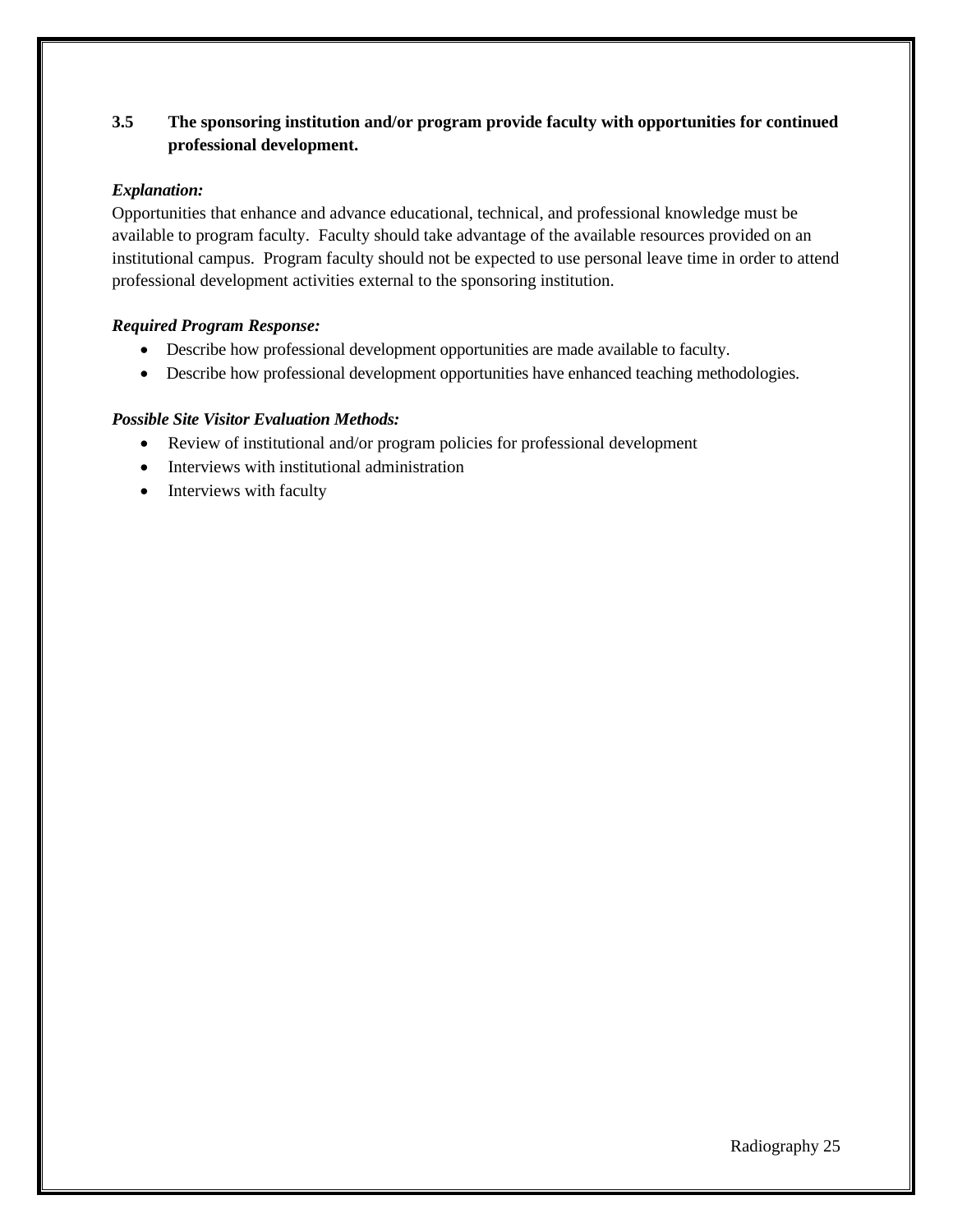## **Standard Four: Curriculum and Academic Practices**

#### **The program's curriculum and academic practices prepare students for professional practice.**

#### **Objectives:**

- 4.1 The program has a mission statement that defines its purpose.
- 4.2 The program provides a well-structured curriculum that prepares students to practice in the professional discipline.
- 4.3 All clinical settings must be recognized by the JRCERT.
- 4.4 The program provides timely, equitable, and educationally valid clinical experiences for all students.
- 4.5 The program provides learning opportunities in advanced imaging and/or therapeutic technologies.
- 4.6 The program assures an appropriate relationship between program length and the subject matter taught for the terminal award offered.
- 4.7 The program measures didactic, laboratory, and clinical courses in clock hours and/or credit hours through the use of a consistent formula.
- 4.8 The program provides timely and supportive academic and clinical advisement to students enrolled in the program.
- 4.9 The program has procedures for maintaining the integrity of distance education courses.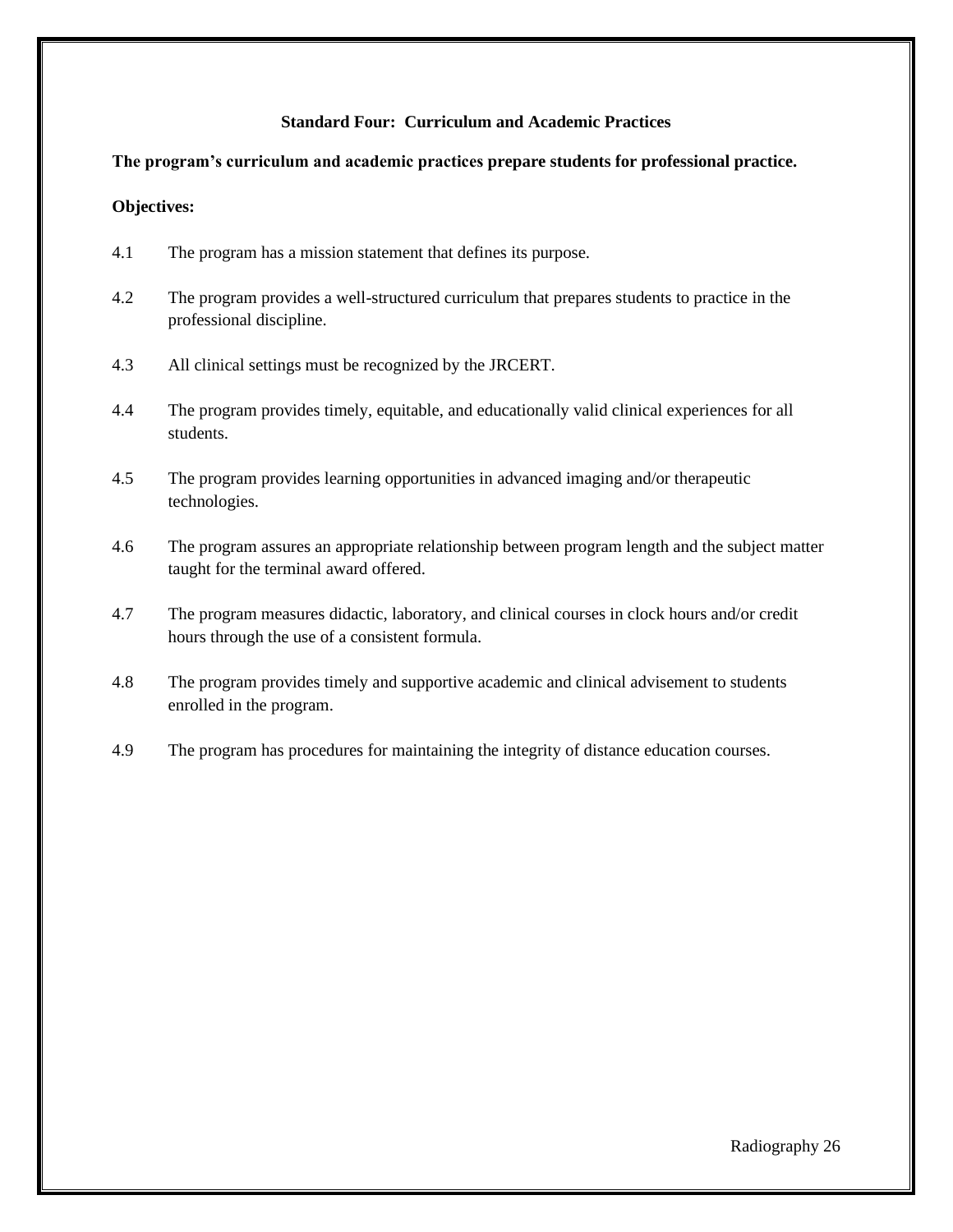# **4.1 The program has a mission statement that defines its purpose.**

## *Explanation:*

The program's mission statement should clearly define the purpose or intent toward which the program's efforts are directed. The mission statement should support the mission of the sponsoring institution. The program must evaluate the mission statement, at a minimum every three years, to assure it is effective. The program should engage faculty and other communities of interest in the reevaluation of its mission statement.

# *Required Program Response:*

- Describe how the program's mission supports the mission of the sponsoring institution.
- Describe how the program reevaluates its mission statement.
- Provide documentation of the reevaluation of the mission statement.

- Review of published program materials
- Review of meeting minutes
- Interviews with institutional administration
- Interviews with faculty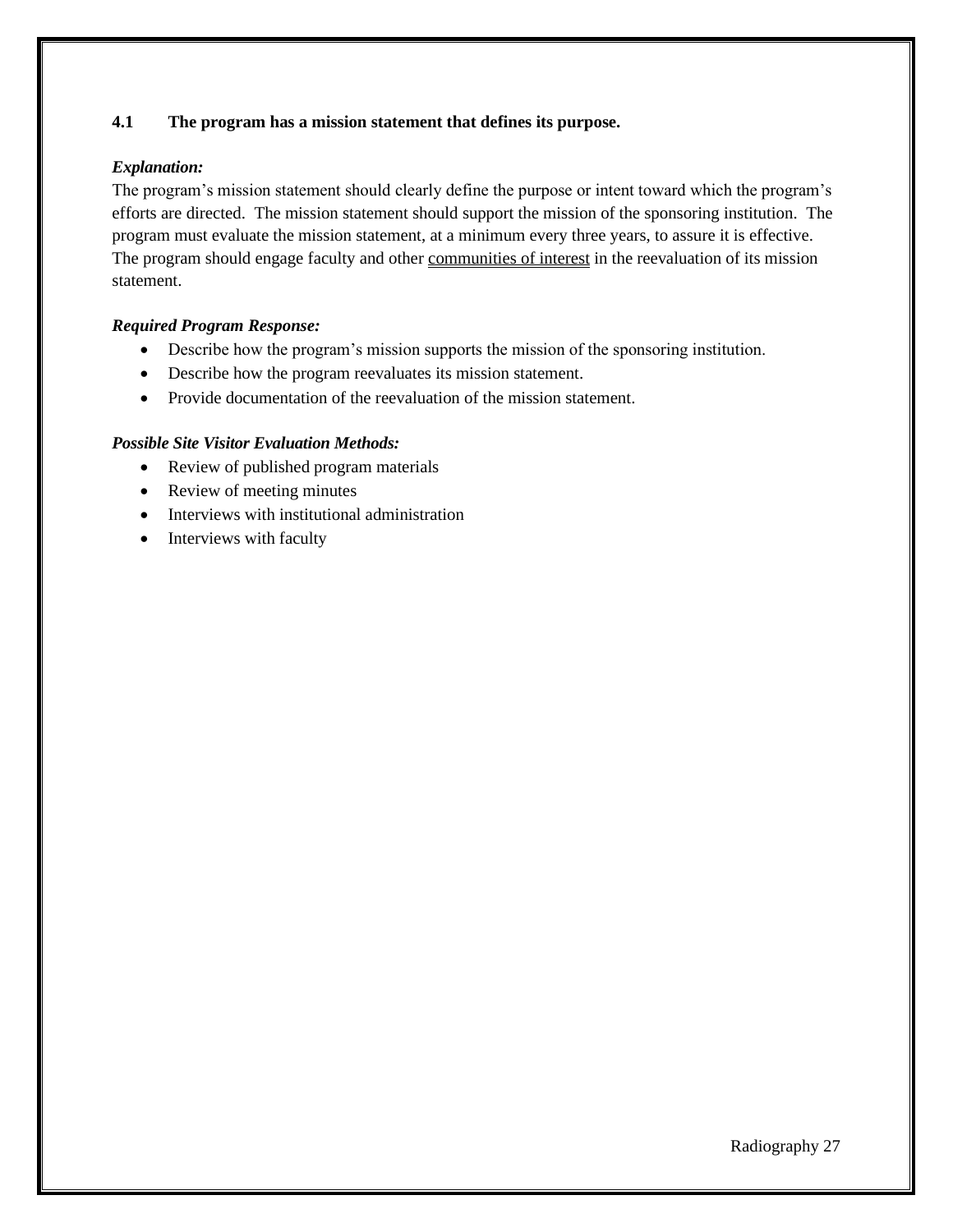# **4.2 The program provides a well-structured curriculum that prepares students to practice in the professional discipline.**

## *Explanation:*

A well-structured curriculum must be comprehensive, current, appropriately sequenced, and provide for evaluation of student achievement. This allows for effective student learning by providing a knowledge foundation in didactic and laboratory courses prior to competency achievement. Continual refinement of the competencies achieved is necessary so that students can demonstrate enhanced performance in a variety of situations and patient conditions. The well-structured curriculum is guided by a master plan of education.

At a minimum, the curriculum should promote qualities that are necessary for students/graduates to practice competently, make ethical decisions, assess situations, provide appropriate patient care, communicate effectively, and keep abreast of current advancements within the profession. Expansion of the curricular content beyond the minimum is required of programs at the bachelor's degree or higher levels.

Use of a standard curriculum promotes consistency in radiography education and prepares the student to practice in the professional discipline. All programs must follow a JRCERT-adopted curriculum. An adopted curriculum is defined as:

- the most recent American Society of Radiologic Technologists (ASRT) Radiography curriculum and/or
- another professional curriculum adopted by the JRCERT Board of Directors.

The JRCERT encourages innovative approaches to curriculum delivery methods that provide students with flexible and creative learning opportunities. These methods may include, but are not limited to, distance education courses, part-time/evening curricular tracks, service learning, and/or interprofessional development.

# *Required Program Response:*

- Describe how the program's curriculum is structured.
- Describe the program's clinical competency-based system.
- Describe how the program's curriculum is delivered, including the method of delivery for distance education courses. Identify which courses, if any, are offered via distance education.
- Describe alternative learning options, if applicable (e.g., part-time, evening and/or weekend curricular track(s)).
- Describe any innovative approaches to curriculum delivery methods.
- Provide the Table of Contents from the master plan of education.
- Provide current curriculum analysis grid.
- Provide samples of course syllabi.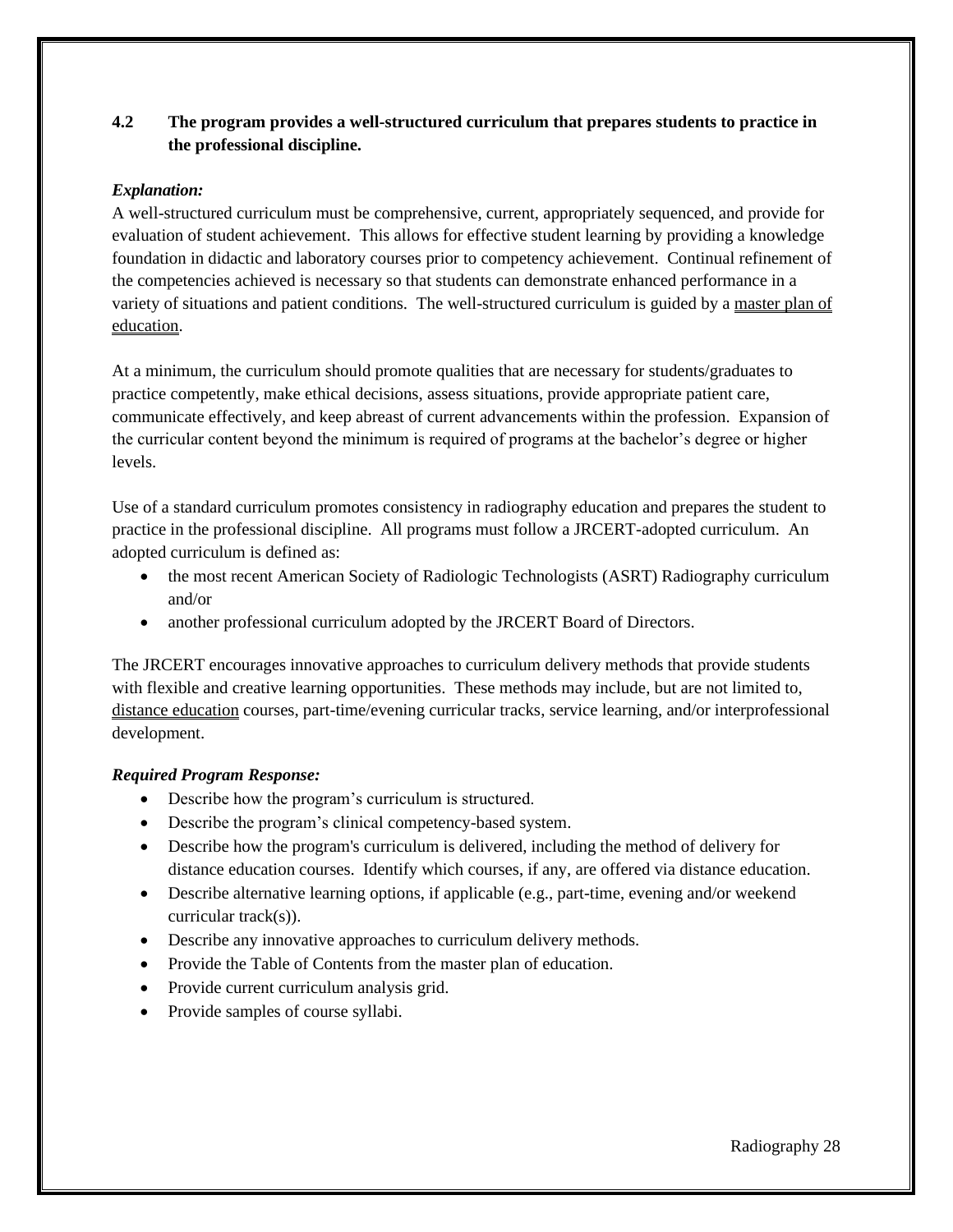- Review of the master plan of education
- Review of didactic and clinical curriculum sequence
- Review of input from communities of interest
- Review of part-time, evening and/or weekend curricular track(s), if applicable
- Review of course syllabi
- Observation of a portion of any course offered via distance delivery
- Interviews with faculty
- Interviews with students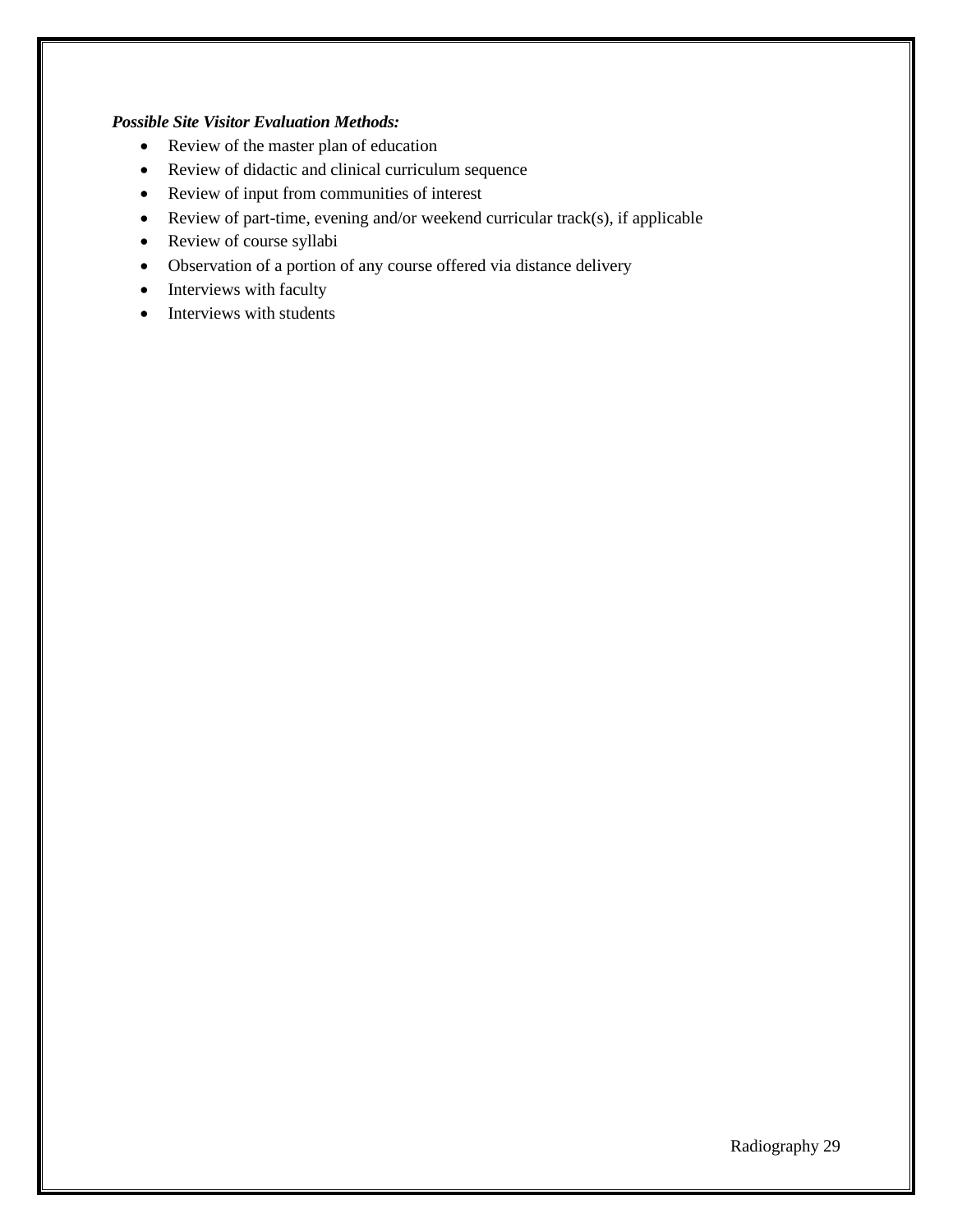#### **4.3 All clinical settings must be recognized by the JRCERT.**

## *Explanation:*

All clinical settings must be recognized by the JRCERT. Clinical settings must be recognized prior to student assignment. Ancillary medical facilities and imaging centers that are owned, operated, and on the same campus of a recognized setting do not require JRCERT recognition. A minimum of one (1) clinical preceptor must be identified for each recognized clinical setting.

If a facility is used as an observation site, JRCERT recognition is not required. An observation site is used for student observation of equipment operation and/or procedures that may not be available at recognized clinical settings. Students may not assist in, or perform, any aspects of patient care during observational assignments. Facilities where students participate in community-based learning do not require recognition.

#### *Required Program Response:*

- Assure all clinical settings are recognized by the JRCERT.
- Provide a listing of ancillary facilities under one clinical setting recognition.
- Describe how observation sites, if used, enhance student clinical education.

- Review of JRCERT database
- Review of clinical records
- Interviews with faculty
- Interviews with clinical preceptors
- Interviews with clinical staff
- Interviews with students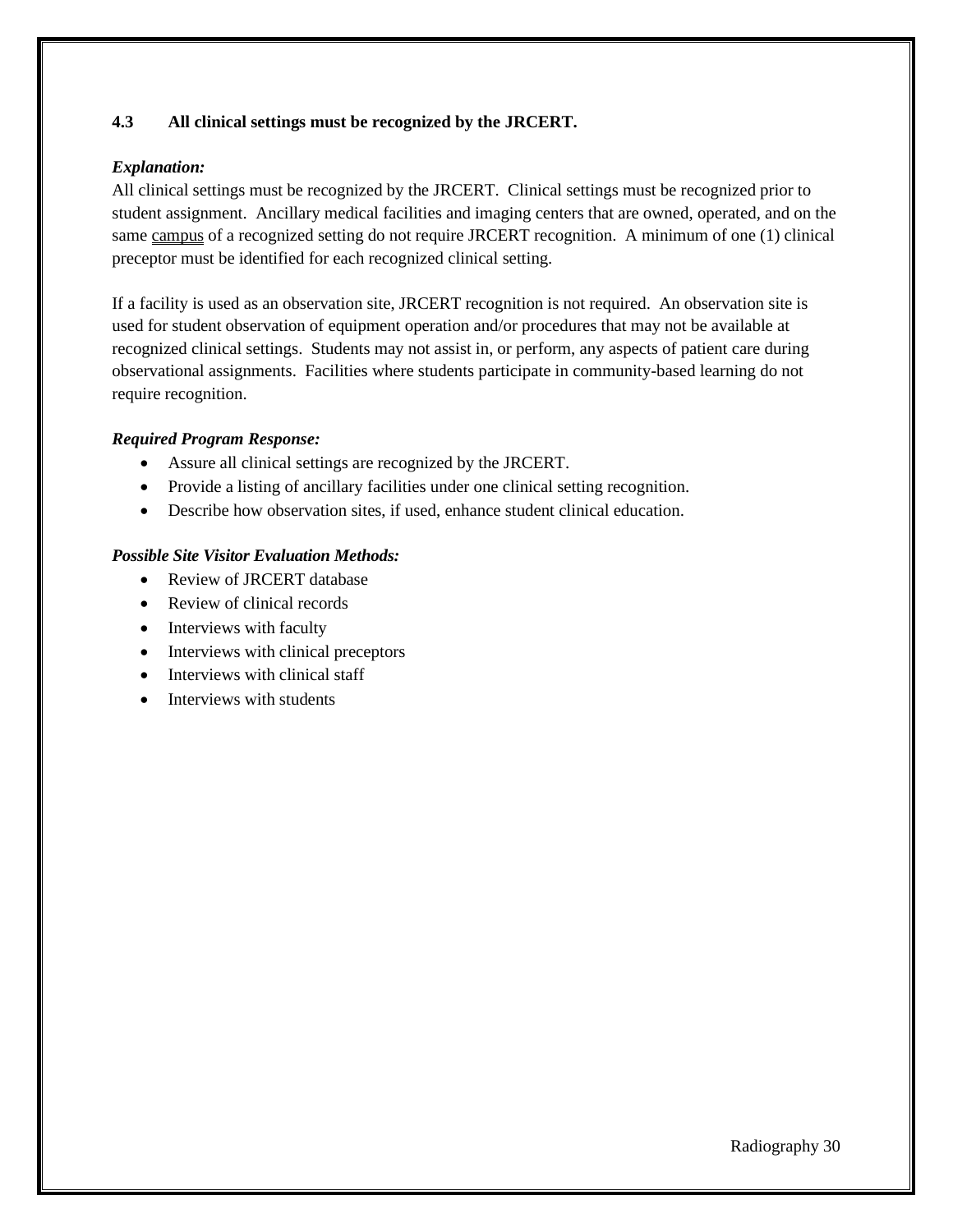# **4.4 The program provides timely, equitable, and educationally valid clinical experiences for all students.**

## *Explanation:*

Programs must have a process in place to assure timely, appropriate, and educationally valid clinical experiences to all admitted students. A meaningful clinical education plan assures that activities are equitable, as well as prevents the use of students as replacements for employees. Students must have sufficient access to clinical settings that provide a wide range of procedures for competency achievement, including mobile, surgical, and trauma examinations. The maximum number of students assigned to a clinical setting must be supported by sufficient human and physical resources. The number of students assigned to the clinical setting must not exceed the number of assigned clinical staff. The student to clinical staff ratio must be 1:1; however, it is acceptable that more than one student may be temporarily assigned to one technologist during infrequently performed procedures.

Clinical placement must be nondiscriminatory in nature and solely determined by the program. Students must be cognizant of clinical policies and procedures including emergency preparedness and medical emergencies.

Programs must assure that clinical involvement for students is limited to not more than ten (10) hours per day. If the program utilizes evening and/or weekend assignments, these assignments must be equitable, and program total capacity must not be increased based on these assignments. Students may not be assigned to clinical settings on holidays that are observed by the sponsoring institution. Programs may permit students to make up clinical time during the term or scheduled breaks; however, appropriate supervision must be maintained. Program faculty need not be physically present; however, students must be able to contact program faculty during makeup assignments. The program must also assure that its liability insurance covers students during these makeup assignments.

#### *Required Program Response:*

- Describe the process for student clinical placement including, but not limited to:
	- o assuring equitable learning opportunities,
	- o assuring access to a sufficient variety and volume of procedures to achieve program competencies, and
	- o orienting students to clinical settings.
- Describe how the program assures a 1:1 student to radiography clinical staff ratio at all clinical settings.
- Provide current clinical student assignment schedules in relation to student enrollment.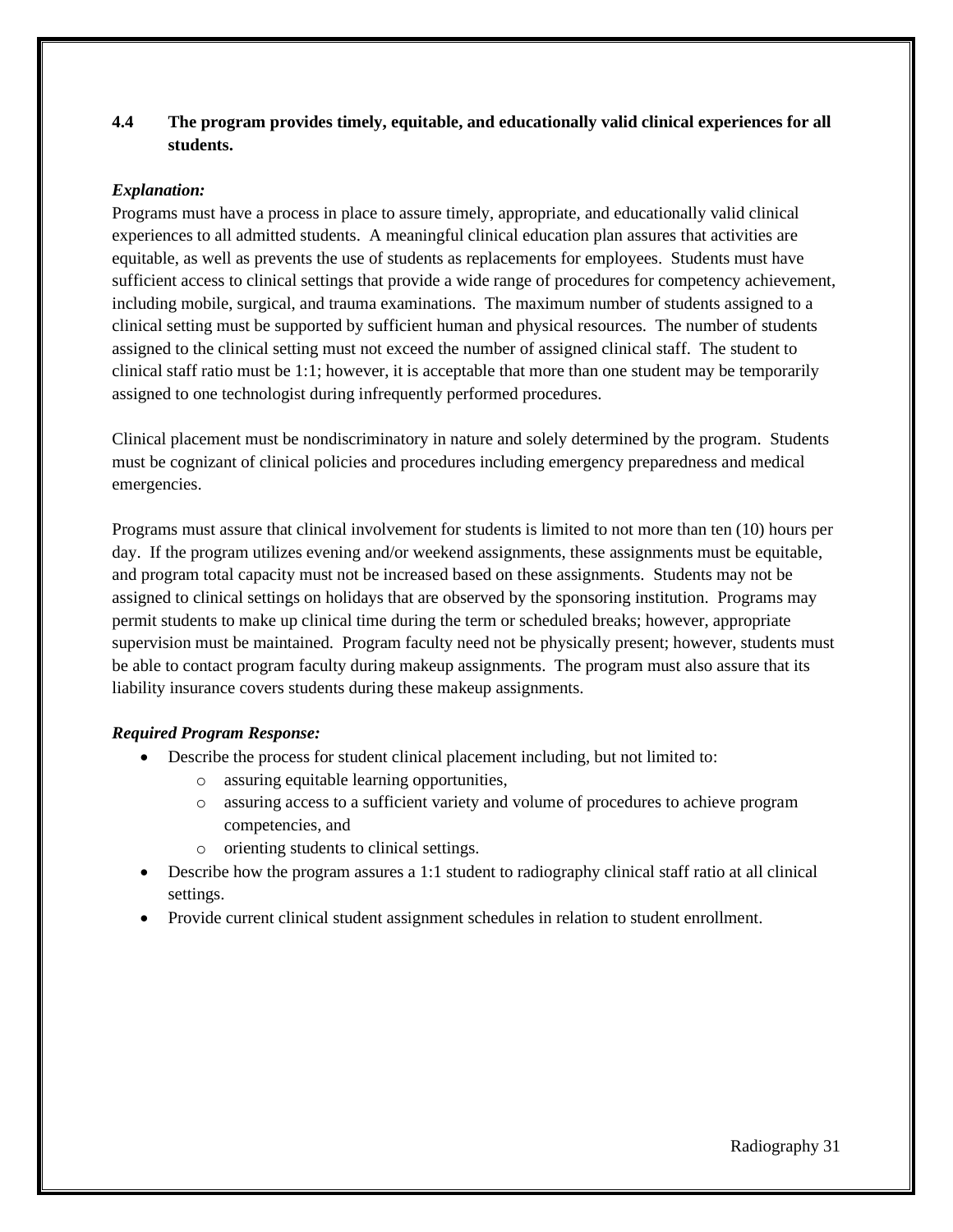- Review of published program materials
- Review of clinical placement process
- Review of course objectives
- Review of student clinical assignment schedules
- Review of clinical orientation process/records
- Review of student records
- Interviews with faculty
- Interviews with clinical preceptors
- Interviews with clinical staff
- Interviews with students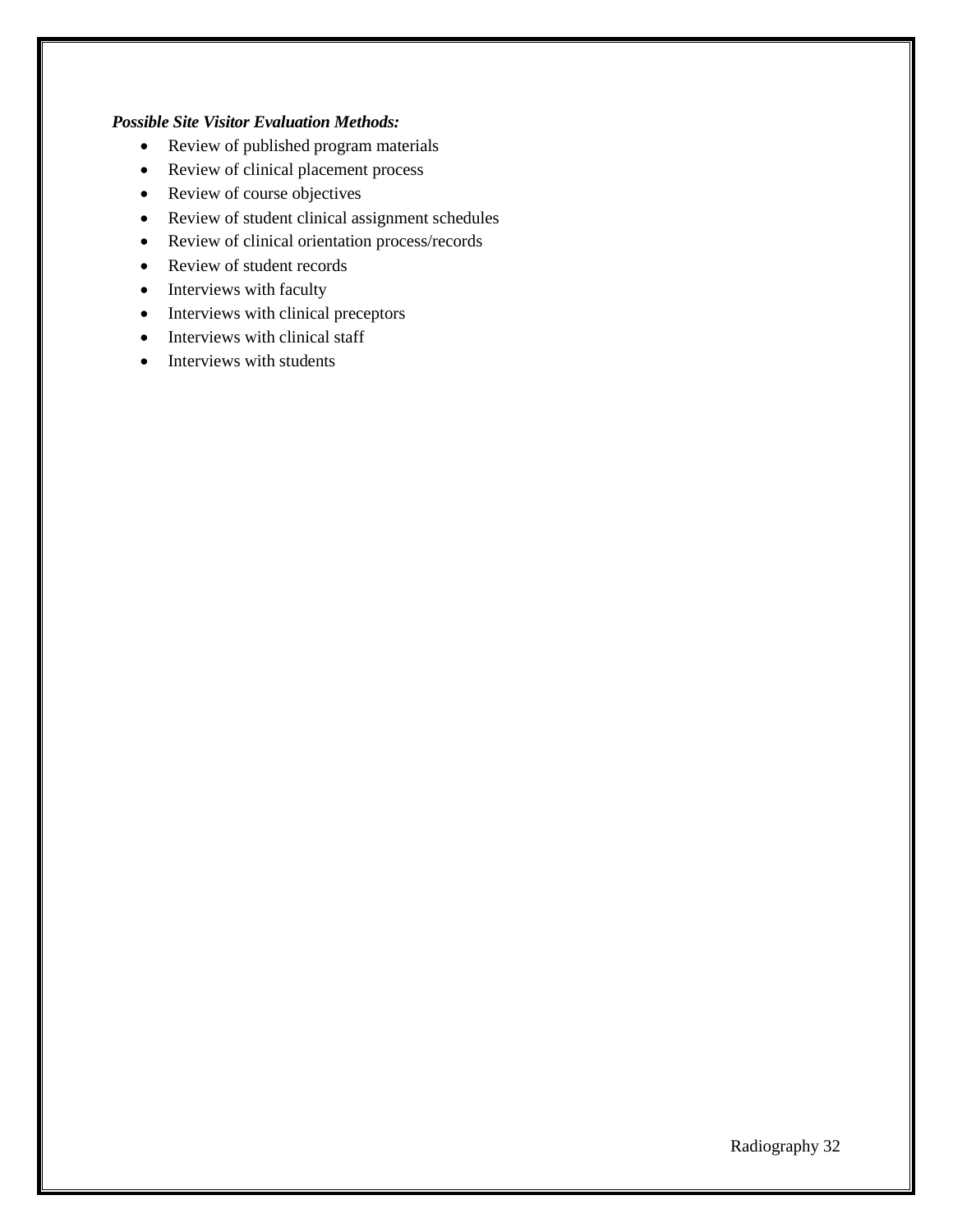# **4.5 The program provides learning opportunities in advanced imaging and/or therapeutic technologies.**

## *Explanation:*

The program must provide learning opportunities in advanced imaging and/or therapeutic technologies. It is the program's prerogative to decide which advanced imaging and/or therapeutic technologies should be included in the didactic and/or clinical curriculum.

Programs are not required to offer clinical rotations in advanced imaging and/or therapeutic technologies; however, these clinical rotations are strongly encouraged to enhance student learning.

Students assigned to imaging modalities such as computed tomography, magnetic resonance, interventional procedures, and sonography, are not included in the calculation of the approved clinical capacity unless the clinical setting is recognized exclusively for advanced imaging modality rotations. Once the students have completed the imaging assignments, the program must assure that there are sufficient physical and human resources to support the students upon reassignment to the radiography department.

# *Required Program Response:*

Describe how the program provides opportunities in advanced imaging and/or therapeutic technologies in the didactic and/or clinical curriculum.

- Review of clinical rotation schedules, if applicable
- Interviews with faculty
- Interviews with students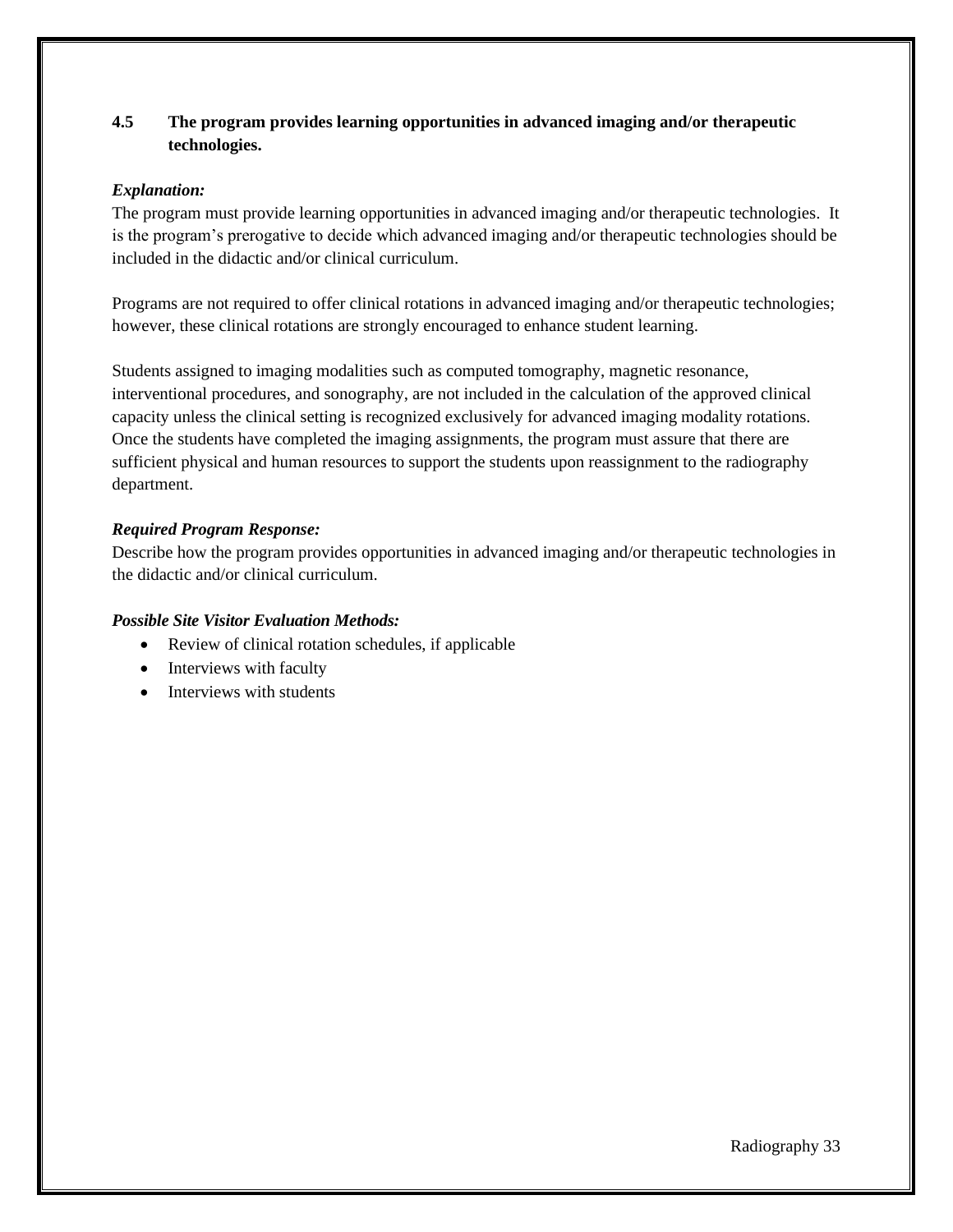# **4.6 The program assures an appropriate relationship between program length and the subject matter taught for the terminal award offered.**

#### *Explanation:*

Program length must be consistent with the terminal award. The JRCERT defines program length as the duration of the program, which may be stated as total academic or calendar year(s), total semesters, trimesters, or quarters.

## *Required Program Response:*

Describe the relationship between the program length and the terminal award offered.

- Review of course catalog
- Review of published program materials
- Review of class schedules
- Interviews with faculty
- Interviews with students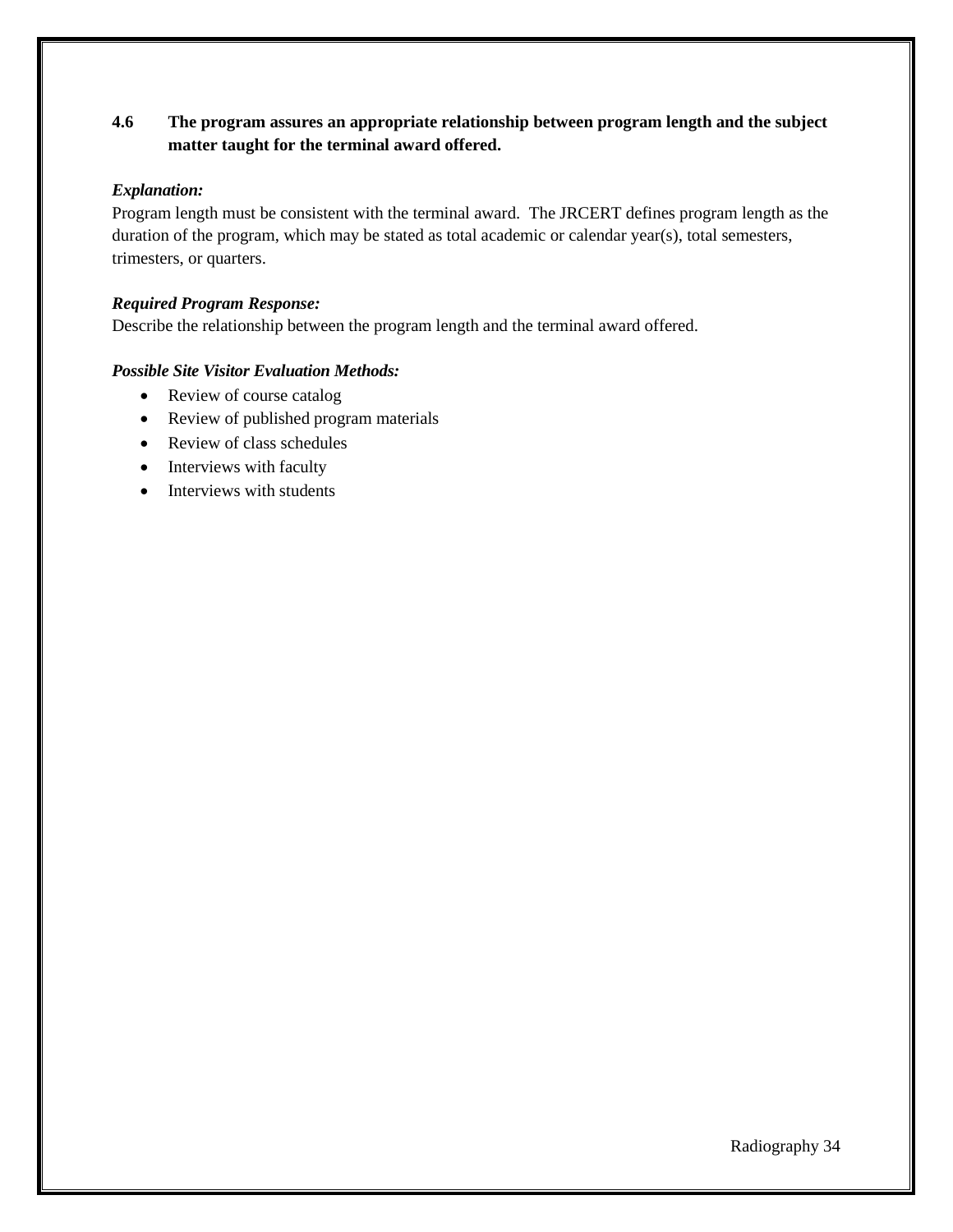# **4.7 The program measures didactic, laboratory, and clinical courses in clock hours and/or credit hours through the use of a consistent formula.**

## *Explanation:*

Defining the length of didactic, laboratory, and clinical courses facilitates the transfer of credit and the awarding of financial aid. The formula for calculating assigned clock/credit hours must be consistently applied for all didactic, laboratory, and clinical courses, respectively.

## *Required Program Response:*

- Describe the method used to award credit hours for didactic, laboratory, and clinical courses.
- Provide a copy of the program's policies and procedures for determining credit hours and an example of how such policies and procedures have been applied to the program's coursework.
- Provide a list of all didactic, laboratory, and clinical courses with corresponding clock or credit hours.

- Review of published program materials
- Review of class schedules
- Interviews with institutional administration
- Interviews with faculty
- Interviews with students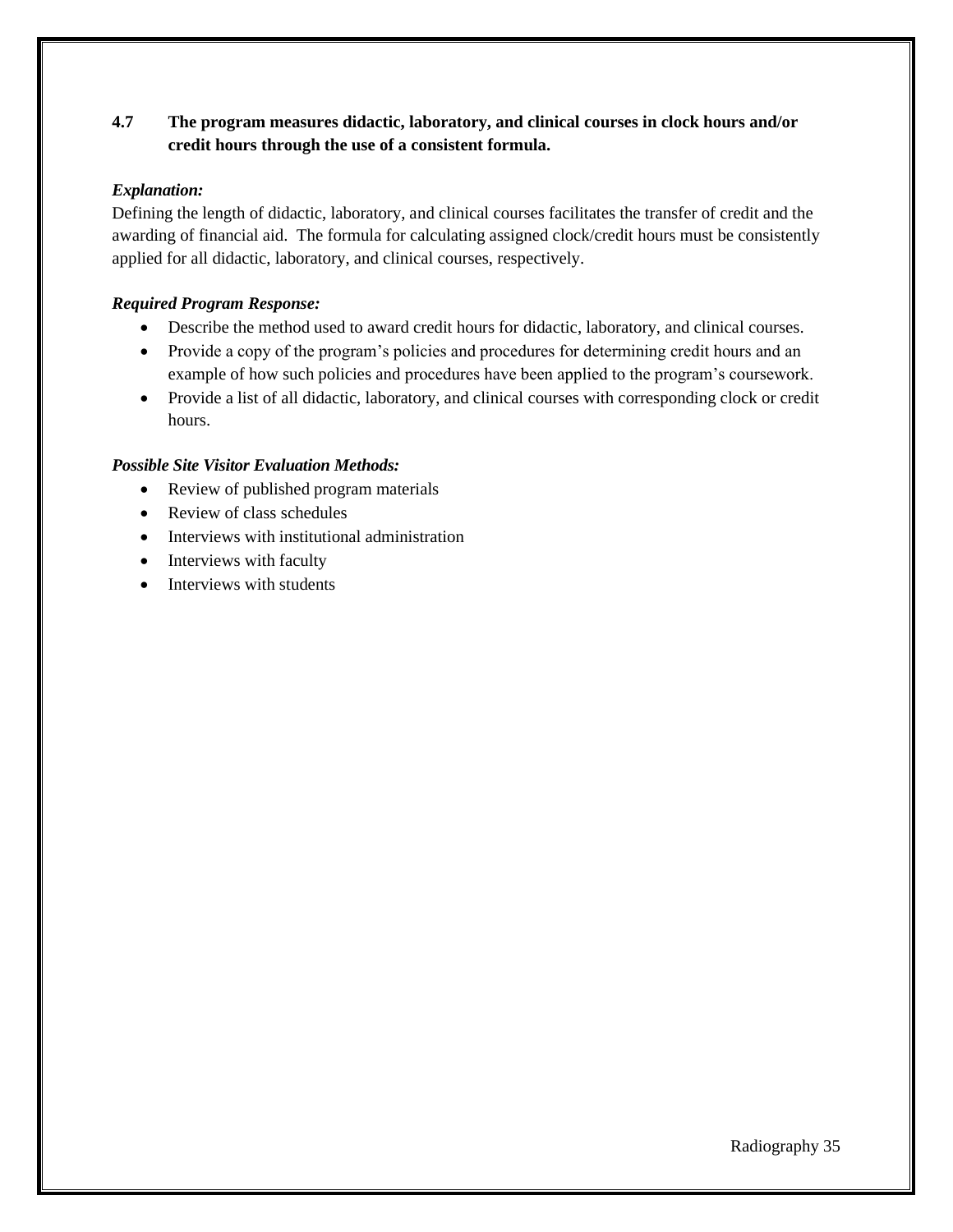# **4.8 The program provides timely and supportive academic and clinical advisement to students enrolled in the program.**

#### *Explanation:*

Appropriate academic and clinical advisement promotes student achievement and professionalism. Student advisement should be both formative and summative and must be shared with students in a timely manner. Programs are encouraged to develop written advisement procedures.

# *Required Program Response:*

- Describe procedures for student advisement.
- Provide sample records of student advisement.

- Review of students' records
- Interviews with faculty
- Interviews with clinical preceptor(s)
- Interviews with students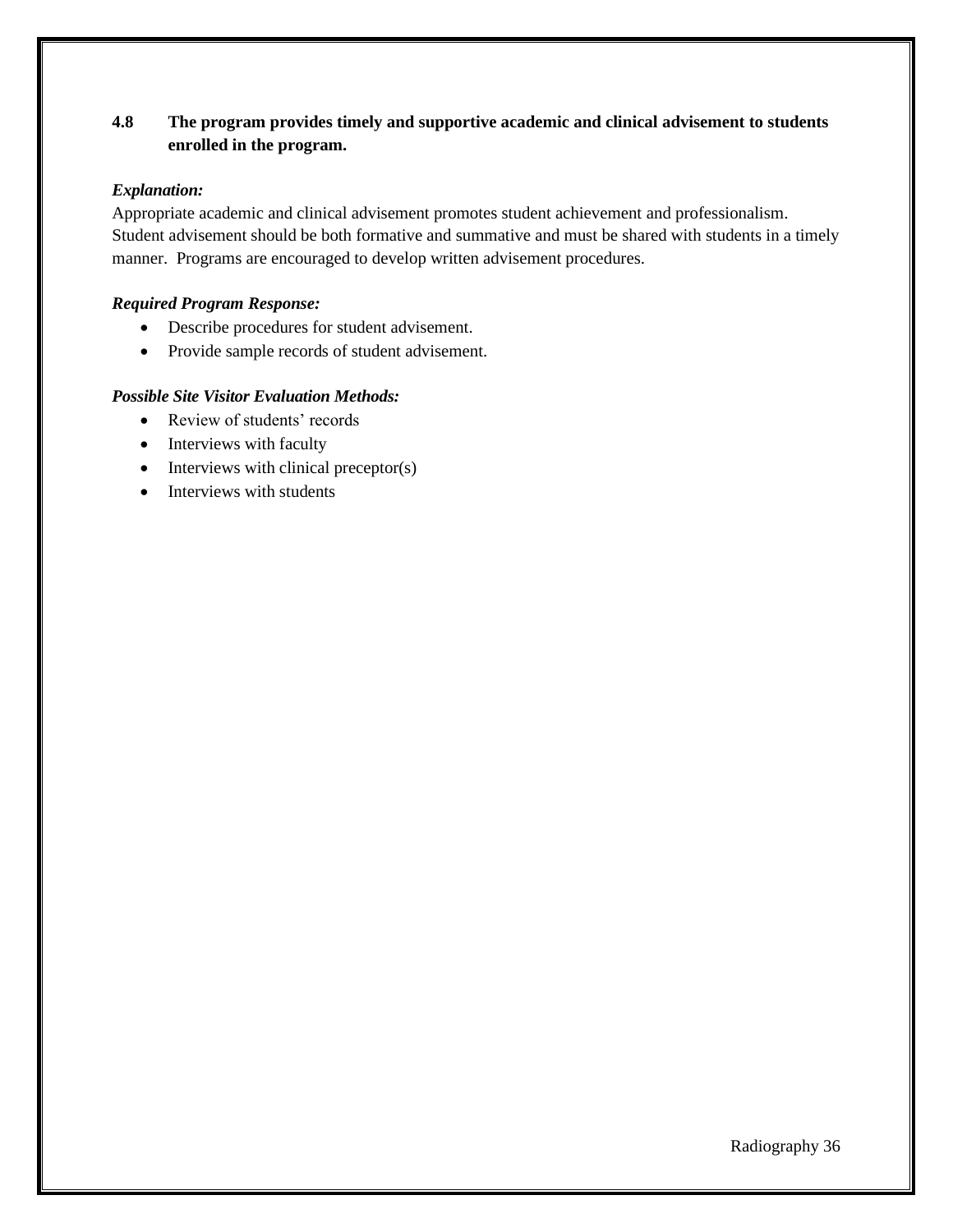# **4.9 The program has procedures for maintaining the integrity of distance education courses.**

## *Explanation:*

Programs that offer distance education courses must have processes in place that assure that the students who register in the distance education courses are the same students that participate in, complete, and receive the credit. Programs must verify the identity of students by using methods such as, but not limited to, secure logins, passcodes, proctored exams, and/or video monitoring.These processes must protect the student's privacy.

# *Required Program Response:*

- Describe the process for assuring the integrity of distance education courses.
- Provide published institutional/program materials that outline procedures for maintaining the integrity of distance education courses.

- Review of published institutional/program materials
- Review the process of student identification
- Review of student records
- Interviews with institutional administration
- Interviews with faculty
- Interviews with students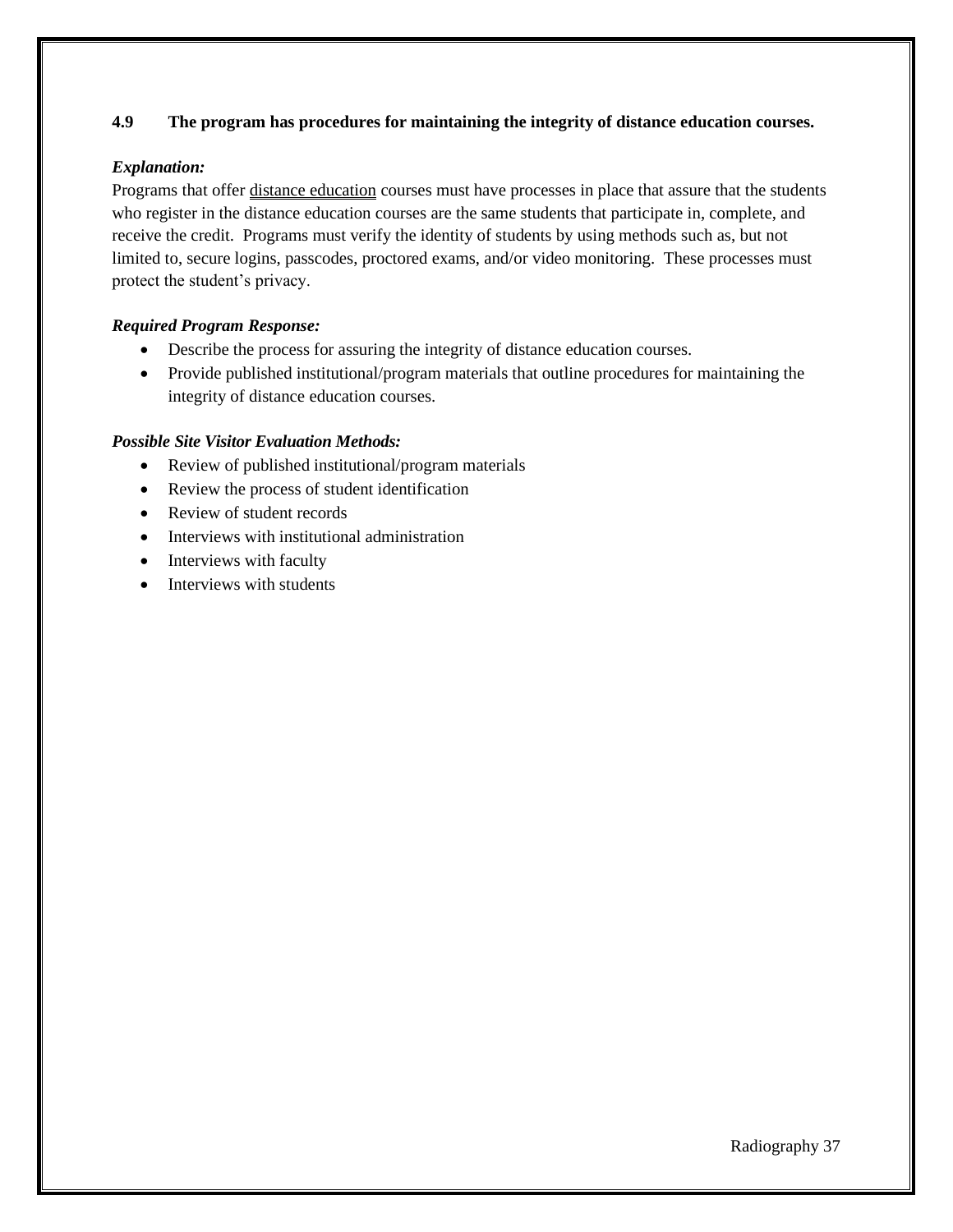#### **Standard Five: Health and Safety**

**The sponsoring institution and program have policies and procedures that promote the health, safety, and optimal use of radiation for students, patients, and the public.** 

#### **Objectives:**

- 5.1 The program assures the radiation safety of students through the implementation of published policies and procedures.
- 5.2 The program assures each energized laboratory is in compliance with applicable state and/or federal radiation safety laws.
- 5.3 The program assures that students employ proper safety practices.
- 5.4 The program assures that medical imaging procedures are performed under the appropriate supervision of a qualified radiographer.
- 5.5 The sponsoring institution and/or program have policies and procedures that safeguard the health and safety of students.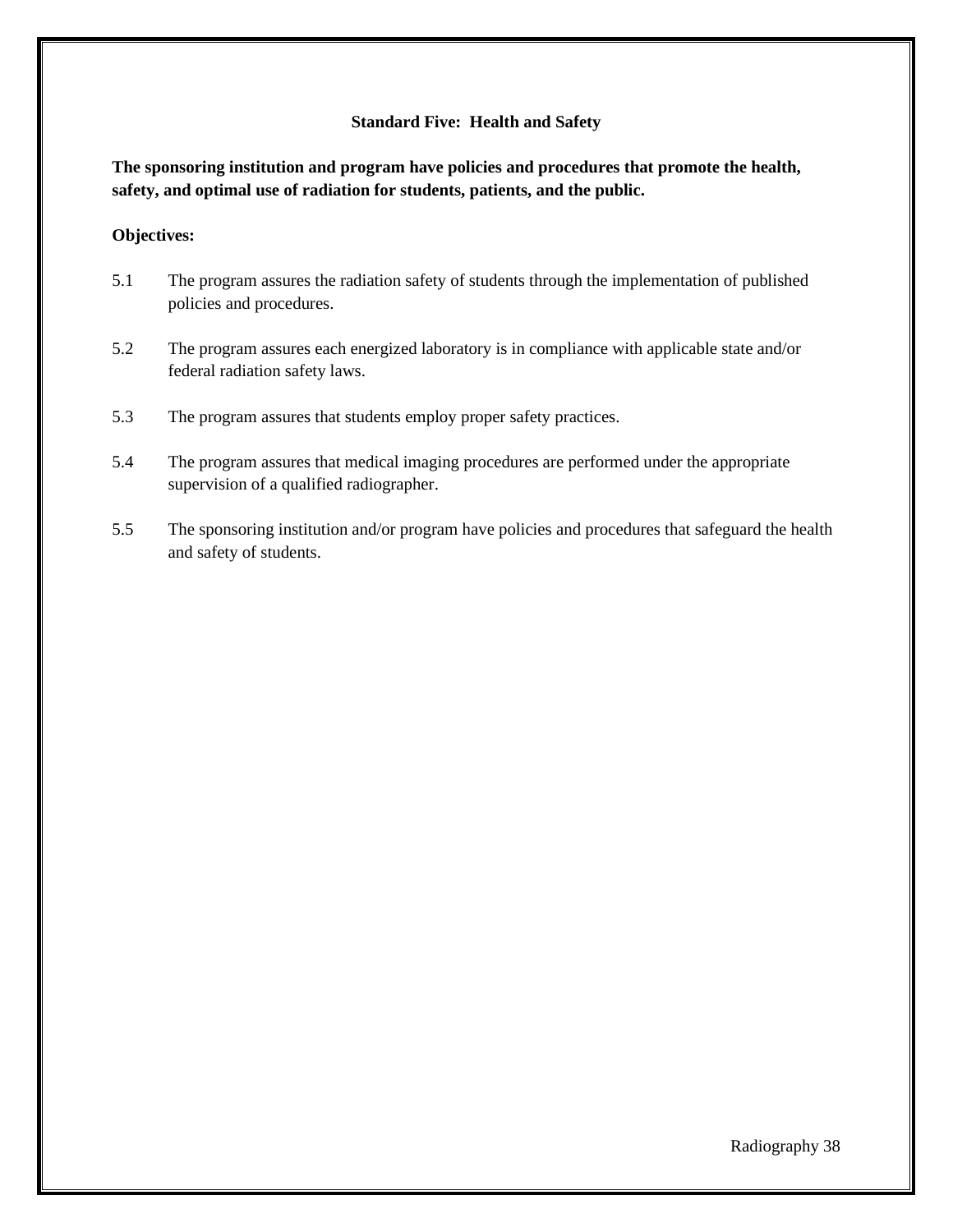# **5.1 The program assures the radiation safety of students through the implementation of published policies and procedures.**

## *Explanation:*

Appropriate policies and procedures help assure that student radiation exposure is kept as low as reasonably achievable (ALARA). The program must monitor and maintain student radiation exposure data. All students must be monitored for radiation exposure when using equipment in energized laboratories as well as in the clinical environment during, but not limited to, simulation procedures, image production, or quality assurance testing.

Students must be provided their radiation exposure report within thirty (30) school days following receipt of the data. The program must have a published protocol that identifies a threshold dose for incidents in which student dose limits are exceeded. Programs are encouraged to identify a threshold dose below those identified in federal regulations.

The program's radiation safety policies must also include provisions for the declared pregnant student in an effort to assure radiation exposure to the student and fetus are kept as low as reasonably achievable (ALARA). The pregnancy policy must be made known to accepted and enrolled female students, and include:

- a written notice of voluntary declaration,
- an option for written withdrawal of declaration, and
- an option for student continuance in the program without modification.

The program may offer clinical component options such as clinical reassignments and/or leave of absence. Pregnancy policies should also be in compliance with Title IX regulations. The program should work with the Title IX coordinator and/or legal counsel to discuss and resolve any specific circumstances.

#### *Required Program Response:*

- Describe how the policies and procedures are made known to enrolled students.
- Describe how the radiation exposure report is made available to students.
- Provide copies of appropriate policies.
- Provide copies of radiation exposure reports.

- Review of published program materials
- Review of student records
- Review of student radiation exposure reports
- Interviews with faculty
- Interviews with clinical preceptor(s)
- Interviews with students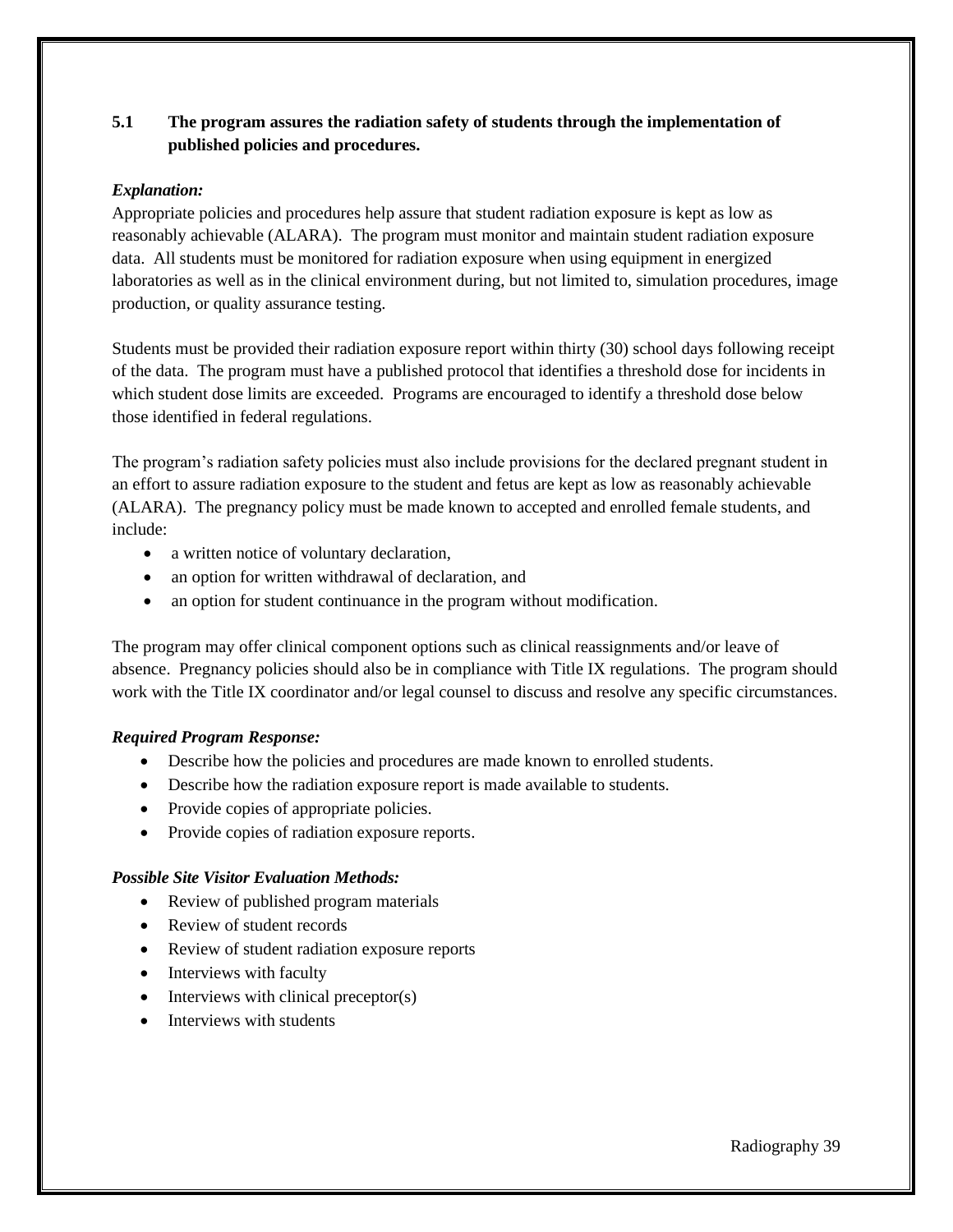# **5.2 The program assures each energized laboratory is in compliance with applicable state and/or federal radiation safety laws.**

## *Explanation:*

Compliance with applicable laws promotes a safe environment for students and others. Records of compliance must be maintained for the program's energized laboratories.

## *Required Program Response:*

Provide certificates and/or letters for each energized laboratory documenting compliance with state and/or federal radiation safety laws.

- Review of published program materials
- Review of compliance records
- Interviews with faculty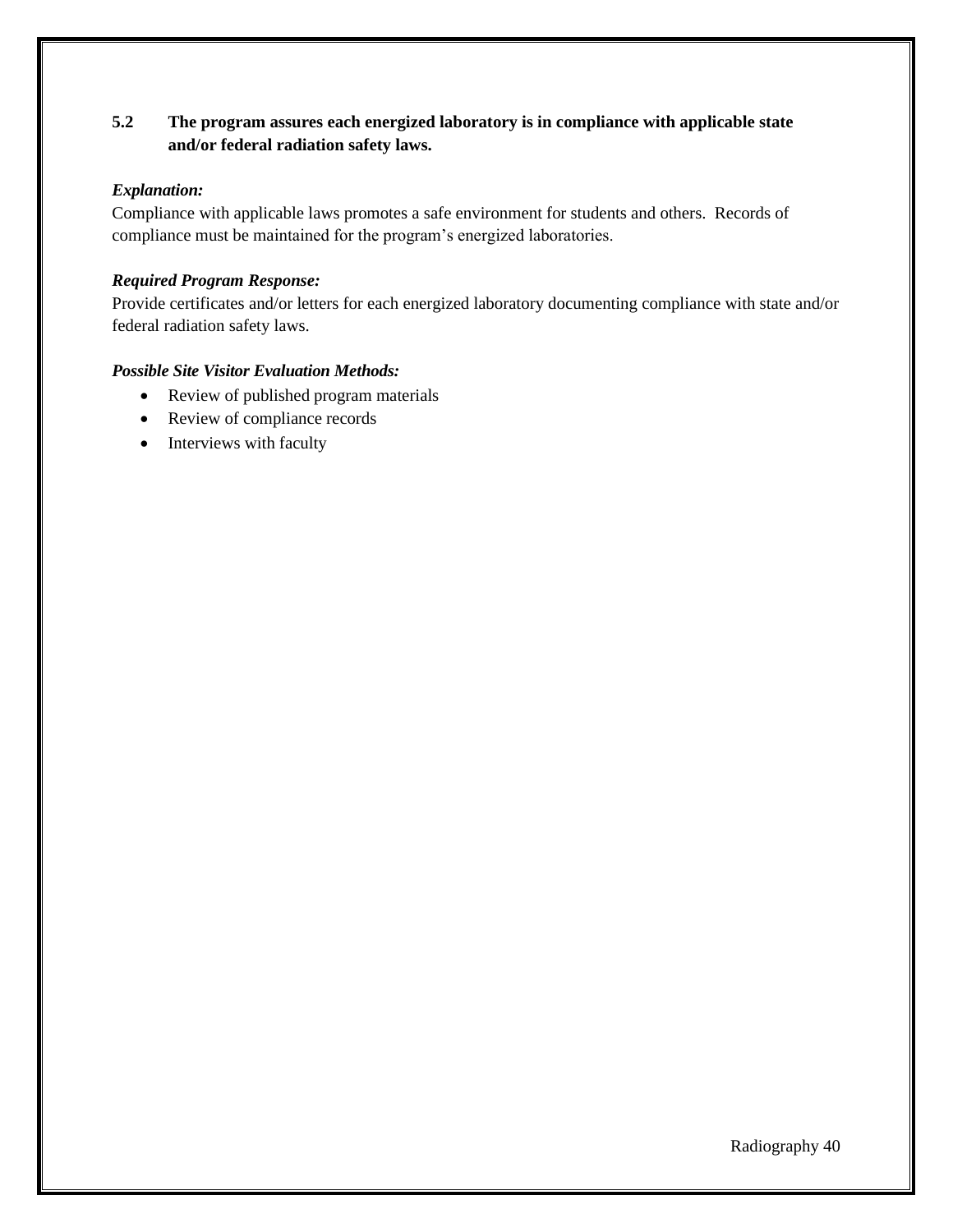# **5.3 The program assures that students employ proper safety practices.**

## *Explanation:*

The program must assure that students are instructed in the utilization of imaging equipment, accessories, optimal exposure factors, and proper patient positioning to minimize radiation exposure to patients, selves, and others. These practices assure radiation exposures are kept as low as reasonably achievable (ALARA).

Students must understand basic safety practices prior to assignment to clinical settings. As students progress in the program, they must become increasingly proficient in the application of radiation safety practices.

- Students must not hold image receptors during any radiographic procedure.
- Students should not hold patients during any radiographic procedure when an immobilization method is the appropriate standard of care.
- Programs must develop policies regarding safe and appropriate use of energized laboratories by students. Students' utilization of energized laboratories must be under the supervision of a qualified radiographer who is available should students need assistance. If a qualified radiographer is not readily available to provide supervision, the radiation exposure mechanism must be disabled.

Programs must establish a magnetic resonance imaging (MRI) safety screening protocol and students must complete MRI orientation and screening which reflect current American College of Radiology (ACR) MR safety guidelines prior to the clinical experience. This assures that students are appropriately screened for magnetic field or radiofrequency hazards. Policies should reflect that students are mandated to notify the program should their status change.

# *Required Program Response:*

- Describe how the curriculum sequence and content prepares students for safe radiation practices.
- Describe how the program prepares students for magnetic resonance safe practices.
- Provide the curriculum sequence.
- Provide policies/procedures regarding radiation safety.
- Provide the MRI safety screening protocol and screening tool.

- Review of program curriculum
- Review of radiation safety policies/procedures
- Review of magnetic resonance safe practice and/or screening protocol
- Review of student handbook
- Review of student records
- Interviews with faculty
- Interviews with clinical preceptor(s)
- Interviews with clinical staff
- Interviews with students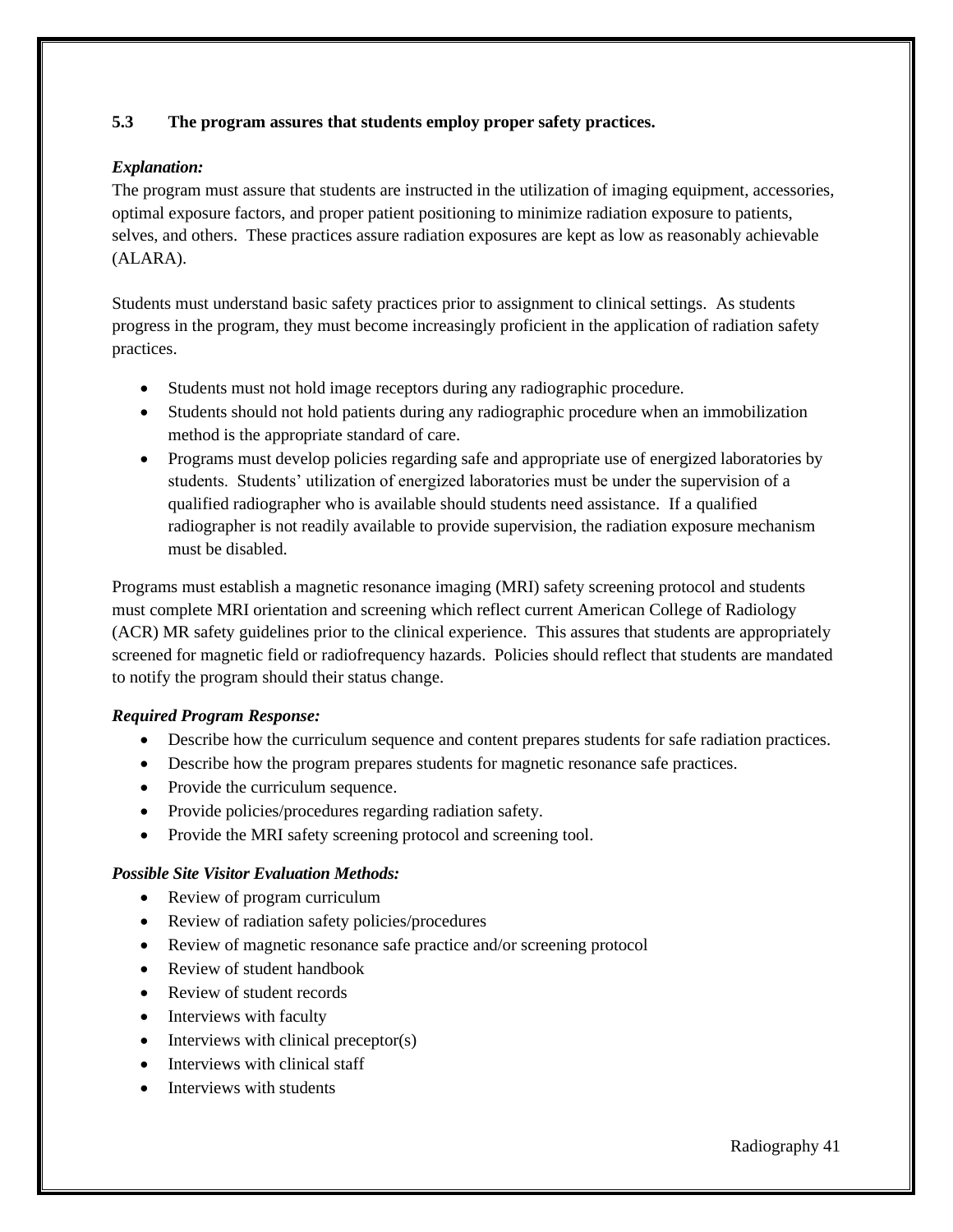# **5.4 The program assures that medical imaging procedures are performed under the appropriate supervision of a qualified radiographer.**

## *Explanation:*

Appropriate supervision assures patient safety and proper educational practices. The program must develop and publish supervision policies that clearly delineate its expectations of students, clinical preceptors, and clinical staff.

The JRCERT defines direct supervision as student supervision by a qualified radiographer who:

- reviews the procedure in relation to the student's achievement,
- evaluates the condition of the patient in relation to the student's knowledge,
- is physically present during the conduct of the procedure, and
- reviews and approves the procedure and/or image.

Students must be directly supervised until competency is achieved. Once students have achieved competency, they may work under indirect supervision. The JRCERT defines indirect supervision as student supervision provided by a qualified radiographer who is immediately available to assist students regardless of the level of student achievement.

Repeat images must be completed under direct supervision. The presence of a qualified radiographer during the repeat of an unsatisfactory image assures patient safety and proper educational practices.

Students must be directly supervised during surgical and all mobile, including mobile fluoroscopy, procedures regardless of the level of competency.

#### *Required Program Response:*

- Describe how the supervision policies are made known to students, clinical preceptors, and clinical staff.
- Describe how supervision policies are enforced and monitored in the clinical setting.
- Provide policies/procedures related to supervision.
- Provide documentation that the program's supervision policies are made known to students, clinical preceptors, and clinical staff.

- Review of published program materials
- Review of student records
- Review of meeting minutes
- Interviews with faculty
- Interviews with clinical preceptor(s)
- Interviews with clinical staff
- Interviews with students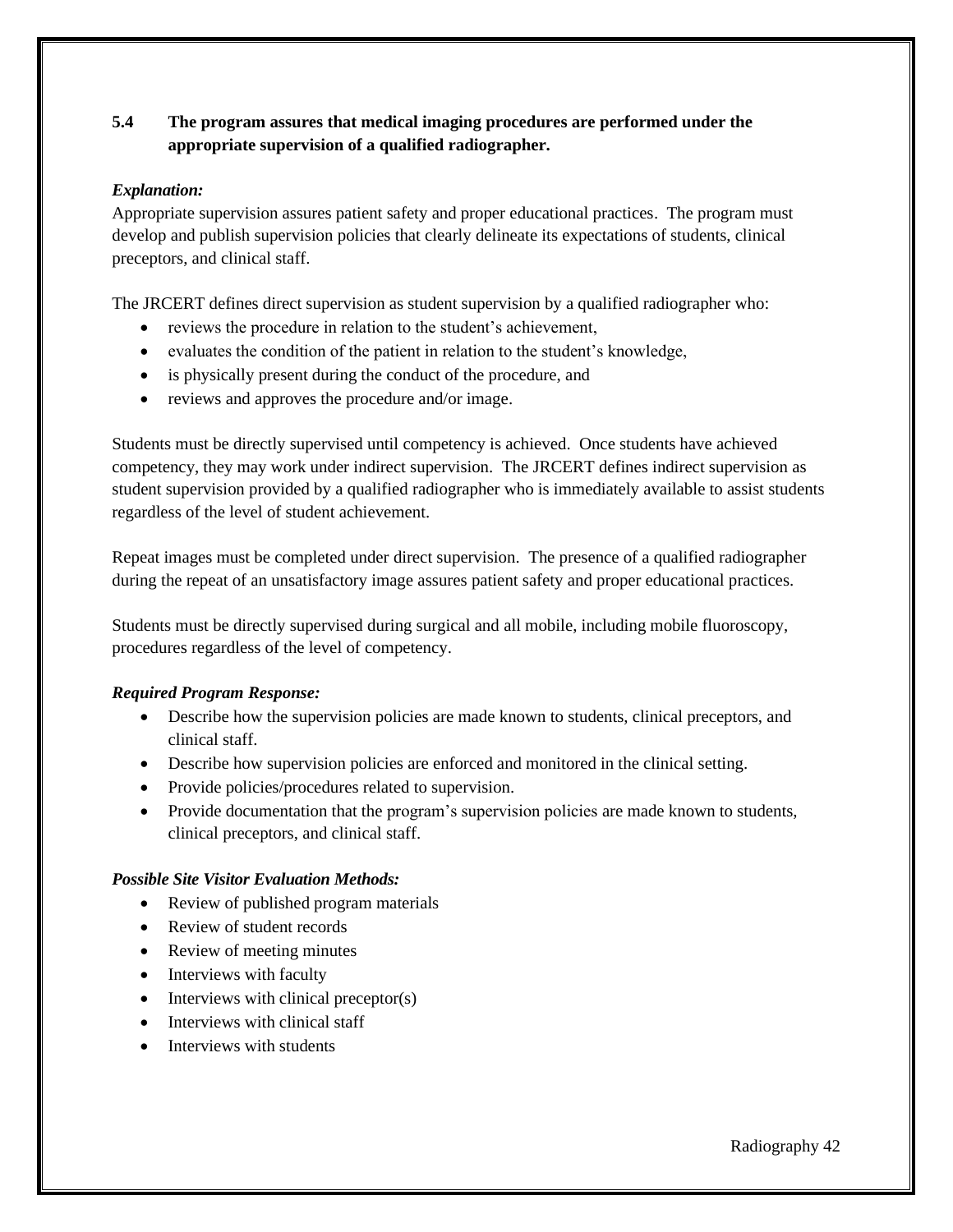# **5.5 The sponsoring institution and/or program have policies and procedures that safeguard the health and safety of students.**

## *Explanation:*

Appropriate health and safety policies and procedures assure that students are part of a safe, protected environment. These policies must, at a minimum, address campus safety, emergency preparedness, harassment, communicable diseases, and substance abuse. Enrolled students must be informed of policies and procedures.

# *Required Program Response:*

- Describe how institutional and/or program policies and procedures are made known to enrolled students.
- Provide institutional and/or program policies and procedures that safeguard the health and safety of students.

- Review of published program materials
- Review of student records
- Interviews with faculty
- Interviews with students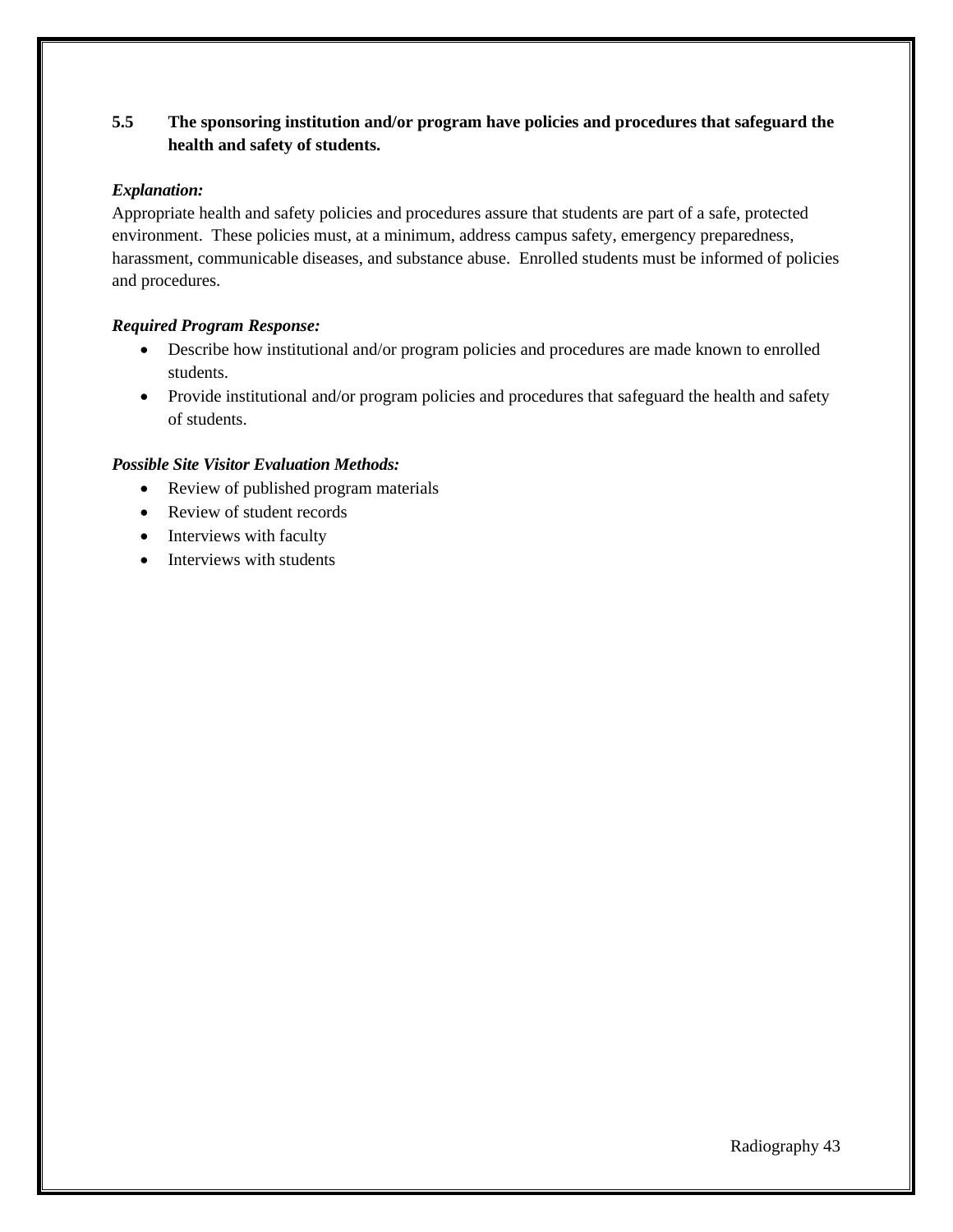# **Standard Six: Programmatic Effectiveness and Assessment: Using Data for Sustained Improvement**

**The extent of a program's effectiveness is linked to the ability to meet its mission, goals, and student learning outcomes. A systematic, ongoing assessment process provides credible evidence that enables analysis and critical discussions to foster ongoing program improvement.** 

#### **Objectives:**

- 6.1 The program maintains the following program effectiveness data:
	- five-year average credentialing examination pass rate of not less than 75 percent at first attempt within six months of graduation,
	- five-year average job placement rate of not less than 75 percent within twelve months of graduation, and
	- annual program completion rate.
- 6.2 The program analyzes and shares its program effectiveness data to facilitate ongoing program improvement.
- 6.3 The program has a systematic assessment plan that facilitates ongoing program improvement.
- 6.4 The program analyzes and shares student learning outcome data to facilitate ongoing program improvement.
- 6.5 The program periodically reevaluates its assessment process to assure continuous program improvement.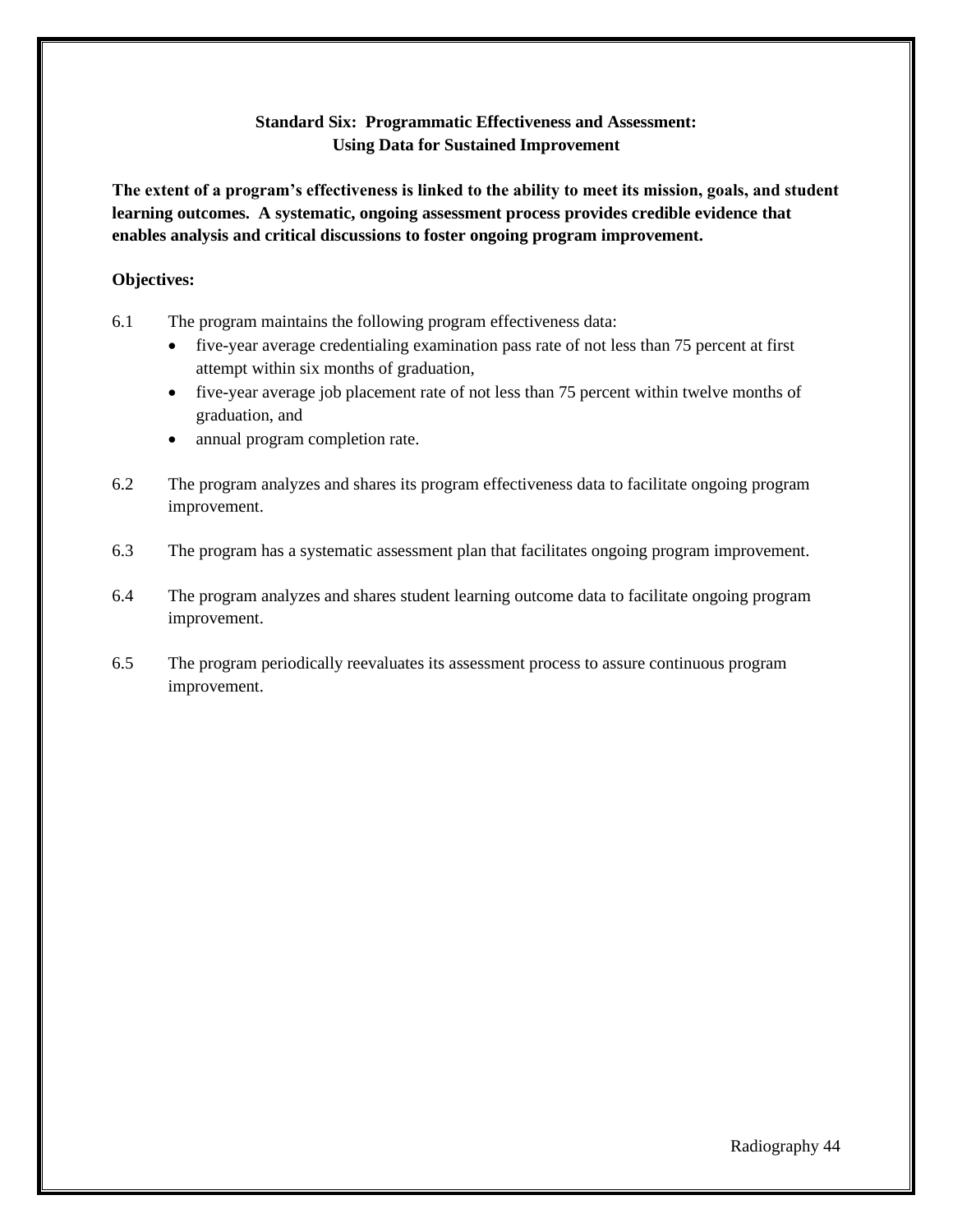**6.1 The program maintains the following program effectiveness data:** 

- **five-year average credentialing examination pass rate of not less than 75 percent at first attempt within six months of graduation,**
- **five-year average job placement rate of not less than 75 percent within twelve months of graduation, and**
- **annual program completion rate.**

#### *Explanation:*

Program effectiveness outcomes focus on issues pertaining to the overall curriculum such as admissions, retention, completion, credentialing examination performance, and job placement.

The JRCERT has developed the following definitions and criteria related to program effectiveness outcomes:

**Credentialing examination pass rate:** The number of graduates who pass, on first attempt, the American Registry of Radiologic Technologists (ARRT) certification examination, or an unrestricted state licensing examination, compared with the number of graduates who take the examination within six months of graduation.

**Job placement rate**: The number of graduates employed in the radiologic sciences compared to the number of graduates actively seeking employment in the radiologic sciences. The JRCERT has defined not actively seeking employment as: 1) graduate fails to communicate with program officials regarding employment status after multiple attempts, 2) graduate is unwilling to seek employment that requires relocation, 3) graduate is unwilling to accept employment, for example, due to salary or hours, 4) graduate is on active military duty, and/or 5) graduate is continuing education.

**Program completion rate:** The number of students who complete the program within the stated program length. The program specifies the entry point (e.g., required orientation date, final drop/add date, final date to drop with 100% tuition refund, official class roster date, etc.) used in calculating the program's completion rate. When calculating the total number of students enrolled in the program (denominator), programs need not consider students who attrite due to nonacademic reasons such as: 1) financial, medical/mental health, or family reasons, 2) military deployment, 3) a change in major/course of study, and/or 4) other reasons an institution may classify as a nonacademic withdrawal.

Credentialing examination, job placement, and program completion data must be reported annually via the JRCERT Annual Report.

# *No Required Program Response.*

- Review of program effectiveness data
- Interviews with faculty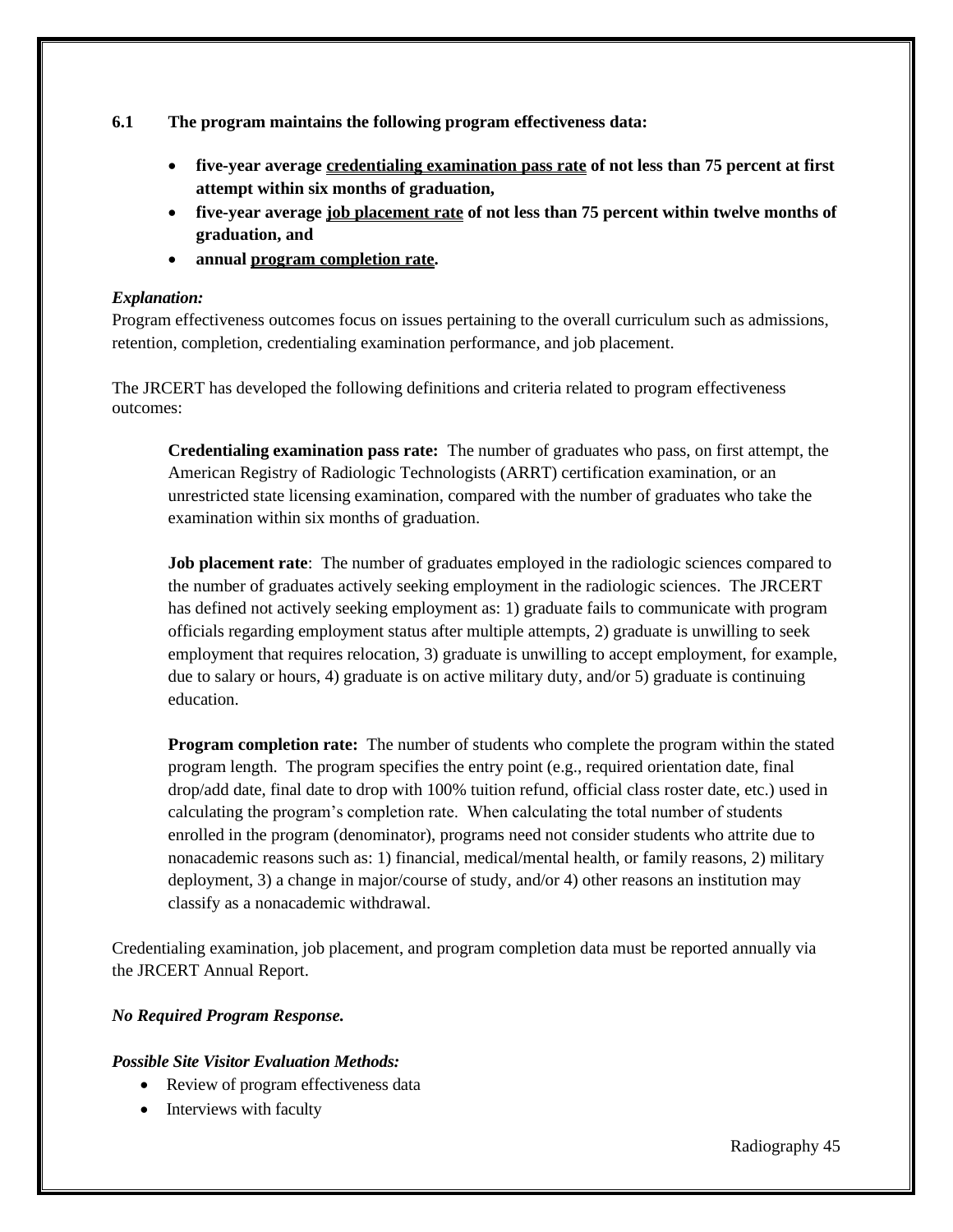# **6.2 The program analyzes and shares its program effectiveness data to facilitate ongoing program improvement.**

#### *Explanation:*

Analysis of program effectiveness data allows the program to determine if it is meeting its mission. This analysis also provides a means of accountability to faculty, students, and other communities of interest. Faculty should assure all data have been analyzed and discussed prior to sharing results with an assessment committee or other communities of interest. Sharing the program effectiveness data results should take place in a timely manner.

Programs must use assessment results to promote student success and maintain and improve program effectiveness outcomes. Analysis of program effectiveness data must occur at least annually, and results of the evidence-based decisions must be documented.

In sum, the data analysis process must, at a minimum, include:

- program effectiveness data that is compared to expected achievement; and
- documentation of discussion(s) of data analysis including trending/comparing of results over time to maintain and improve student learning.
	- o If the program does not meet its benchmark for a specific program effectiveness outcome, the program must implement an action plan that identifies the issue/problem, allows for data trending, and identifies areas for improvement. The action plan must be reassessed annually until the performance concern(s) is/are appropriately addressed.

#### *Required Program Response:*

- Describe examples of evidence-based changes that have resulted from the analysis of program effectiveness data and discuss how these changes have maintained or improved program effectiveness outcomes.
- Provide actual program effectiveness data since the last accreditation award.
- Provide documentation of an action plan for any unmet benchmarks.
- Provide documentation that program effectiveness data is shared in a timely manner.

- Review of aggregated data
- Review of data analysis and actions taken
- Review of documentation that demonstrates the sharing of results with communities of interest
- Review of representative samples of measurement tools used for data collection
- Interviews with faculty
- Interview with institutional assessment coordinator, if applicable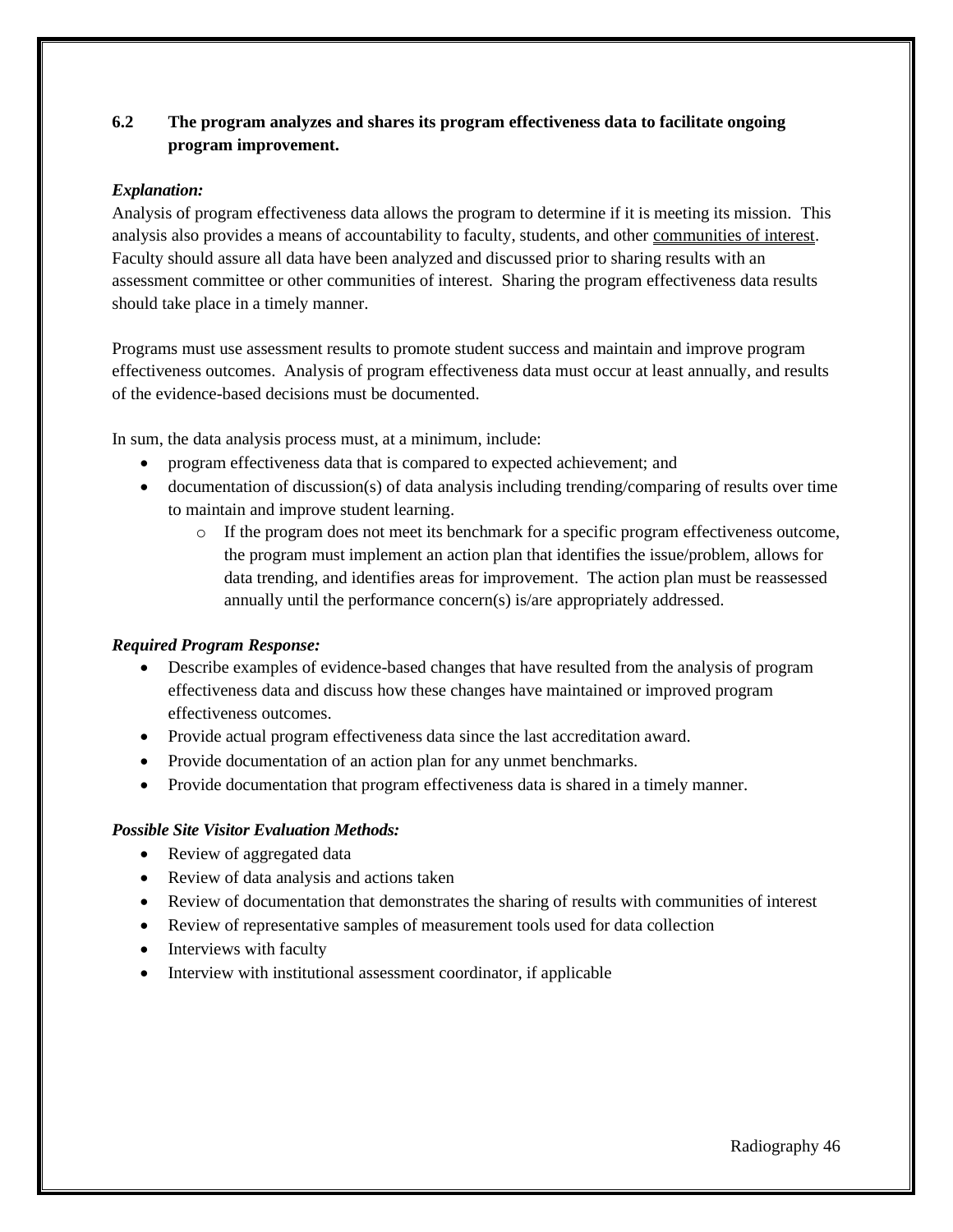## **6.3 The program has a systematic assessment plan that facilitates ongoing program improvement.**

## *Explanation:*

A formalized written assessment plan allows programs to gather useful data to measure the goals and student learning outcomes to facilitate program improvement. Student learning outcomes must align with the goals and be explicit, measurable, and state the learning expectations. The development of goals and student learning outcomes allows the program to measure the attainment of its mission. It is important for the program to engage faculty and other communities of interest in the development or revision of its goals and student learning outcomes.

The program must have a written systematic assessment plan that, at a minimum, contains:

- goals in relation to clinical competency, communication, and critical thinking;
- two student learning outcomes per goal;
- two assessment tools per student learning outcome;
- benchmarks for each assessment method to determine level of achievement; and
- timeframes for data collection.

Programs may consider including additional goals in relation to ethical principles, interpersonal skills, professionalism, etc.

Programs at the bachelor's and higher degree levels should consider the additional professional content when developing their goals and student learning outcomes.

The program must also assess graduate and employer satisfaction. Graduate and employer satisfaction may be measured through a variety of methods. The methods and timeframes for collection of the graduate and employer satisfaction data are the prerogatives of the program.

# *Required Program Response:*

- Describe how the program determined the goals and student learning outcomes to be included in the systematic assessment plan.
- Describe the program's cycle of assessment.
- Describe how the program uses feedback from communities of interest in the development of its assessment plan.
- Provide a copy of the program's current assessment plan.

- Review of assessment plan
- Review of assessment methods
- Interviews with faculty
- Interview with institutional assessment coordinator, if applicable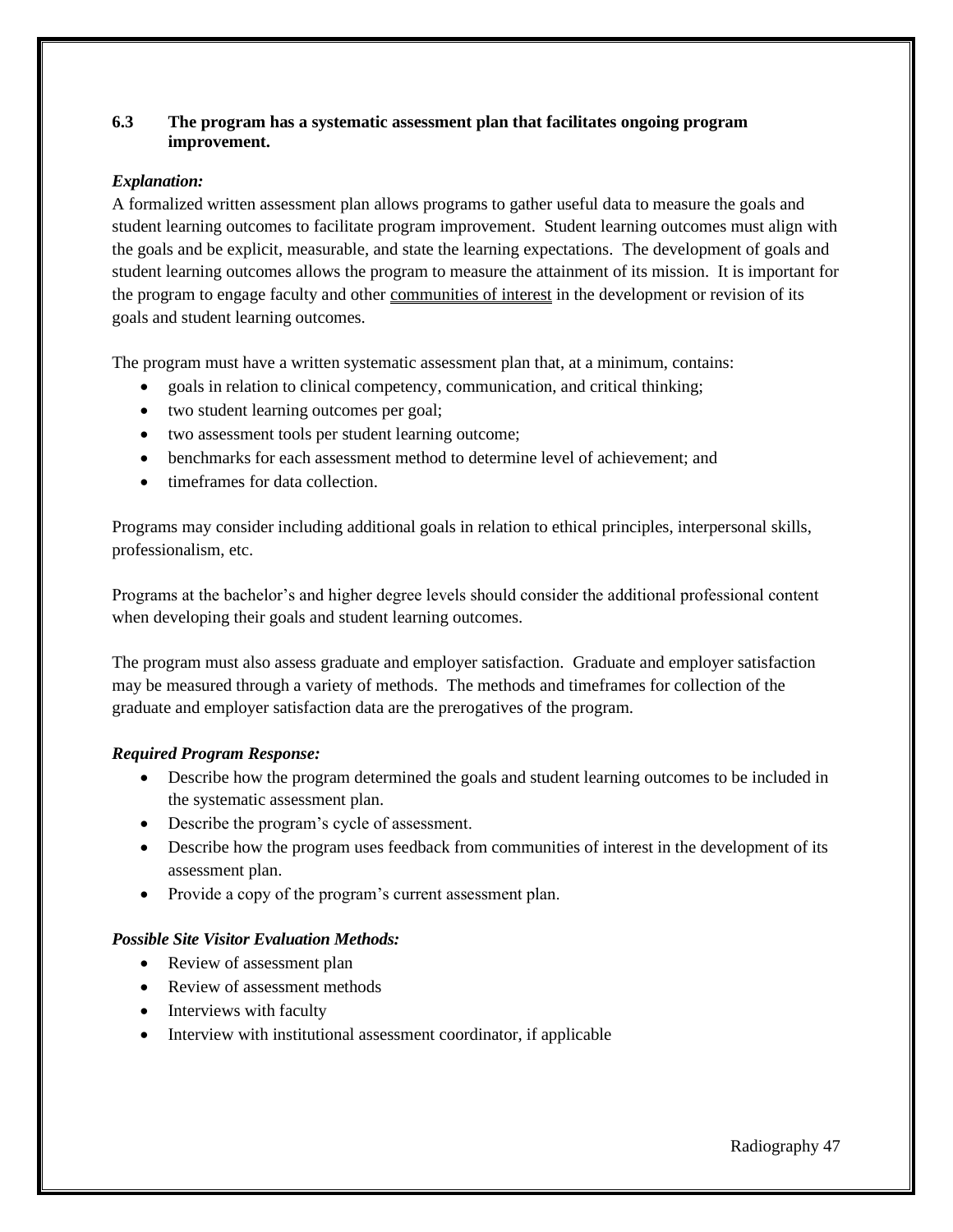# **6.4 The program analyzes and shares student learning outcome data to facilitate ongoing program improvement.**

#### *Explanation:*

Analysis of student learning outcome data allows the program to determine if it is meeting its mission, goals, and student learning outcomes. This analysis also provides a means of accountability to faculty, students, and other communities of interest. Faculty should assure all data have been analyzed and discussed prior to sharing results with an assessment committee or other communities of interest. Sharing the student learning data results must take place in a timely manner.

Programs must use assessment results to promote student success and maintain and improve student learning outcomes. Analysis of student learning outcome data must occur at least annually, and results of the evidence-based decisions must be documented.

In sum, the data analysis process must, at a minimum, include:

- student learning outcome data that is compared to expected achievement; and
- documentation of discussion(s) of data analysis including trending/comparing of results over time to maintain and improve student learning.
	- $\circ$  If the program does meet its benchmark for a specific student learning outcome, the program should identify how student learning was maintained or improved and describe how students achieved program-level student learning outcomes.
	- o If the program does not meet its benchmark for a specific student learning outcome, the program must implement an action plan that identifies the issue/problem, allows for data trending, and identifies areas for improvement. The action plan must be reassessed annually until the performance concern(s) is/are appropriately addressed.

# *Required Program Response:*

- Describe examples of changes that have resulted from the analysis of student learning outcome data and discuss how these changes have maintained or improved student learning outcomes.
- Describe the process and timeframe for sharing student learning outcome data results with its communities of interest.
- Provide actual student learning outcome data and analysis since the last accreditation award.
- Provide documentation of an action plan for any unmet benchmarks.
- Provide documentation that student learning outcome data and analysis is shared in a timely manner.

- Review of aggregated/disaggregated data
- Review of data analysis and actions taken
- Review of documentation that demonstrates the sharing of results with communities of interest
- Review of representative samples of measurement tools used for data collection
- Interviews with faculty
- Interview with institutional assessment coordinator, if applicable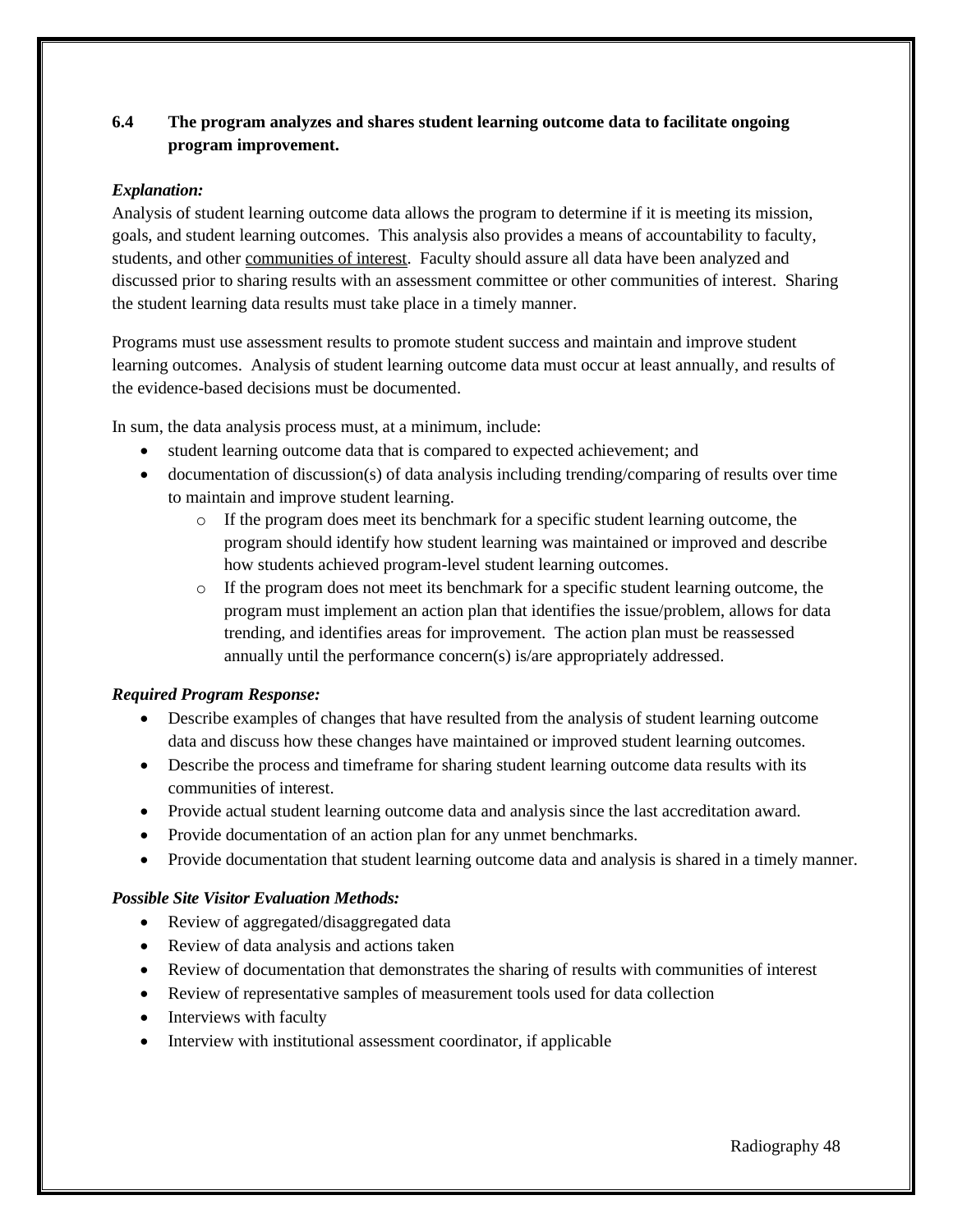# **6.5 The program periodically reevaluates its assessment process to assure continuous program improvement.**

#### *Explanation:*

Identifying and implementing needed improvements in the assessment process leads to program improvement and renewal. As part of the assessment process, the program must review its mission statement, goals, student learning outcomes, and assessment plan to assure that assessment methods are providing credible information to make evidence-based decisions.

The program must assure the assessment process is effective in measuring student learning outcomes. At a minimum, this evaluation must occur at least every three years and be documented. In order to assure that student learning outcomes have been achieved and that curricular content is well-integrated across the curriculum, programs may consider the development and evaluation of a curriculum map. Programs may wish to utilize assessment rubrics to assist in validating the assessment process.

## *Required Program Response:*

- Describe how assessment process reevaluation has occurred.
- Discuss changes to the assessment process that have occurred since the last accreditation award.
- Provide documentation that the assessment process is evaluated at least once every three years.

- Review of documentation related to the assessment process reevaluation
- Review of curriculum mapping documentation, if applicable
- Interviews with faculty
- Interview with institutional assessment coordinator, if applicable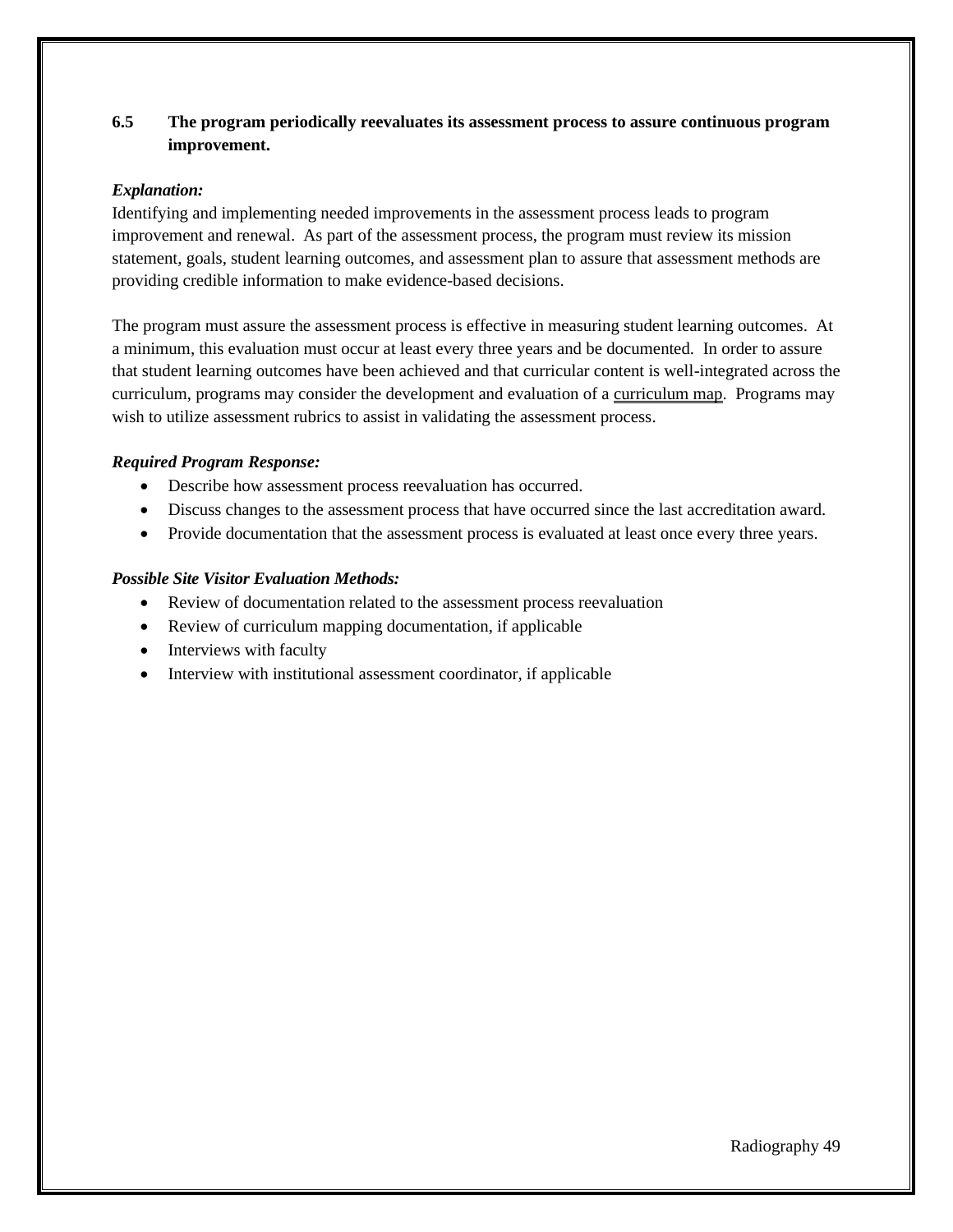#### **Glossary of Terms**

**Academic calendar:** the official institutional/program document that, at a minimum, identifies specific start and end dates for each term, holidays recognized by the sponsoring institution, and breaks.

**Accreditation status:** a statement of the program's current standing with the JRCERT. Per JRCERT Policies [10.000](https://www.jrcert.org/resources/governance/accreditation-policies/10-000/) and [10.700,](https://www.jrcert.org/resources/governance/accreditation-policies/10-700/) accreditation status is categorized as one of the following: Accredited, Probationary Accreditation, and Administrative Probationary Accreditation. The program must also identify its current length of accreditation award (i.e., 8-year, 5-year, 3-year, probation). The JRCERT publishes each program's current accreditation status at [www.jrcert.org.](http://www.jrcert.org/)

**Administrator:** individual(s) that oversee student activities, academic personnel, and programs.

**Articulation agreement:** a formal partnership between two (2) or more institutions of higher education. Typically, this type of agreement is formed between a hospital-based program and a community college or a community college and a four (4) year academic institution with the goal of creating a seamless transfer process for students.

**Campus:** the buildings and grounds of a school, college, university, or hospital. A campus does not include geographically dispersed locations.

**Clinical capacity:** the maximum number of students that can partake in clinical experiences at a clinical setting at any given time. Clinical capacity is determined by the availability of human and/or physical resources. Students assigned to imaging modalities such as computed tomography, magnetic resonance, interventional procedures, and sonography, are not included in the calculation of the approved clinical capacity unless the clinical setting is recognized exclusively for advanced imaging modality rotations.

**Clinical obligations:** relevant requirements for completion of a clinical course including, but not limited to, background checks, drug screening, travel to geographically dispersed clinical settings, evening and/or weekend clinical assignments, and documentation of professional liability.

**Communities of interest:** the internal and external stakeholders, as defined by the program, who have a keen interest in the mission, goals, and outcomes of the program and the subsequent program effectiveness. The communities of interest may include current students, faculty, graduates, institutional administration, employers, clinical staff, or other institutions, organizations, regulatory groups, and/or individuals interested in educational activities in medical imaging and radiation oncology.

**Comparable health sciences programs:** health science programs established in the same sponsoring institution that are similar to the radiography program in curricular structure as well as in the number of faculty, students, and clinical settings.

**Consortium:** two or more academic or clinical institutions that have formally agreed to sponsor the development and continuation of an education program. A consortium must be structured to recognize and perform the responsibilities and functions of a sponsoring institution.

**Curriculum map (-ping):** process**/**matrix used to indicate where student learning outcomes are covered in each course. Level of instructional emphasis or assessment of where the student learning outcome takes place may also be indicated.

**Distance education:** refer to the Higher Education Opportunity Act of 2008, [Pub. L. No. 110-315,](https://www.gpo.gov/fdsys/pkg/PLAW-110publ315/content-detail.html)  [§103\(a\)\(19\)](https://www.gpo.gov/fdsys/pkg/PLAW-110publ315/content-detail.html) and JRCERT [Policy 10.800](https://www.jrcert.org/resources/governance/accreditation-policies/10-800/) - Alternative Learning Options.

Radiography 50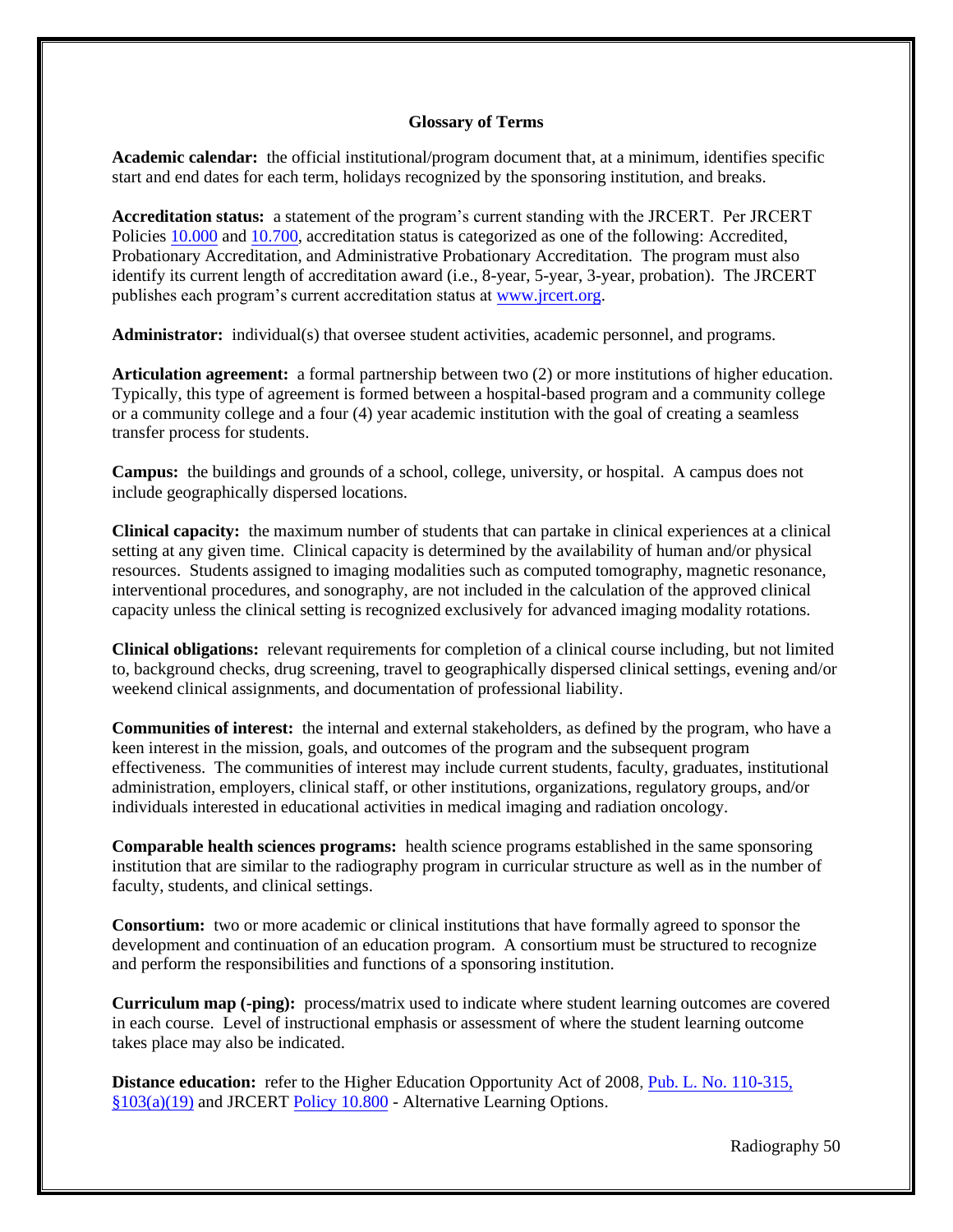**Asynchronous distance learning:** learning and instruction that do not occur in the same place or at the same time.

**Distance education:** an educational process characterized by the separation, in time and/or place, between instructor and student. Distance education supports regular and substantive interaction synchronously or asynchronously between the instructor and student through one or more interactive distance delivery technologies.

**Distance (Delivery) technology:** instructional/delivery methods that may include the use of TV, audio, or computer transmissions (broadcast, closed-circuit, cable, microwave, satellite transmissions); audio, computer, or Internet-based conferencing; and/or methodologies.

**Hybrid radiography course:** a professional level radiography course that uses a mix of face-to-face traditional classroom instruction along with synchronous or asynchronous distance education instruction. Regardless of institutional definition, the JRCERT defines a hybrid radiography course as one that utilizes distance education for more than 50% of instruction and learning.

**Online radiography course:** a professional level radiography course that primarily uses asynchronous distance education instruction. Typically, the course instruction and learning is 100% delivered via the Internet. Often used interchangeably with Internet-based learning, web-based learning, or distance learning.

**Synchronous distance learning:** learning and instruction that occur at the same time and in the same place.

[Definitions based on Accrediting Commission of Education in Nursing (ACEN) Accreditation Manual glossary]

**Equivalent:** with regards to certification and registration, an unrestricted state license for the state in which the program and/or clinical setting is located.

Faculty: the teaching staff for didactic and clinical instruction. These individuals may also be known as academic personnel.

**Faculty workload**: contact/credit hours or percentages of time that reflect the manner in which the sponsoring institution characterizes, structures, and documents the nature of faculty members' teaching and non-teaching responsibilities. Workload duties include, but are not limited to, teaching, advisement, administration, committee activity, service, clinical practice, research, and other scholarly activities.

**Gatekeeper:** the agency responsible for oversight of the distribution, record keeping, and repayment of Title IV financial aid.

**Grievance policy and/or procedure:** a grievance is defined as a claim by a student that there has been a violation, misinterpretation, or inequitable application of any existing policy, procedure, or regulation. The program must have a policy/procedure to provide individuals an avenue to pursue grievances. If the institutional policy/procedure is to be followed, this must be clearly identified and provided to students. The policy/procedure must outline the steps for formal resolution of any grievance. The final step in the process must not include any individual(s) directly associated with the program (e.g., program director, clinical coordinator, faculty, administrator). The procedure must assure timely resolution. The program must maintain a record of all formal grievances and their resolution. Records must be retained in accordance with the institution's/program's retention policies/procedures. Additionally, the program must have a procedure to address any complaints apart from those that require invoking the grievance procedure (e.g., cleanliness of classroom). The program must determine if a pattern of any grievance or complaint exists that could negatively affect the quality of the educational program.

Radiography 51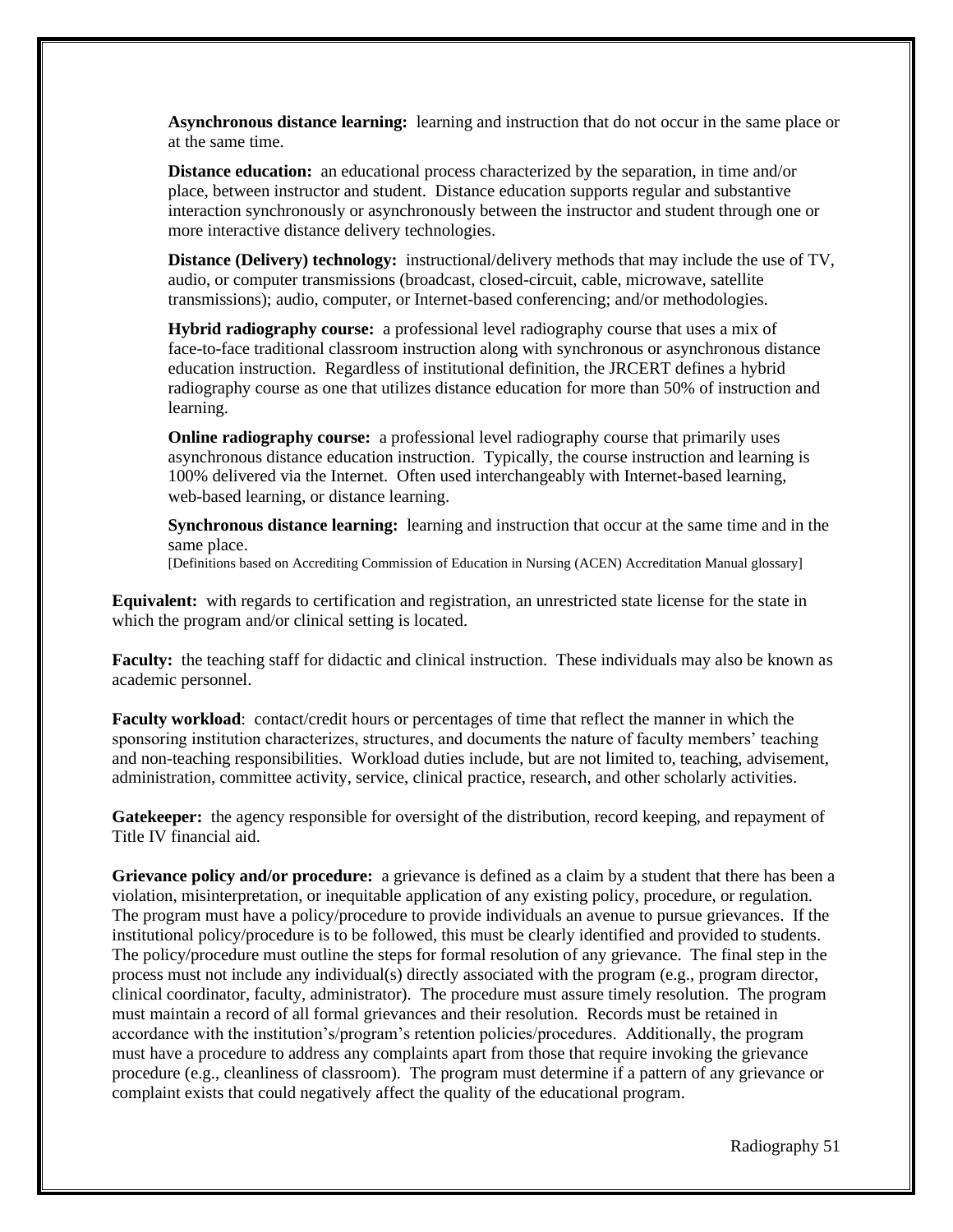**Master plan of education:** an overview of the program and documentation of all aspects of the program. In the event of new faculty and/or leadership to the program, a master plan of education provides the information needed to understand the program and its operations. At a minimum, a master plan of education must include course syllabi (didactic and clinical courses), program policies and procedures, and the curricular sequence calendar. If the program utilizes an electronic format, the components must be accessible by all program faculty.

**Meeting minutes:** a tangible record of a meeting of individuals, groups, and/or boards that serve as a source of attestation of a meeting's outcome(s) and a reference for members who were unable to attend. The minutes should include decisions made, next steps planned, and identification and tracking of action plans.

**Program effectiveness outcomes/data:** the specific program outcomes established by the JRCERT. The JRCERT has developed the following definitions and criteria related to program effectiveness outcomes:

**Credentialing examination pass rate:** the number of graduates who pass, on first attempt, the American Registry of Radiologic Technologists (ARRT) certification examination, or an unrestricted state licensing examination, compared with the number of graduates who take the examination within six months of graduation.

**Job placement rate**: the number of graduates employed in the radiologic sciences compared to the number of graduates actively seeking employment in the radiologic sciences. The JRCERT has defined not actively seeking employment as: 1) graduate fails to communicate with program officials regarding employment status after multiple attempts, 2) graduate is unwilling to seek employment that requires relocation, 3) graduate is unwilling to accept employment due to salary or hours, 4) graduate is on active military duty, and/or 5) graduate is continuing education.

**Program completion rate:** the number of students who complete the program within the stated program length. The program specifies the entry point  $(e.g., required orientation date, final)$ drop/add date, final date to drop with 100% tuition refund, official class roster date, etc.) used in calculating the program's completion rate. When calculating the total number of students enrolled in the program (denominator), programs need not consider graduates who attrite due to nonacademic reasons such as: 1) financial, medical/mental health, or family reasons, 2) military deployment, 3) a change in major/course of study, and/or 4) other reasons an institution may classify as a nonacademic withdrawal.

**Program total capacity:** the maximum number of students that can be enrolled in the educational program at any given time. Program total capacity is dependent on the availability of human and physical resources of the sponsoring institution. It is also dependent on the program's clinical rotation schedule and the clinical capacities of recognized clinical settings.

**Release time (reassigned workload):** a reduction in the teaching workload to allow for the administrative functions associated with the responsibilities of the program director or clinical coordinator or other responsibilities as assigned.

**Sponsoring institution**: the facility or organization that has primary responsibility for the educational program and grants the terminal award. A recognized institutional accreditor must accredit a sponsoring institution. Educational programs may be established in: community and junior colleges; senior colleges and universities; hospitals; medical schools; postsecondary vocational/technical schools and institutions; military/governmental facilities; proprietary schools; and consortia. Consortia must be structured to recognize and perform the responsibilities and functions of a sponsoring institution.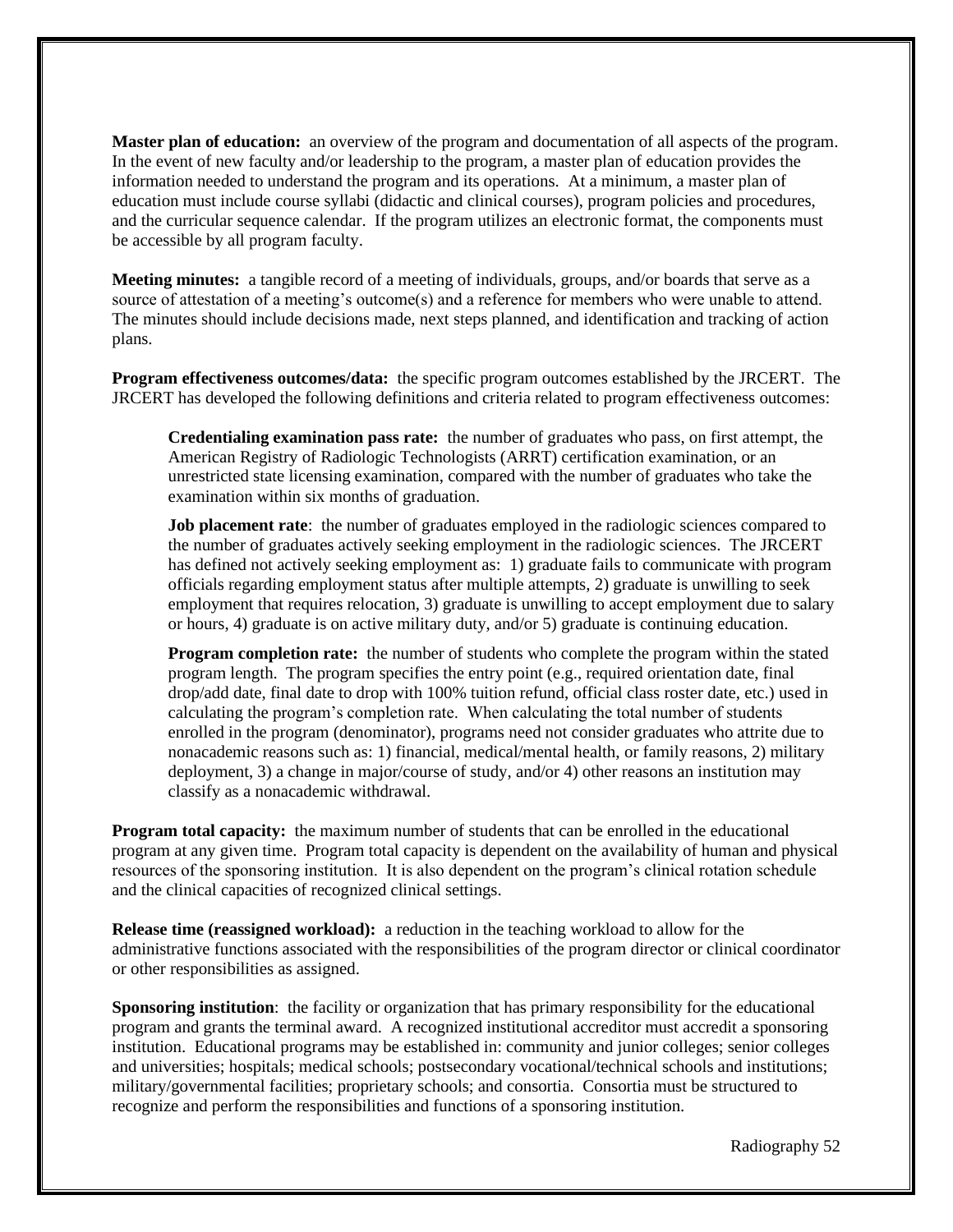# **Awarding, Maintaining, and Administering Accreditation**

#### **A. Program/Sponsoring Institution Responsibilities**

1. Applying for Accreditation

The accreditation review process conducted by the Joint Review Committee on Education in Radiologic Technology (JRCERT) is initiated by a program through the written request for accreditation sent to the JRCERT, on program/institutional letterhead. The request must include the name of the program, the type of program, and the address of the program. The request is to be submitted, with the applicable fee, to:

Joint Review Committee on Education in Radiologic Technology 20 North Wacker Drive, Suite 2850 Chicago, IL 60606-3182

Submission of such information will allow the program access to the JRCERT's Accreditation Management System (AMS). The initial application and self-study report will then be available for completion and submission through the AMS.

- 2. Administrative Requirements for Maintaining Accreditation
	- a. Submitting the self-study report or a required progress report within a reasonable period of time, as determined by the JRCERT.
	- b. Agreeing to a reasonable site visit date before the end of the period for which accreditation was awarded.
	- c. Informing the JRCERT, within a reasonable period of time, of changes in the institutional or program officials, program director, clinical coordinator, full-time didactic faculty, and clinical preceptor(s).
	- d. Paying JRCERT fees within a reasonable period of time. Returning, by the established deadline, a completed Annual Report.
	- e. Returning, by the established deadline, any other information requested by the JRCERT.

Programs are required to comply with these and other administrative requirements for maintaining accreditation. Additional information on policies and procedures is available at [www.jrcert.org.](http://www.jrcert.org/)

Program failure to meet administrative requirements for maintaining accreditation will lead to Administrative Probationary Accreditation and potentially result in Withdrawal of **Accreditation**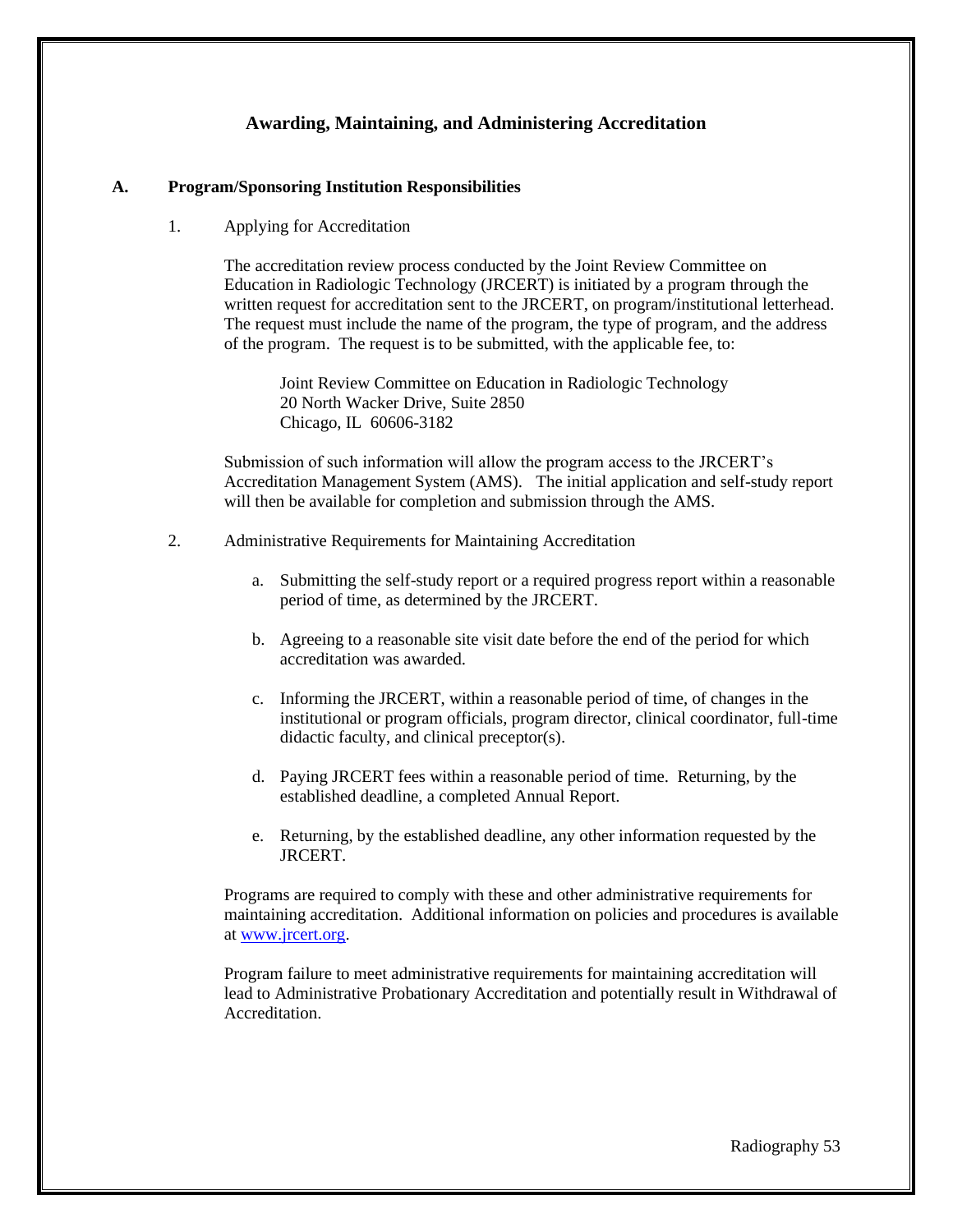# **B. JRCERT Responsibilities**

1. Administering the Accreditation Review Process

The JRCERT reviews educational programs to assess compliance with the **Standards for an Accredited Educational Program in Radiography**.

The accreditation process includes a site visit.

Before the JRCERT takes accreditation action, the program being reviewed must respond to the report of findings.

The JRCERT is responsible for recognition of clinical settings.

2. Accreditation Actions

Consistent with JRCERT policy, the JRCERT defines the following as accreditation actions:

Accreditation, Probationary Accreditation, Administrative Probationary Accreditation, Withholding Accreditation, and Withdrawal of Accreditation (Voluntary and Involuntary).

For more information regarding these actions, refer to JRCERT [Policy 10.200.](https://www.jrcert.org/resources/governance/accreditation-policies/10-200/)

A program or sponsoring institution may, at any time prior to the final accreditation action, withdraw its request for initial or continuing accreditation.

Educators may wish to contact the following organizations for additional information and materials:

| Accreditation: | Joint Review Committee on Education in Radiologic Technology<br>20 North Wacker Drive, Suite 2850<br>Chicago, IL 60606-3182<br>$(312)$ 704-5300<br>www.jrcert.org |
|----------------|-------------------------------------------------------------------------------------------------------------------------------------------------------------------|
| Curriculum:    | American Society of Radiologic Technologists<br>15000 Central Avenue, S.E.<br>Albuquerque, NM 87123-3909<br>$(505)$ 298-4500<br>www.asrt.org                      |
| Certification: | American Registry of Radiologic Technologists<br>1255 Northland Drive<br>St. Paul, MN 55120-1155<br>$(651) 687 - 0048$                                            |

[www.arrt.org](http://www.arrt.org/)

Radiography 54